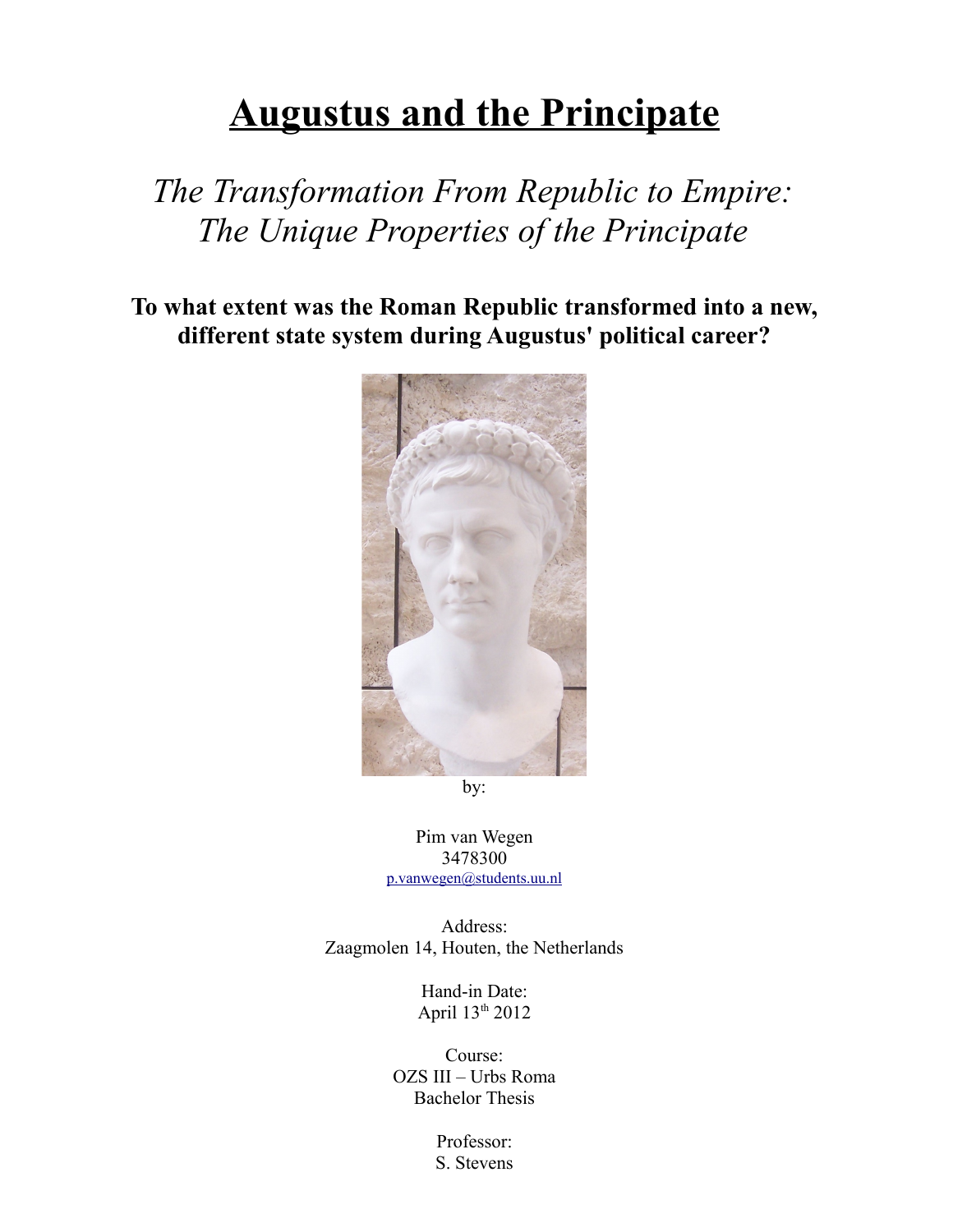### *For my brother-in-law Dennis Regoort. (Sep 8 1983 – Dec 13 2011)*

*It was not your time, you were forced to part from us. But know that you will always have a special place in our hearts.*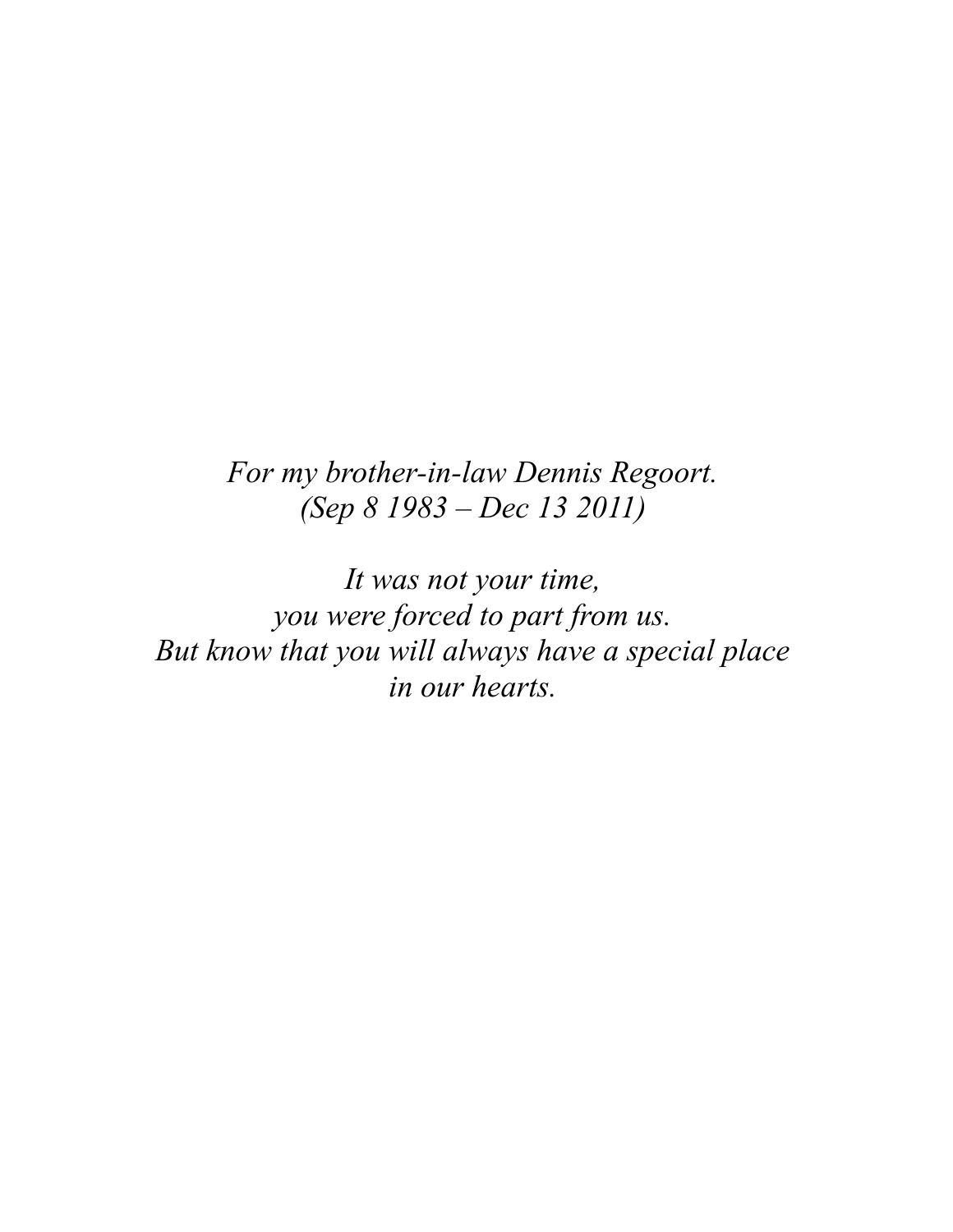## Table of Contents

|             | Introduction:<br><b>From Primes Inter Pares to Pater</b><br><b>Patriae</b>                               | pg.4   |
|-------------|----------------------------------------------------------------------------------------------------------|--------|
| Chapter I   | <u>The Late Roman Republic:</u><br>Polybius, Cicero and the Res Publica                                  | pg. 7  |
| Chapter II  | <u>The Rise of Octavian:</u><br><b>From Apollonia to Actium</b>                                          | pg. 12 |
| Chapter III | <u>Augustus and His Policies:</u><br><b>From Primes Inter Pares</b>                                      | pg. 18 |
| Chapter IV  | <b>Augustus' Dynasty:</b><br>to Pater Patriae and Securing an<br><b>Heir</b>                             | pg. 24 |
| Chapter V   | <u>Verdict of the Principate:</u><br><b>A Matter of Terminology</b>                                      | pg. 30 |
|             | <u>Conclusion:</u><br><b>Augustus: "Master of Political</b><br><b>Manipulation in the Ancient World"</b> | pg. 34 |
|             | <b>Bibliography and Word Count</b>                                                                       | pg. 36 |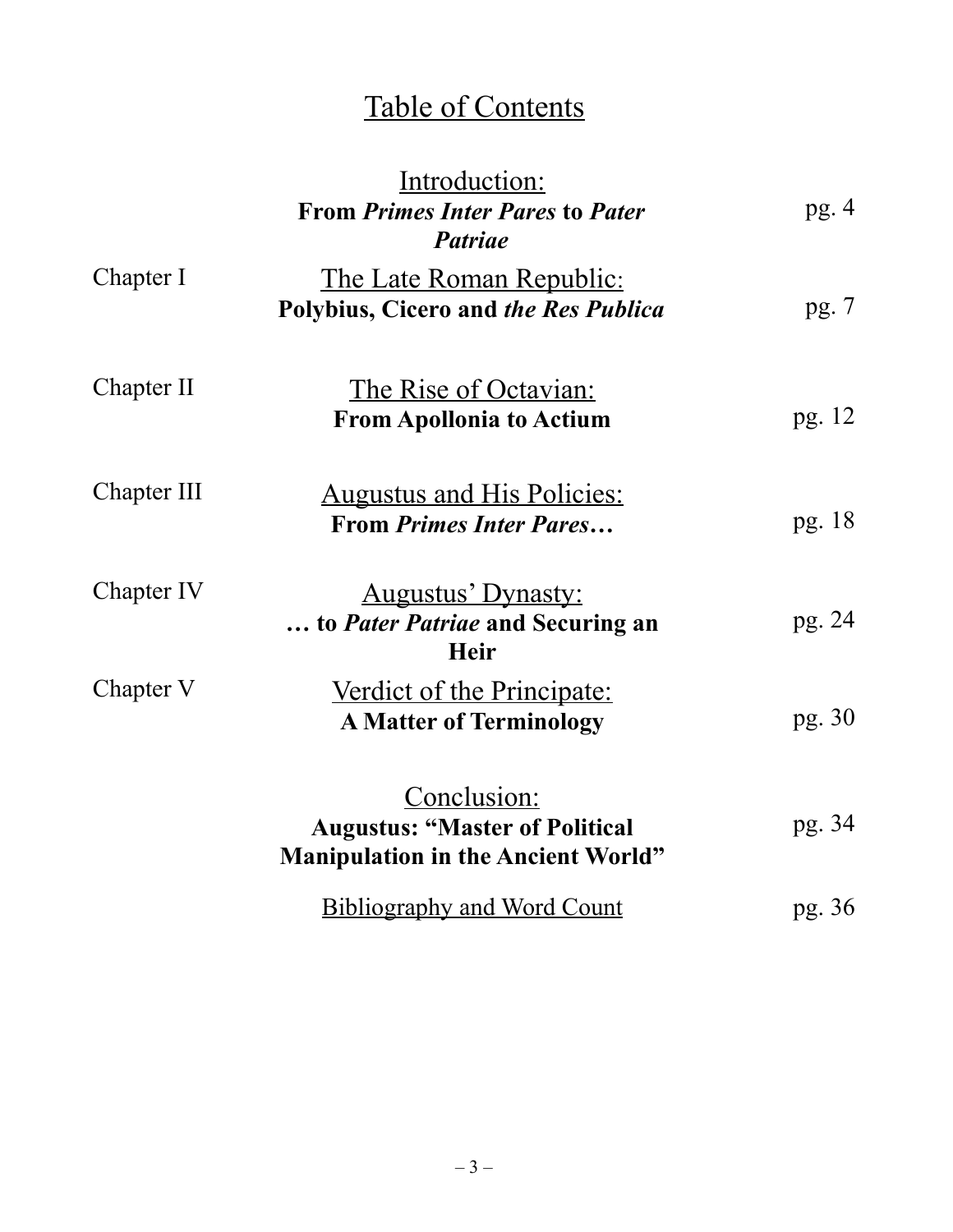### Introduction

### *Princeps***: From** *Primes Inter Pares* **to** *Pater Patriae*

Ancient Rome's history is divided up into three distinct periods. The first of these periods is the era of the kings. According to legend, Romulus had founded the city and named the city in his honor after committing his infamous fratricide.<sup>[1](#page-3-0)</sup> The regal period ended with the establishment of the republic when Brutus had thrown out the last king in 509 BC.<sup>[2](#page-3-1)</sup> The transition from kingdom to republic seems a certain fact. However, pinning the transformation of Rome from republic to empire is much more problematic. The first century BC was known as a period of civil wars and chaos, where Roman generals and politicians, such as Pompey and Caesar, fought against each other in the political arena and on the battlefield.<sup>[3](#page-3-2)</sup> The century afterwards is known today as the beginning of the 'Roman empire'. The Republic did not turn into a hereditary monarchy overnight. Following the assassination of Julius Caesar in [4](#page-3-3)4 BC, Rome was entangled in a new power struggle.<sup>4</sup> Octavian, eventually known as Augustus, went down into history as the victor of that struggle. More than ten years after Caesar's murder, the Egyptian queen Cleopatra and Mark Antony had been defeated. Octavian was given the name 'Augustus' and is commemorated as Rome's first emperor by modern historians. The title of *imperator* had been continuously used during the republican era and translates roughly as 'commander'.<sup>[5](#page-3-4)</sup> When Octavian had received the title of Augustus from the Senate, *imperator* was added to his name, signifying his new, special position.<sup>[6](#page-3-5)</sup> Augustus' reign was marked as the transitional period between the Republic and the Empire, known today as the Principate.[7](#page-3-6)

As stated above, the fall of the Roman Republic and the birth of the Roman Empire did not happen overnight. The situation was far more complex. The Romans became a republic under the

<span id="page-3-0"></span><sup>1</sup> A. Momigliano, 'The Origins of Rome', in: F.W. Walbank and others ed., *The Cambridge Ancient History Vol. 7, Part 2 The Rise of Rome to 220 B.C.* (Cambridge 1989) *Cambridge Histories Online* (10 April 2012), pg. 57.

<span id="page-3-1"></span><sup>2</sup> A. Drummond, 'Rome in the Fifth Century II: The Citizen Community', in: F.W. Walbank and others ed., *The Cambridge Ancient History Vol. 7, Part 2 The Rise of Rome to 220 B.C.* (Cambridge 1989) *Cambridge Histories Online* (10 April 2012), pg. 172.

<span id="page-3-2"></span><sup>3</sup> See: T.P. Wiseman, 'Caesar, Pompey and Rome, 59-50 B.C.', in: J.A. Crook, Andrew Lintott and Elizabeth Rawson ed., *The Cambridge Ancient History Vol. 9, The Last Age of the Roman Republic, 146-43 B.C.* (Cambridge 1992) *Cambridge Histories Online* (10 April 2012).

<span id="page-3-3"></span><sup>4</sup> Suet. *Aug*. 10, *Jul*. 82; Dio Cass. 45.3.1.

<span id="page-3-4"></span><sup>5</sup> Frank Frost Abbott, *A History and Description of Roman Political Institutions* (New York 1963), pg. 162.

<span id="page-3-5"></span><sup>6</sup> Matthew D.H. Clark, *Augustus, First Roman Emperor. Power, Propaganda and the Politics of Survival* (Exeter, 2010), pg. 6; Werner Eck, 'Senatorial Self-Representation: Developments in the Augustan Period', in: Fergus Millar, Erich Segal ed., *Caesar Augustus. Seven Aspects* (Oxford 1984), pg. 131.

<span id="page-3-6"></span><sup>7</sup> For the purposes of this thesis, the name 'Octavian' will be used to describe the individual in events before January  $13<sup>th</sup>$ 27 BC. The name 'Augustus' will be used to describe the individual after this date.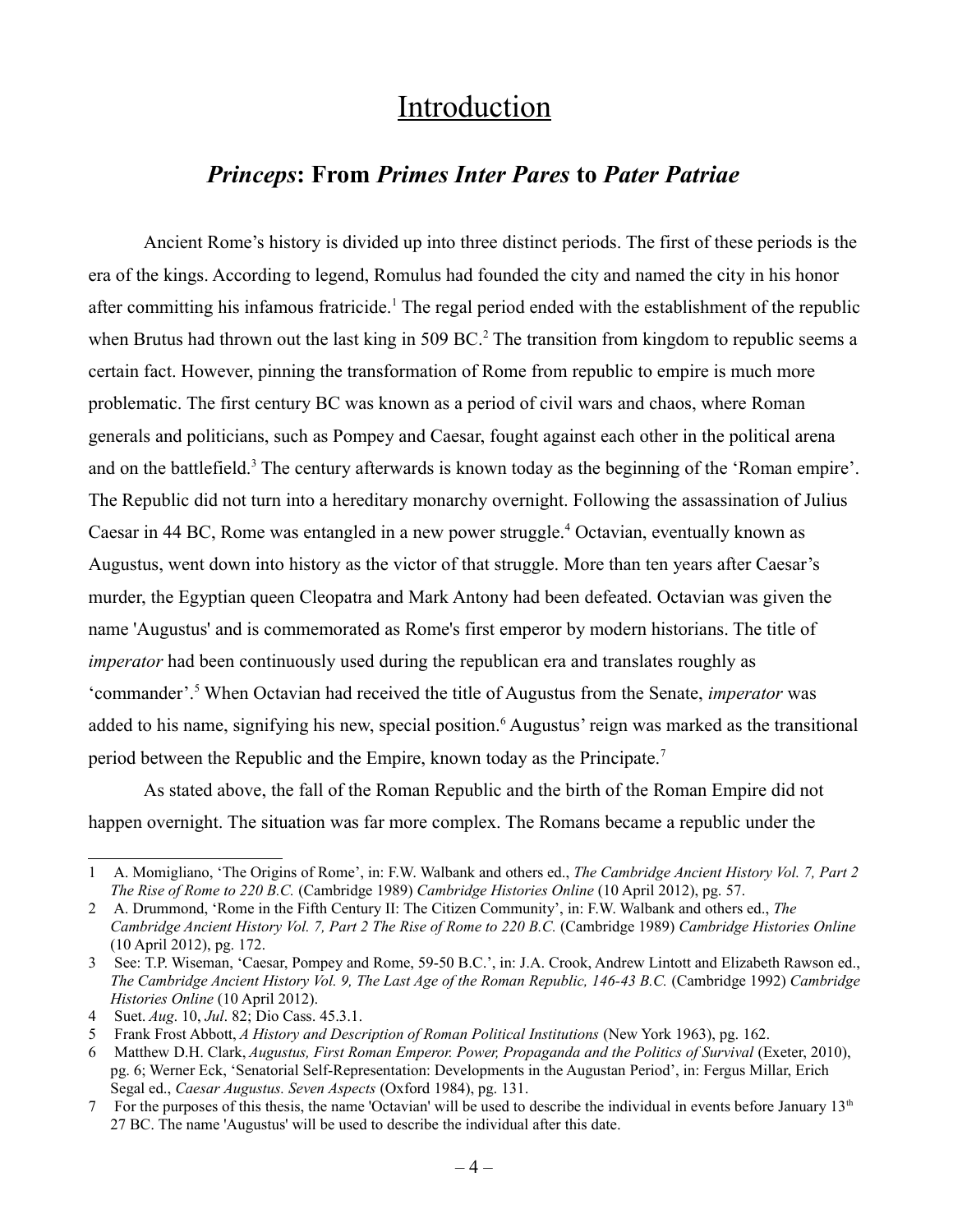premise that there should never again be a single man with too much political power. The Republic was constructed to prevent a new king from returning. For every magistrate, there were restrictions as to how power was wielded that came with that office, whilst also assuring that offices were not held by one person for too long. There were extraordinary magistracies which gave certain individuals special powers, such as the office of *dictator*.<sup>[8](#page-4-0)</sup> However, these exceptional magistracies were meant to be temporary and for emergency situations. Most traditional offices and functions, such as the consulate, had an annual time limit. Other measures were taken to ensure that one man could never wield too much power. In almost all cases, one had to share his office with at least one colleague who was equal in all aspects. For example, there were two consuls who had the right to veto each other. This way the Republic tried to keep potential kings at bay. The *adfectio regni*, 'striving for kingship', was the worst of sins that one could commit in Rome.<sup>[9](#page-4-1)</sup>

At a glance this state of affairs may seem balanced but in reality this construction had failed to stop individuals from seizing too much power. The most famous examples are the dictators Sulla and Julius Caesar. After Caesar's murder, Octavian was proclaimed his heir through his will. This served as his entry ticket into the world of Roman politics. He wanted to gain the same power as his adoptive father, but was well aware of the risks and the implied consequences.<sup>[10](#page-4-2)</sup> How did Octavian become the most powerful individual in the Roman world? How did he create a system in which he could wield ultimate power without formally establishing a monarchy? How did he secure a position for himself as well as a position for an heir, without implying a dynasty? Augustus had created a system that historians today call the 'Principate'. Augustus became *princeps*, which meant 'first citizen'. In the period between the Battle of Actium in 31 BC and his death in AD 14, his role had changed from being a *primes inter pares*, 'first among equals', to the *pater patriae*, 'father of his country'. What does this change signify? But other questions are also raised. How did his relationship as *princeps* with the Roman senate and people change between 29 BC and AD 14? Were his actions completely in synch with the old *res publica* and was his position not as revolutionary?<sup>[11](#page-4-3)</sup> The main question to this essay will be: To what extent was Roman republic transformed into a new different state system during Augustus' political career?

<span id="page-4-0"></span><sup>8</sup> Suet. *Jul*. 41.2, 76.

<span id="page-4-1"></span><sup>9</sup> Walter Eder, 'Augustus and the Power of Tradition' (translated by Karl Galinsky), in: Karl Galinsky (ed.), *The Cambridge Companion to the Age of Augustus* (Cambridge 2005), pg. 26.

<span id="page-4-2"></span><sup>10</sup> Eder, 'Power of Tradition', pg. 17.

<span id="page-4-3"></span><sup>11</sup> The Late Roman Republic is described as *res publica, "*public affairs/things". Augustus reestablished the *res publica* as *princeps*. This did not mean he restored the republic; Eder, 'Power of Tradition', pg. 15.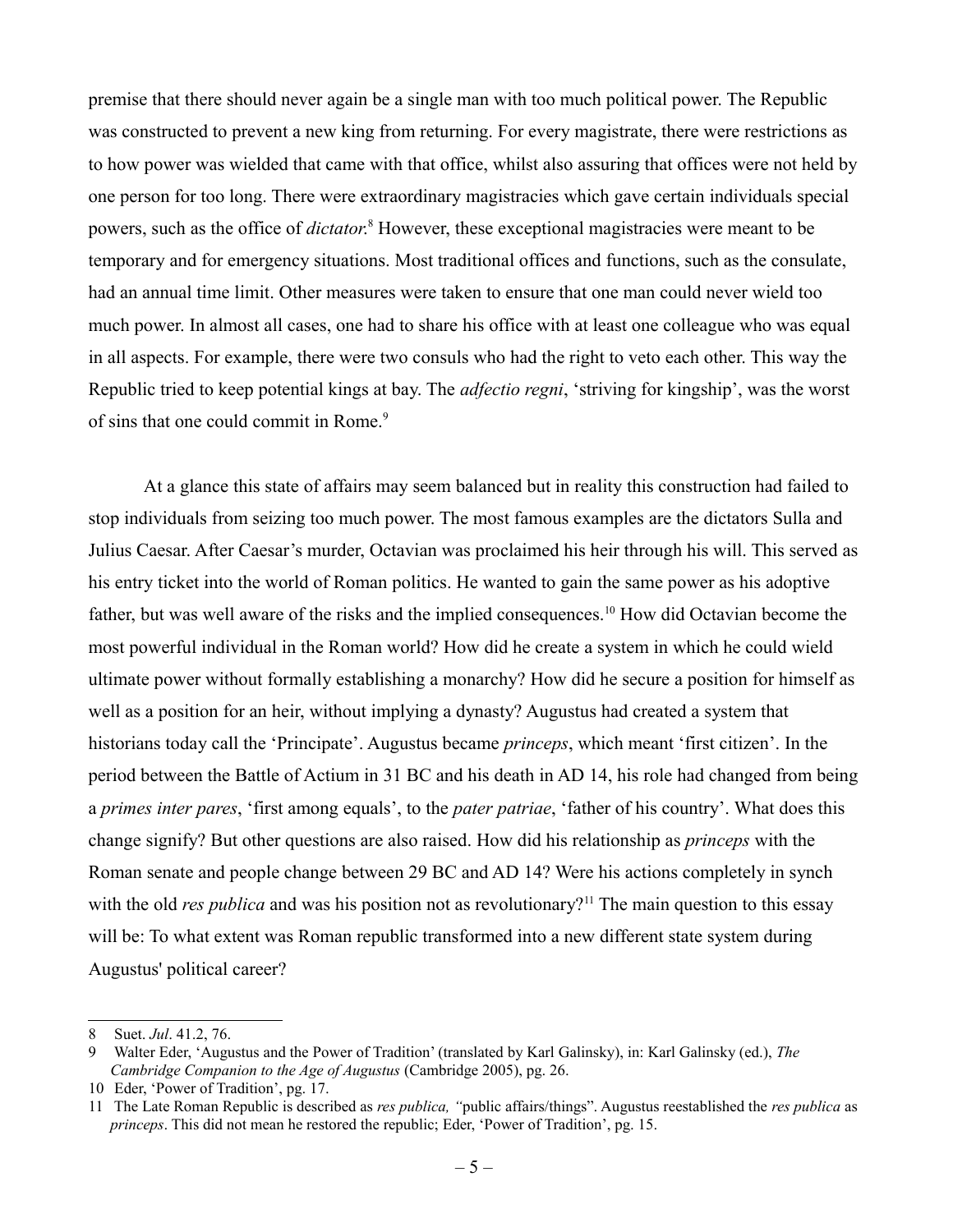To answer the above questions, both primary and secondary literature will be used. Cassius Dio, Cicero, Polybius and Suetonius are the main ancient sources for this essay. Cicero was a contemporary of Caesar and Octavian, and a senator at the time. Most importantly, he was murdered at the orders of the triumvirs in 43 BC.<sup>[12](#page-5-0)</sup> Dio was a senator during the late second and early third centuries AD and had knowledge of the reigns of Caligula and Nero and might have been negative towards the Principate.<sup>[13](#page-5-1)</sup> Suetonius was not a senator but witnessed the reign of Domitian in the first century AD and probably shared the same anxiety towards the emperors as Dio.<sup>[14](#page-5-2)</sup>

First of all, the Late Republic will be shortly assessed to show the constructs of power before 44 BC. This will be followed by a study of Octavian's rise into politics and his policies before and during 23 BC, as to understand why his special position as *princeps* was not only maintained but held in high regard by the Roman senate and people. Why this date is of particular importance will be mentioned. Afterwards, the long road for Augustus to become 'father of his country' and how Augustus managed to have Tiberius as his heir, without pointing towards hereditary monarchy, will be explained. Then finally, the Principate will be discussed and defined as a polity. Ultimately, I will have shown that Augustus' state system was genuine to a large extent, because even though it rested upon the flexible tradition of the Roman constitution, it combined a series of special positions and powers in revolutionary fashion, which was both legal and unprecedented in Rome's history.

<span id="page-5-0"></span><sup>12</sup> Dio Cass. 47.8.1-8.5.

<span id="page-5-1"></span><sup>13</sup> Meyer Reinhold, *From Republic to Principate. An Historical Commentary on Cassius Dio's* Roman History *Books 49- 52 (36-29 B.C.)*(Oxford University Press 1988), pg. 1-3.

<span id="page-5-2"></span><sup>14</sup> Jona Lendering, 'C. Suetonius Tranquillus', http://www.livius.org/su-sz/suetonius/suetonius.html (10 April 2012).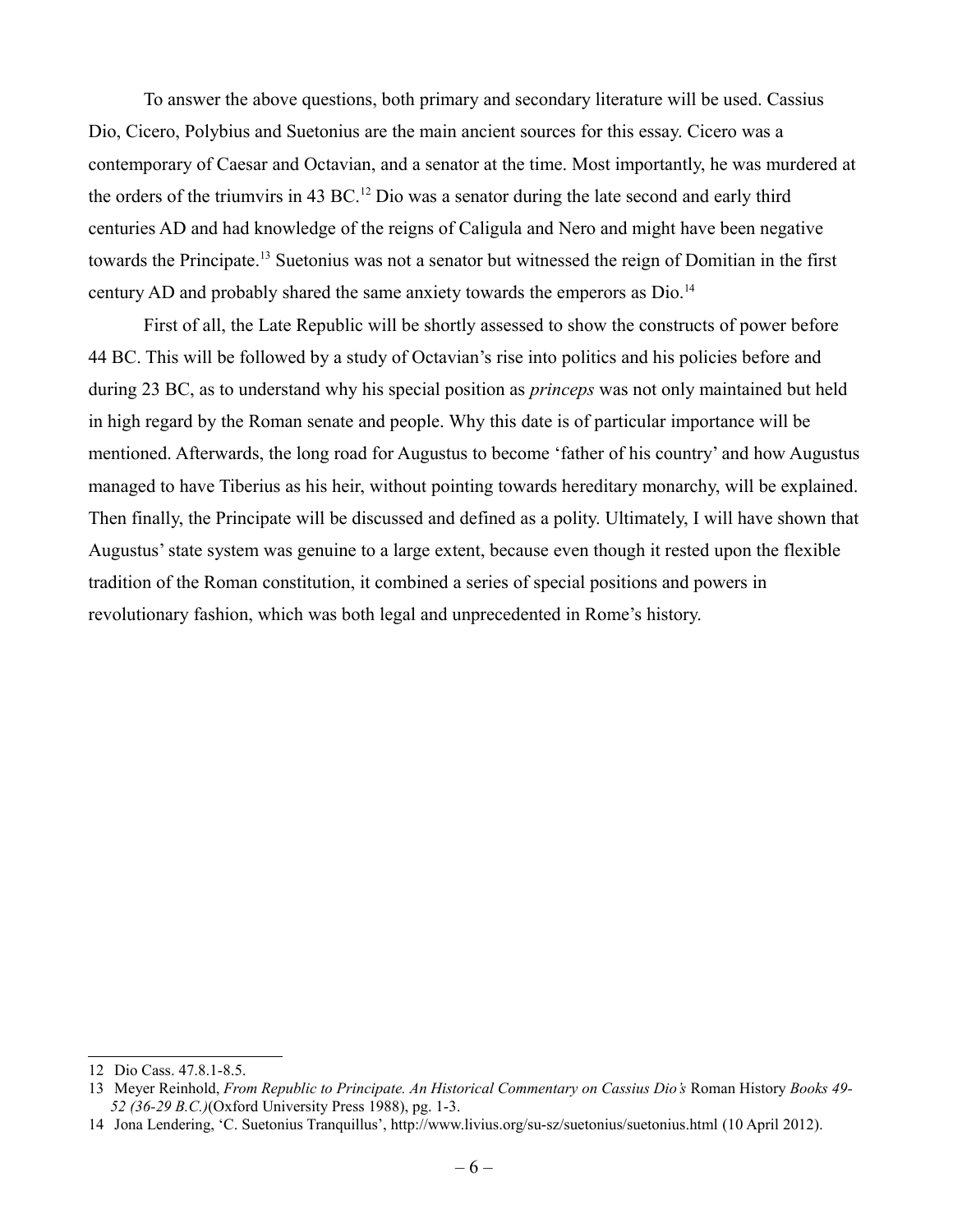### The Late Roman Republic **Polybius, Cicero and the** *Res Publica*

The purpose of this chapter is to illustrate the constitution of the republic during the times of Polybius and Cicero. Special attention will be paid to Polybius and his description of the three key elements of the Roman constitution and its flexibility. Polybius was a Greek who expatriated to Rome and wrote about it and the wars with its neighbors during the second century BC.<sup>[15](#page-6-0)</sup> Cicero describes affairs of the Late Republic from a senator's point of view and is thus important. The Republic that existed before Octavian's rise to power must be examined in order to note the differences between the Republic and the Principate. Some questions can be raised in regards to the Roman Republic. Who was ultimately in charge? How far did the powers of magistrates go? Was the constitution of Rome both bound by tradition and still flexible? With the aid of the works of Polybius, whilst also discussing some critique on his works by Brunt, these questions will be answered in the following section.

#### The Roman Republic Through the Eyes of Polybius

The Roman Republic had been established in 509 BC, when Brutus and the aristocracy of Rome had sent the last king into exile and had hence turned the Roman polity into a 'republic'. Had the ascension of this new republic drastically changed the form of government? The answer to that is no: Though the kings were gone, most key roles that he fulfilled were divided among the *pontifex maximus* and the consuls.[16](#page-6-1) But what did the Roman state consist of and how were responsibilities divided in the Republic? Polybius provides an answer in his sixth book which discusses Roman politics.[17](#page-6-2) First of all, he discusses the Roman constitution.

Modern constitutions exist as documents that are binding to all citizens of a particular nation/state and which cannot easily be changed. The Roman constitution was not codified but instead was based on tradition and consent among the Roman senate, people and magistrates.<sup>[18](#page-6-3)</sup> Only civil and criminal law was written down, known as the 'Twelve Tables'.[19](#page-6-4) The continuance of the system relied on a harmonic balance of power between the consuls, the senate and the people. Polybius describes the

<span id="page-6-0"></span><sup>15</sup> Jona Lendering, 'Polybius of Megalopolis', http://www.livius.org/pn-po/polybius/polybius.html (10 April 2012).

<span id="page-6-2"></span><span id="page-6-1"></span><sup>16</sup> Frank Frost Abbott, *A History and Description of Roman Political Institutions* (New York 1963), pg. 15-16, 25-26. 17 Polyb. 6.11-18.

<span id="page-6-3"></span><sup>18</sup> P. A. Brunt, 'The Fall of the Roman Republic', in: P.A. Brunt, *The Fall of the Roman Republic and Related Essays* (Oxford 1988), pg. 13; Eder, 'Power of Tradition', pg. 15.

<span id="page-6-4"></span><sup>19</sup> Abbott, *Roman Political Institutions*, pg. 30, 418.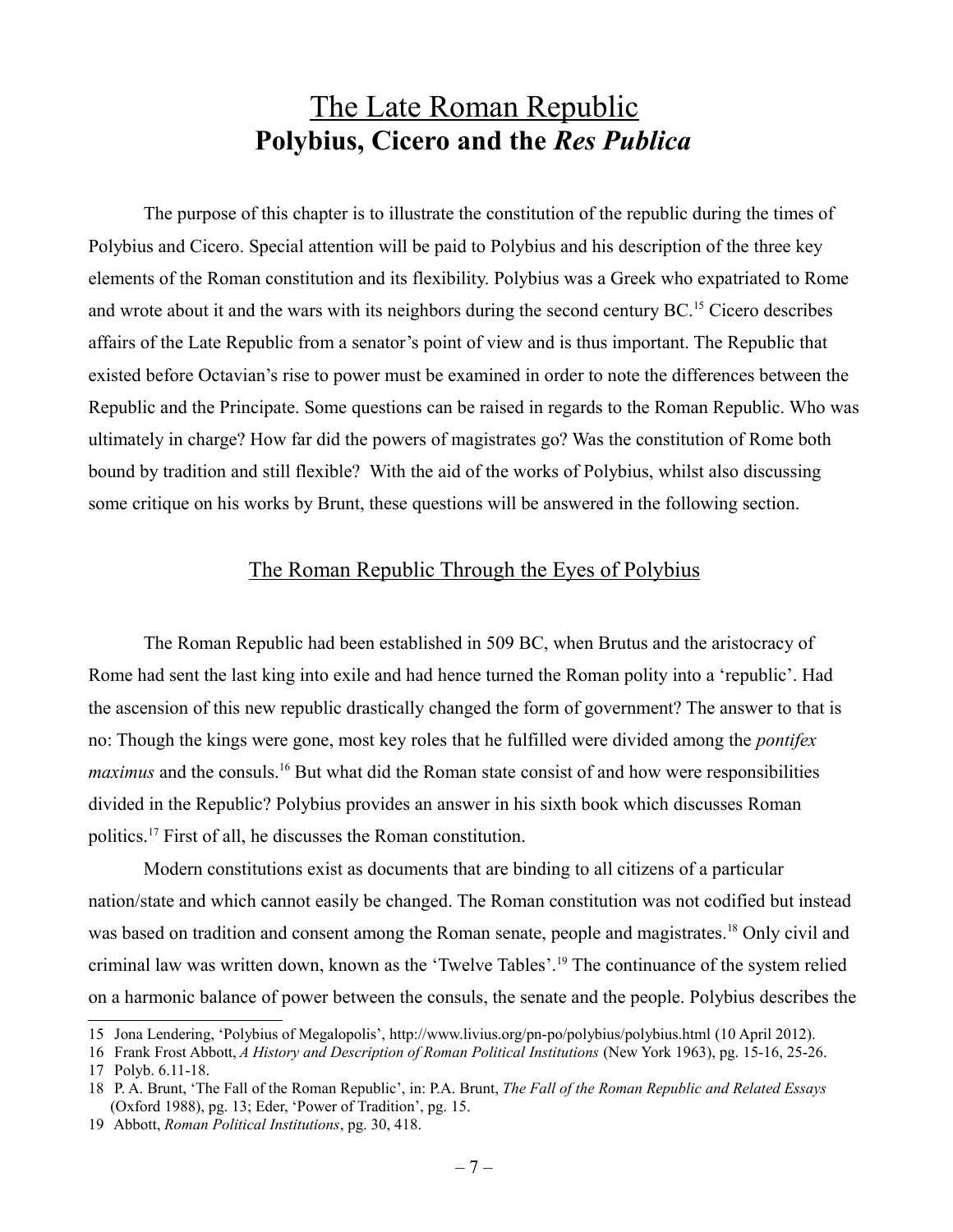Roman government to have been a mix of and balance between aristocratic, democratic and despotic elements.[20](#page-7-0) The Romans themselves described their system to be neither an aristocracy, a democracy nor a despotism.<sup>[21](#page-7-1)</sup>

First of all, the two consuls formed the despotic element of the polity, as they had significant authority over army preparations and were the supreme magistrates. There was no higher office to obtain for the Roman politician.[22](#page-7-2) Though consuls could interfere in the works and jurisdiction of other magistrates, this became less and less manageable due to Rome's continued expansion.<sup>[23](#page-7-3)</sup> They had a number of functions, such as introducing foreign ambassadors to the senate, bringing important issues before the senate and to see to the execution of senatorial decrees. They also could bring forth important issues to the people's assembly.<sup>[24](#page-7-4)</sup> They had the power to execute punishment on any soldier or officer under their command abroad. At home, they were only restricted by their fellow consul or vetoes of the ten tribunes, but elsewhere they held sway over the military. Polybius' perception of the office of consul to be a despotic element in the Roman constitution seems understandable when considering their military authority. Yet there was more to it, as in several ways their power was restricted when performing civil tasks, an essential part of the consulship.<sup>[25](#page-7-5)</sup> Consuls were also subject to annual re-election and had to take an oath the moment that their office expired, that stated that they had obeyed the law during their term in office.<sup>[26](#page-7-6)</sup> If he had not done so, he could be prosecuted and tried by the people's assemblies.

The senate formed the second element and is seen by Polybius as the aristocratic element of the Roman government.<sup>[27](#page-7-7)</sup> It was aristocratic because it was filled by patricians who used to occupy the magistracies: A selective body whose number changed with time, but generally had a number of about six hundred.<sup>[28](#page-7-8)</sup> The senate had important duties, such as financing the maintenance and expenditure of public buildings, issuing public investigations for important crimes, such as treason and conspiracy, settling controversies, assessing penalties and offering help to individuals or even Italian states allied to Rome.[29](#page-7-9) Most decisions in relation to foreign policy, such as aiding allies, requesting aid from those allies or even to proclaim war upon a state, were also the courtesy of the senate. Thus the senate

<span id="page-7-0"></span><sup>20</sup> Brunt, 'Fall of the Roman Republic', pg. 14; Polyb. 6.11.

<span id="page-7-1"></span><sup>21</sup> Polyb. 6.11.

<span id="page-7-2"></span><sup>22</sup> Abbott, *Roman Political Institutions*, pg. 175-176; Polyb. 6.12.

<span id="page-7-3"></span><sup>23</sup> Anthony A. Barret, 'Introduction', in Anthony A. Barret ed., *Lives of the Caesars* (Oxford 2008) pg. 4; Brunt, 'Fall of the Roman Republic', pg. 15.

<span id="page-7-4"></span><sup>24</sup> Abbott, *Roman Political Institutions*, pg. 175-181; Polyb. 6.12.

<span id="page-7-5"></span><sup>25</sup> Abbott, *Roman Political Institutions*, pg. 177-178; Brunt, 'Fall of the Roman Republic', pg. 17; Polyb. 6.12.

<span id="page-7-6"></span><sup>26</sup> Abbott, *Roman Political Institutions*, pg. 172; Polyb. 6.15.

<span id="page-7-7"></span><sup>27</sup> Brunt, 'Fall of the Roman Republic', pg. 14; Polyb. 6.13.

<span id="page-7-8"></span><sup>28</sup> Abbott, *Roman Political Institutions*, pg. 220-212; Barret, 'Introduction', pg. 3; Polyb. 6.13.

<span id="page-7-9"></span><sup>29</sup> Abbott, *Roman Political Institutions*, pg. 238-239; Polyb. 6.13.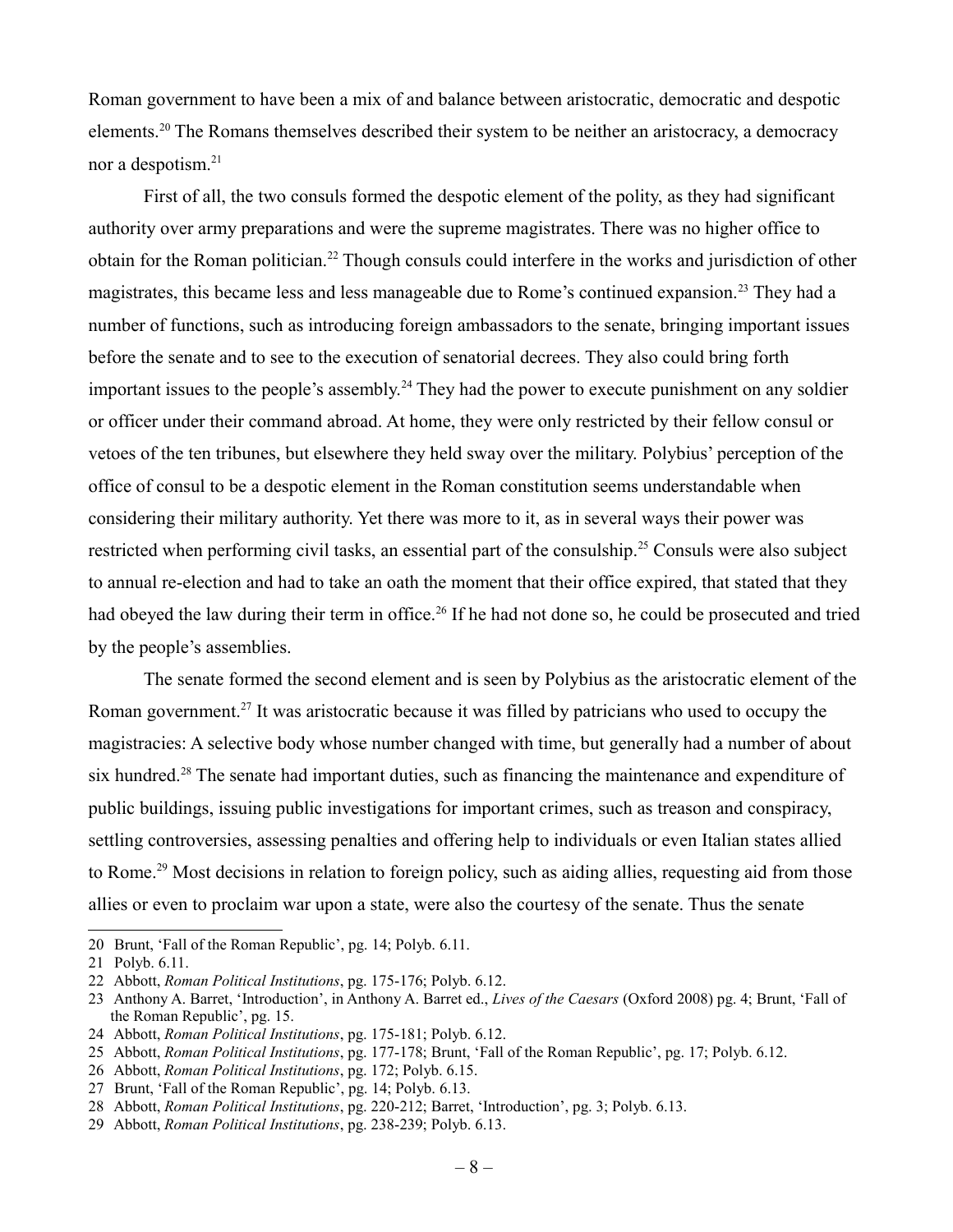decided most on domestic and economic policies, and together with the consuls, dictated foreign policy.[30](#page-8-0)

Last but not least there was 'the people': Popular assemblies of the common Roman citizens. Historians still debate what 'the people' consisted of at these assemblies, as it is hard to imagine how in Polybius' day over four hundred thousand men could gather to vote on issues at a single spot.<sup>[31](#page-8-1)</sup> It is questionable if these assemblies were even democratic at all, as they are described by Polybius.<sup>[32](#page-8-2)</sup> In any case, the people had significant powers and tools by which to prevent the consuls and the senate from oppressing the people. Polybius states the people to be "the sole fountain of honor and of punishment…", expressing that the people decided important life-and-death issues. The main function of the assemblies, and especially that of the tribunes of the people, was to decide on matters of great proportions, such as life and death of an individual, but also on cases where the penalty was a serious sum of money. The foremost important function of the assemblies was to ratify peace treaties in order for them to be in effect. $33$ 

How did the consuls, people and senate interact with one another and keep track of each other? There is no absolute distinction who keeps who in check. However, the relations between consuls, people and senate are stated in the works of Polybius.<sup>[34](#page-8-4)</sup> A consul needed the support of both the senate and the people to able to bring his administration to a successful conclusion. He needed the senate for distributing and sending wartime supplies to him by senatorial decree.<sup>[35](#page-8-5)</sup> In order to gain prestige and celebrate a 'triumph', the senate had to allow it. He also needed the people, for going against their wishes could make himself subject to prosecution after his office expired. The consul needed the people for ratifying treaties as well. The senate needed to respect the wishes of the people, for they needed to ratify senatorial decrees related to penalties for offenses against the republic.<sup>[36](#page-8-6)</sup> In theory, the support of the people was needed to pass any law which could reduce senatorial power. Finally, the tribunes could use their veto to stop senatorial decrees. Polybius goes as far as saying that the senate could neither convene formally or informally, if a tribune used his veto.<sup>[37](#page-8-7)</sup> This gave the people the means to bend magistrates to their will.<sup>[38](#page-8-8)</sup> Since the senate formed domestic and economic policies, and had control over the collection of revenue from harbors, mines and the like, most citizens of Rome had

<span id="page-8-0"></span><sup>30</sup> Abbott, *Roman Political Institutions*, pg. 234-235, 236-239; Polyb. 6.12-13.

<span id="page-8-1"></span><sup>31</sup> Brunt, 'Fall of the Roman Republic', pg. 23.

<span id="page-8-2"></span><sup>32</sup> Brunt, 'Fall of the Roman Republic', pg. 25; Polyb. 6.14.

<span id="page-8-3"></span><sup>33</sup> Abbott, *Roman Political Institutions*, pg. 235, 257; Polyb. 6.14, 6.16.

<span id="page-8-4"></span><sup>34</sup> Polyb. 6.15-18.

<span id="page-8-5"></span><sup>35</sup> Abbott, *Roman Political Institutions*, pg. 233-235; Brunt, 'Fall of the Roman Republic', pg. 17; Polyb. 6.15.

<span id="page-8-6"></span><sup>36</sup> Polyb. 6.16.

<span id="page-8-7"></span><sup>37</sup> Polyb. 6.16.

<span id="page-8-8"></span><sup>38</sup> Brunt, 'Fall of the Roman Republic', pg. 20.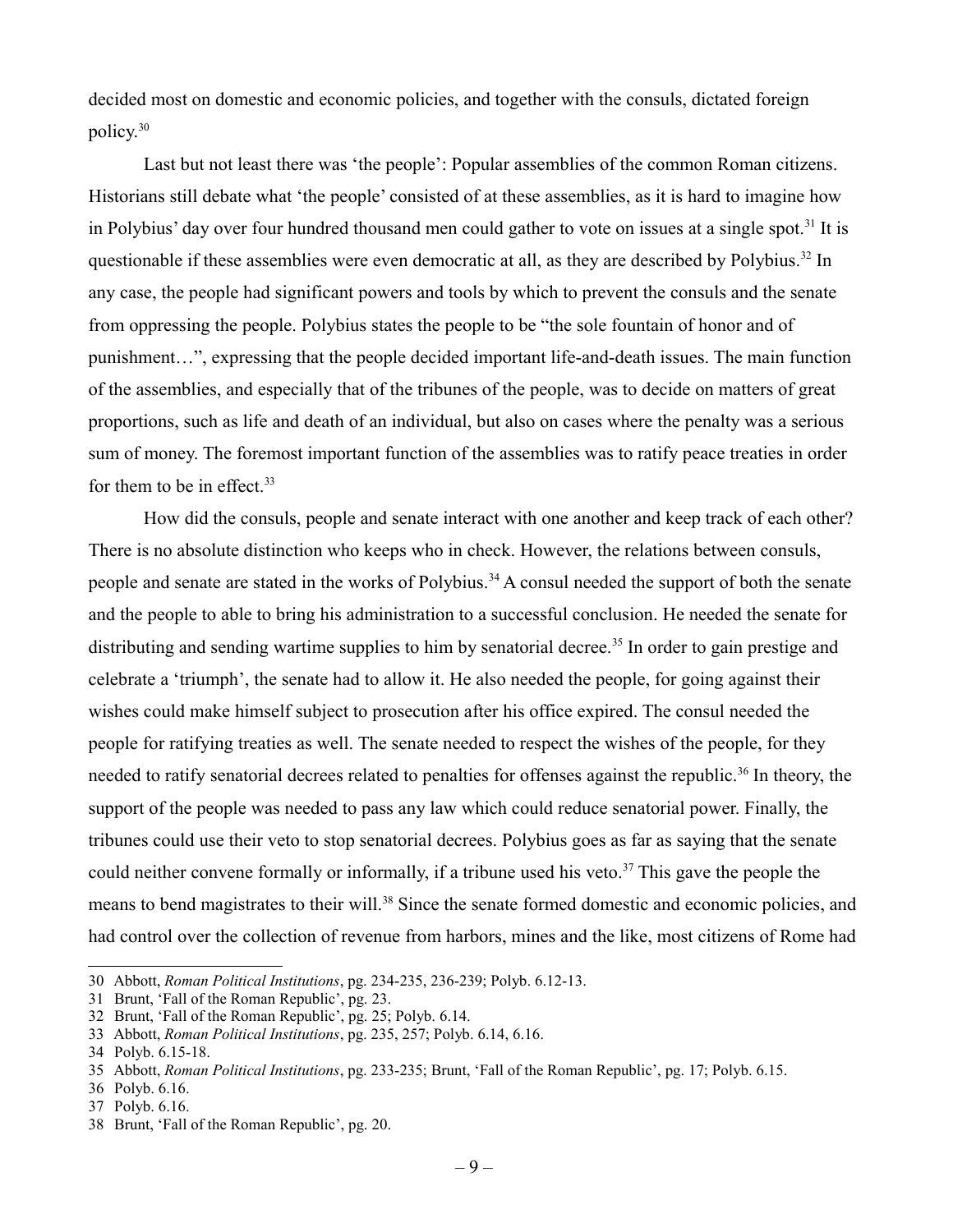an interest in the works of the senate, either as contractor or employee.<sup>[39](#page-9-0)</sup> The senate had control over interactions between the censor and the contractors, but most importantly, judges who took part in public and private trials on heavy charged cases, were members of the senate.

Combining these three factors, Polybius praised it as "a union sufficiently firm for all emergencies, and a constitution than which it is impossible to find a better.<sup>2[40](#page-9-1)</sup> But is this system really balanced? The Late Republican era is testimony to the fact that Polybius' remark, that "the constitution is seen to possess within itself the power of correcting abuses", can at the very least be questioned.<sup>[41](#page-9-2)</sup> Nevertheless, the Roman constitution was both traditional and flexible, as shall be highlighted in the consecutive chapters.

#### The Roman Republic as a Flexible Polity

The following examines the flexibility of the Roman republic and discusses it as a political system, as this flexibility was essential for Augustus to achieve ultimate power during his career. The magistrates played an important role in the Roman world, as has been shown above. The magistracies included Consuls, praetors, quaestors and censors. But there were also aediles, who were in charge of carrying out the senate's municipal administration.<sup>[42](#page-9-3)</sup> It should be noted that in the Late Republic, former consuls and praetors could be assigned to a promagistracy, such as 'proconsul' and 'propraetor'. Consuls for example would by senatorial decree serve as a governor in Rome's provinces when their term as consul had expired.<sup>[43](#page-9-4)</sup> During Rome's expansion throughout the Mediterranean, more and more governors were needed to manage the provinces.

In regard to the above, the magistrates depended heavily on the senate to do pretty much anything. Was this system really balanced? Polybius probably recognized the predominance of the senate over the two other elements of the Roman constitution.<sup>[44](#page-9-5)</sup> It has been noted that the only office open to non-patricians, the office of tribune, was used by the senate to gain greater influence. They not only promoted the senate's wishes but could also act a tool against magistrates who did not always obey it.<sup>[45](#page-9-6)</sup> After 133 BC this started to change.<sup>[46](#page-9-7)</sup> One of the most important things to understand about

<span id="page-9-0"></span><sup>39</sup> Polyb. 6.17.

<span id="page-9-1"></span><sup>40</sup> Polyb. 6.18.

<span id="page-9-2"></span><sup>41</sup> Polyb. 6.18

<span id="page-9-3"></span><sup>42</sup> Abbott, *Roman Political Institutions*, pg. 202-206; Barret, 'Introduction', pg. 4.

<span id="page-9-4"></span><sup>43</sup> Abbott, *Roman Political Institutions*, pg. 180.

<span id="page-9-5"></span><sup>44</sup> Brunt, 'Fall of the Roman Republic', pg. 15; Polyb. 6.51, 23.14.1.

<span id="page-9-6"></span><sup>45</sup> Brunt, 'Fall of the Roman Republic', pg. 22.

<span id="page-9-7"></span><sup>46</sup> The case of Tiberius and Gaius Gracchus, see C.F. Konrad, 'From the Gracchi to the First Civil War' , in: N. Rosenstein, R. Morstein-Marx ed*, A Companion to the Roman Republic* (Malden MA, Oxford, Carlton 2006).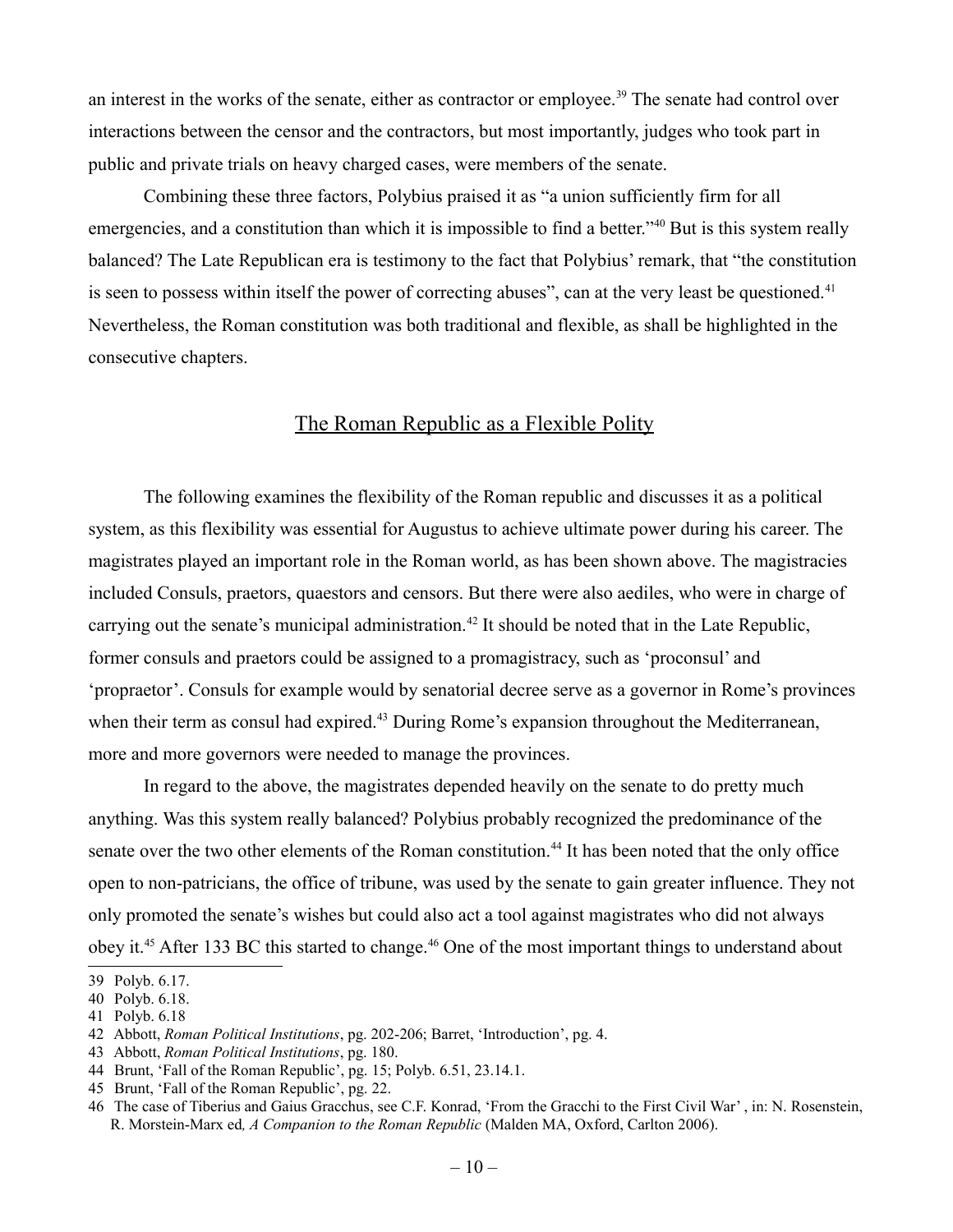the Roman constitution and the polity, is that it was considerably flexible.<sup>[47](#page-10-0)</sup> Romans honored tradition, but that tradition was flexible in the sense that the system continued to evolve over time. Brunt notes that change could be a characteristic of this system.<sup>[48](#page-10-1)</sup> The system was not based on any legal balance, but rather a harmony between *auctoritas*, *potestas* and *libertas*. *Auctoritas* can understood as influence; *potestas* was sheer (political) power; *libertas* was described as citizens' rights and liberty in both public and private matters, but also implied a degree of political participation.<sup>[49](#page-10-2)</sup> However, as Brunt notes, the moment one of the three elements of the Roman constitution upset the balance and challenged the other elements, it would cause a breakdown of the system. This is what ultimately led to the civil wars of the first century  $BC<sub>0</sub>$ <sup>[50](#page-10-3)</sup>

#### A Design of 'Public Affairs'

What to think of the Roman constitution before the rise of Augustus? First of all, it must be noted that this system was able to survive for over four hundred years on the basis of general consent among the members of Roman society, which is astounding. However, upsetting the balance between senate, consuls and people ultimately proved disastrous for the republic. Tacitus, whom had a negative attitude towards the Principate, noted that a system based on a mix of aristocratic, democratic and despotic elements cannot last, but this does not do justice to the republic's design.<sup>[51](#page-10-4)</sup> The upset of the balance is instead the probably the most significant reason for the republic's downfall. Secondly, Cicero wrote that the *res publica*, 'public affairs/things', were *res populi*, the 'affairs of the people' .[52](#page-10-5) As stated above, during the time of Polybius and later, the senate wielded the most political power and, as the major aristocratic element proved predominant, it appealed to the Greeks and other foreigners that it was the senate who was in control.<sup>[53](#page-10-6)</sup> The civil wars and dictatorships of Sulla and Caesar would upset the balance and by the forties BC, Cicero had complained that the *res publica* was lost. But that is a mere matter of defining the term '*res publica*', as will be shown in the following chapters.

<span id="page-10-0"></span><sup>47</sup> Brunt, 'Fall of the Roman Republic', pg. 13; Eder, 'Power of Tradition', pg. 15-16.

<span id="page-10-1"></span><sup>48</sup> Brunt, 'Fall of the Roman Republic', pg. 13; Cic. *Rep*. 2.2, 2.57, 30.37;

<span id="page-10-2"></span><sup>49</sup> Brunt, 'Fall of the Roman Republic', pg. 10, 15; Cic. *Rep*. 2.57; Eder, 'Power of Tradition', pg. 6, 14, 16; Edwin S. Ramage, *The Nature and Purpose of Augustus' "Res Gestae"* (Stuttgart 1987), pg. 39-43.

<span id="page-10-3"></span><sup>50</sup> Brunt, 'Fall of the Roman Republic', pg. 13.

<span id="page-10-4"></span><sup>51</sup> Tac. *Ann*. 4.33.

<span id="page-10-5"></span><sup>52</sup> Cic. *Rep*. 39, 43, 48.

<span id="page-10-6"></span><sup>53</sup> Polyb. 4.13.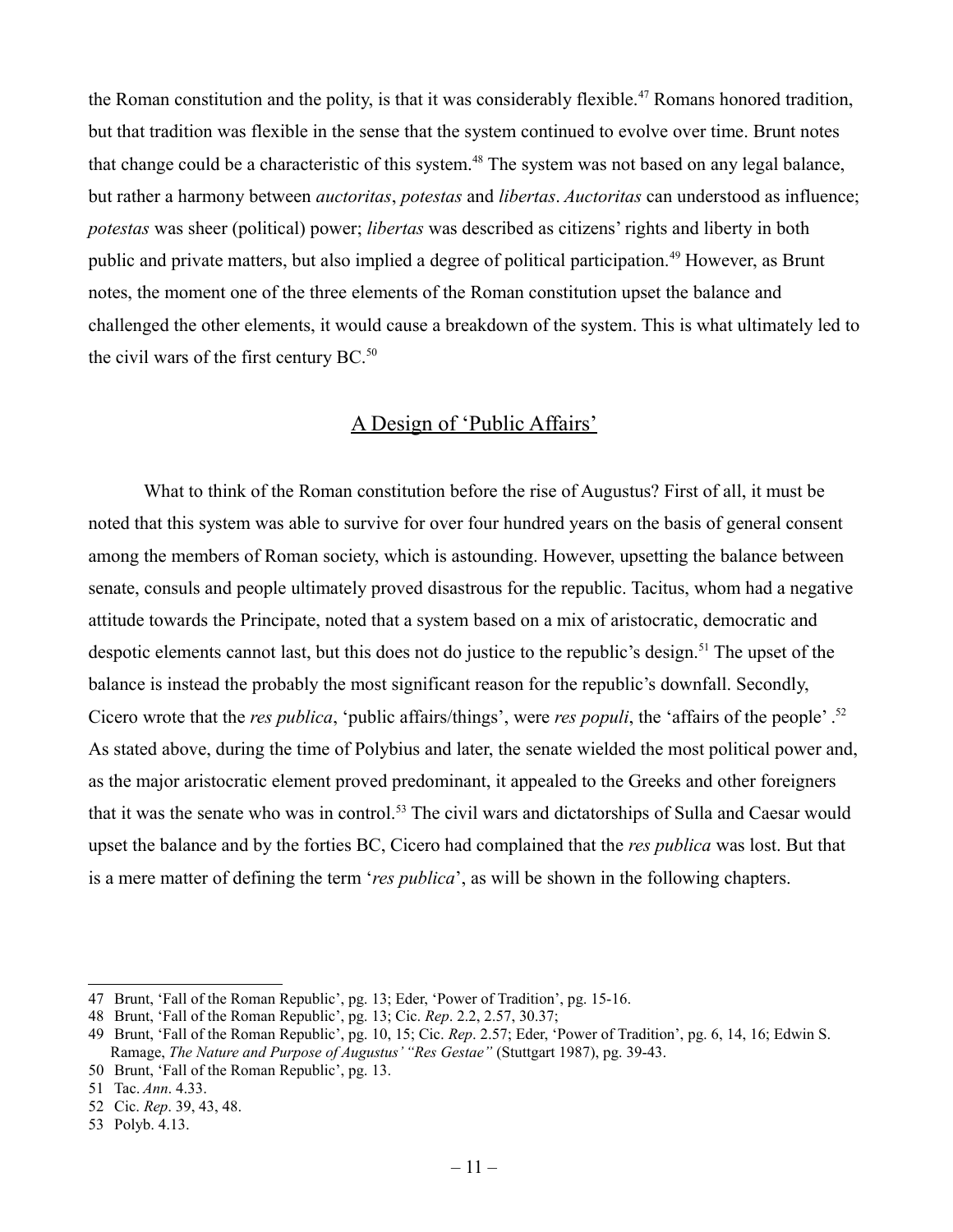### The Rise of Octavian **From Apollonia to Actium**

This chapter will discuss the discourse of Octavian's rise to power, from Caesar's assassination in 44 BC to his victory over Mark Antony in 31 BC in order to understand how he became the most powerful man in Rome. Octavian's political character had changed over time to suit his political goals.[54](#page-11-0) The pretext of this change will be discussed in this chapter. Octavian's rise to power was obviously not a foregone conclusion. The death of his great-uncle Caesar had elevated Octavian to the platform of Roman politics. What were Octavian's objectives? What were the greatest obstacles to asserting control over Rome? How did his early political career define him? How did he defeat Antony, who already had distinguished military and political career? These questions will be answered in this chapter

#### Octavian's Early Life and Entrance into Roman Politics

Octavian was born as Gaius Octavius and received the cognomen 'Thurinus' in honor of his ancestry or his father's victory over runaway slaves shortly after his birth.<sup>[55](#page-11-1)</sup> He was born in Rome, presumably on the spot that is still marked today near the Palatine. He had lost his father at the age of four. At the age of sixteen he gained the toga, which signified that he had officially become an adult.<sup>[56](#page-11-2)</sup> He joined Caesar on his campaigns in Iberia against the sons of Pompey, despite being severely ill when he travelled there. Upon his arrival Caesar had praised him for his efforts despite his illness. It was during Octavian's studies in Apollonia (in modern Albania) that he learned of Caesar's death.<sup>[57](#page-11-3)</sup>

Suetonius describes Caesar's murder in great detail. He reports that prior to the murder, senators gathered around his seat in the Theater of Pompey. Caesar was approached by the senator named Tillius Cimber and when Caesar had denied him an answer to his questions, he was grabbed by Cimber and consecutively stabbed in his neck by a senator called Casca.<sup>[58](#page-11-4)</sup> The rest of the senators that stood around him then stabbed him twenty-two more times, resulting in Caesar's death at the age of

<span id="page-11-0"></span><sup>54</sup> Eder, 'Power of Tradition', pg. 17.

<span id="page-11-1"></span><sup>55</sup> Suet. *Aug*. 7.

<span id="page-11-2"></span><sup>56</sup> Suet. *Aug*. 8.

<span id="page-11-3"></span><sup>57</sup> Dio Cass. 45.3.1; Suet. *Aug*. 10.

<span id="page-11-4"></span><sup>58</sup> Suet. *Jul*. 79, 82.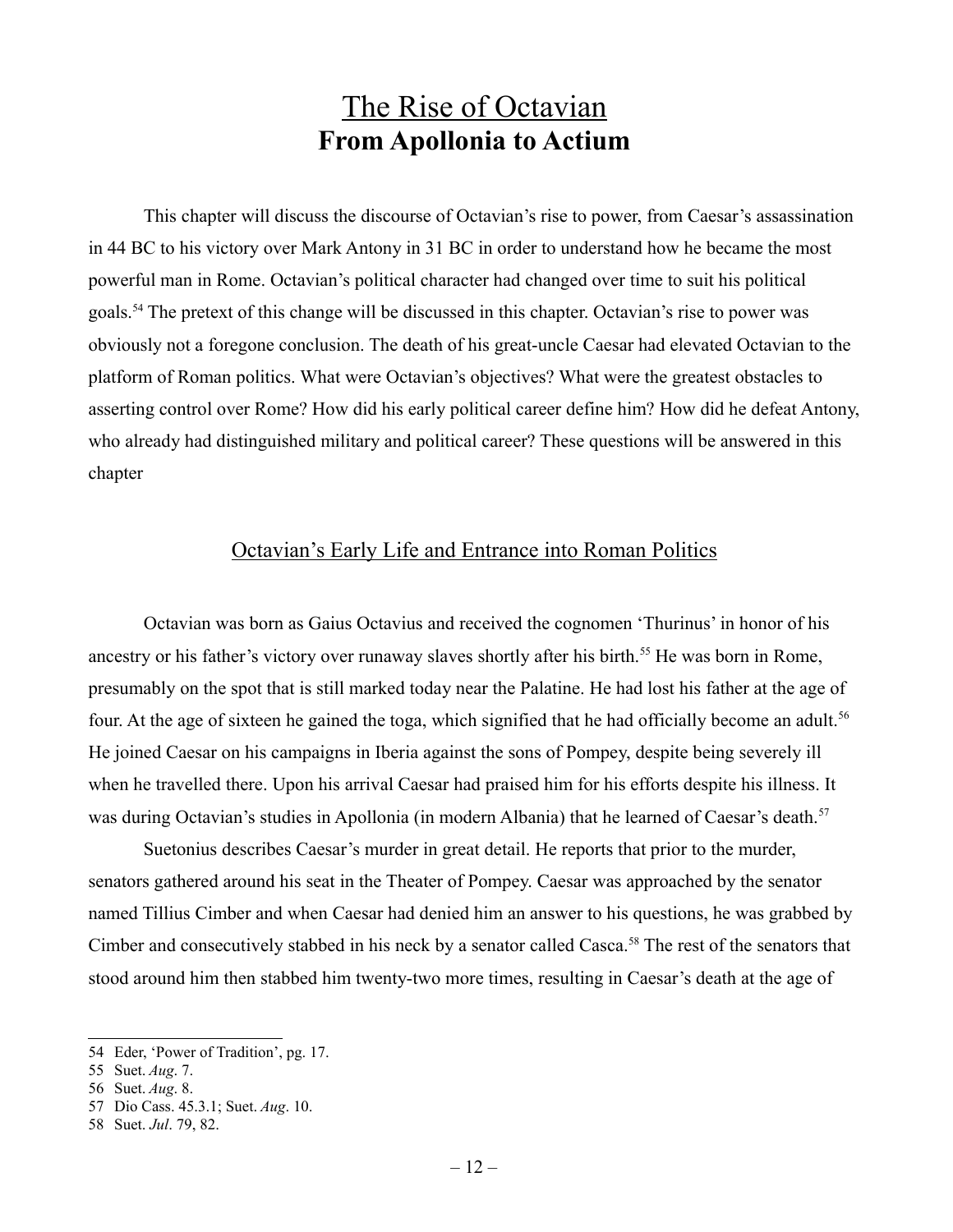fifty-six.<sup>[59](#page-12-0)</sup> His demise caused quite a ruse among the populace.<sup>[60](#page-12-1)</sup> As for the senators themselves, reportedly they wished to cast Caesar's body into the Tiber, but were refrained from doing so out of fear for Mark Antony, Caesar's lieutenant and master of horse.<sup>[61](#page-12-2)</sup> In his will, Caesar had named Octavian his heir, adopting him into his family and given him three quarters of his estate. From then on he was known as Gaius Julius Caesar, which was vital for securing military support and funds. <sup>[62](#page-12-3)</sup>

What were Octavian's goals when he entered Roman politics? The *dictator perpetuus* ('dictator for life') had made him his heir and Octavian was probably determined to assume this position Caesar had laid out for him. Yet, he had not only to acquire a position of ultimate personal power, but he also had to assure that he did not end up like his adoptive father.<sup>[63](#page-12-4)</sup>

Octavian's first moves were the same as that of any potential dictator. He recruited soldiers and spearheaded a march on Rome and found himself in a state of high treason.<sup>[64](#page-12-5)</sup> He confiscated the taxes from the province of Asia Minor and had given no justification for it. His first speech of Rome condemned the murderers of Caesar and stated that he would "strive for the honors of my father", but claimed also that he wanted to rid the city of "Antony's tyranny".<sup>[65](#page-12-6)</sup> How could Octavian as a "Caesar" wannabe", challenge Antony, who already had a distinguished military career? Besides, Octavian had no support from any revered Republican in the senate. Cicero provided Octavian with the means. He had taken Octavian 'under his wing', to make him a useful asset against Antony.<sup>[66](#page-12-7)</sup> First of all Cicero moved the senate to relieve Octavian of his state of high treason by granting him an official military command (*imperium pro praetore*). Cicero recommended Octavian for this honor through rhetoric in praise of past youthful heroes, and was ratified in the senate.<sup>[67](#page-12-8)</sup> Antony had become unpopular in the senate, due to maneuvering between Caesarians and Caesar's murderers.<sup>[68](#page-12-9)</sup> Antony had the supposed son of Marius slain after the latter had become popular after Caesar's death. Cicero hoped to stop Antony in his tracks by aiding Octavian. This military command made way for Octavian to gain the title of *imperator*, or 'commander', and posed a more serious challenge to Antony. Thus the way was opened for Octavian to enter the political arena of Rome.

<span id="page-12-0"></span><sup>59</sup> Dio Cass. 44.19.1-21.2; Suet. *Jul*. 82, 88.

<span id="page-12-1"></span><sup>60</sup> Suet. *Jul*. 83-85.

<span id="page-12-2"></span><sup>61</sup> Suet. *Jul*. 82.

<span id="page-12-3"></span><sup>62</sup> Clark, *Power, Propaganda and Politics of Survival*, pg. 6; Suet. *Jul*. 83.

<span id="page-12-4"></span><sup>63</sup> Eder, 'Power of Tradition', pg. 17.

<span id="page-12-5"></span><sup>64</sup> Eder, 'Power of Tradition', pg. 18.

<span id="page-12-6"></span><sup>65</sup> Cic. *Att*. 16.16.3; Eder, 'Power of Tradition', pg. 18.

<span id="page-12-7"></span><sup>66</sup> Eder, 'Power of Tradition', pg. 18.

<span id="page-12-8"></span><sup>67</sup> Eder, 'Power of Tradition', pg. 19.

<span id="page-12-9"></span><sup>68</sup> Eder, 'Power of Tradition', pg. 18; Suet. *Aug*. 10.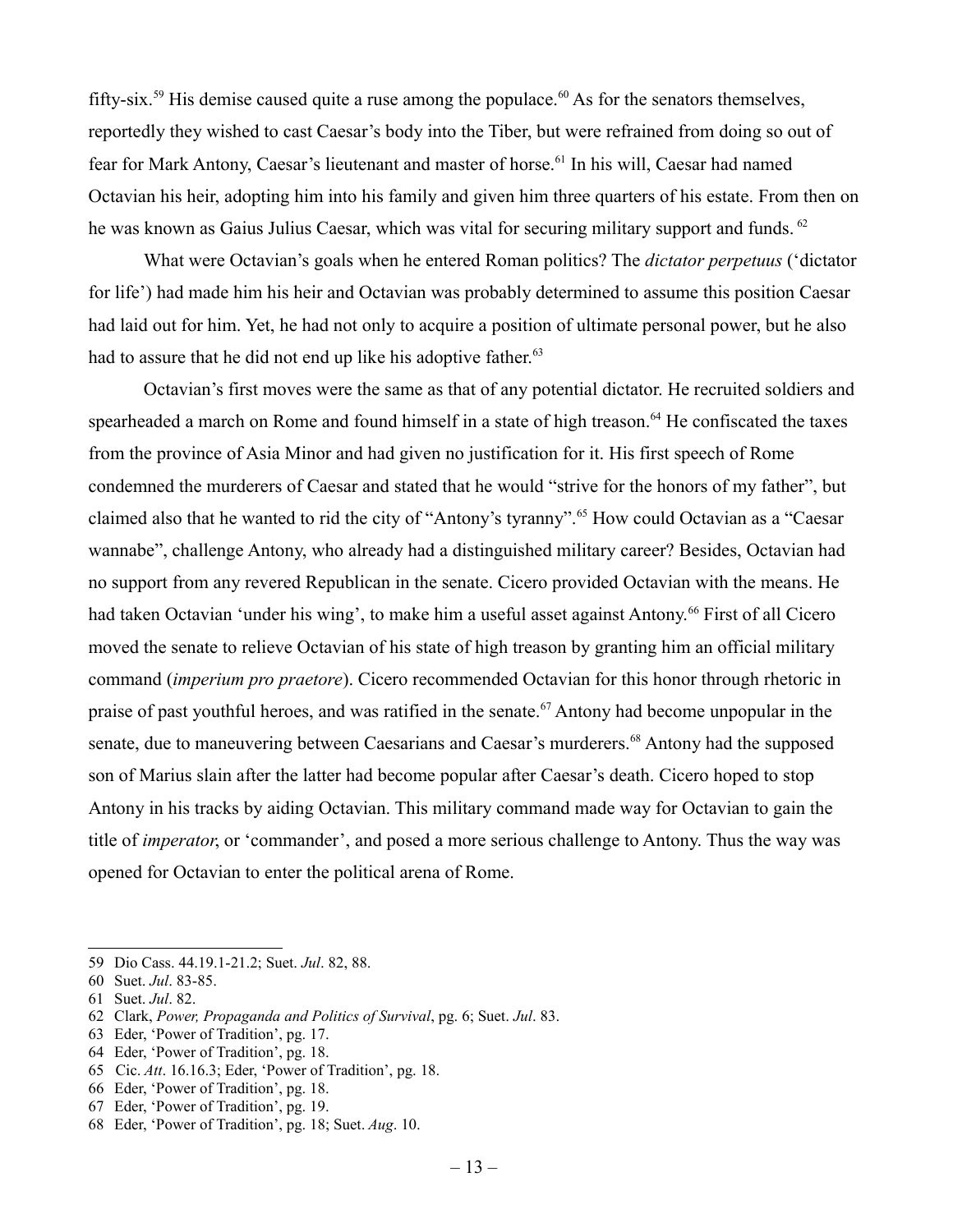#### Octavian, the Triumvirate and His Victory Over Antony

Octavian's first steps had been taken, but was expected by the senate to combat Antony, not the conspirators, Decimus Brutus and Cassius. Brutus had withheld himself at Mutina and Antony had begun to besiege the city. Seeing Antony as the greater threat, Octavian marched against Antony and, with the support of consuls Hirtius and Pansa, defeated him at Mutina.<sup>[69](#page-13-0)</sup> Having learned of the allegiance between Mark Antony and Lepidus, Octavian abandoned the cause of the aristocrats and joined them.[70](#page-13-1) The last remaining forces of Decimus Brutus and other conspirators were defeated at the Battle of Philippi in 42 BC, which Augustus commemorated in his *Res Gestae*, 'deeds done': "I drove the men who slaughtered my father into exile with a legal order, punishing their crime, and afterwards, when they waged war on the state, I conquered them in two battles".<sup>[71](#page-13-2)</sup>

Today we understand this point to be the beginning of the Second Triumvirate, when Lepidus, Mark Antony and Octavian were named by the senate as triumvirs. They declared that they would restore the republic, which none of them ever did.<sup>[72](#page-13-3)</sup> Prior to his nomination as triumvir, Octavian had become consul, because both Hirtius and Pansa had fallen in battle. This had greatly improved his position.[73](#page-13-4) Yet he still shared power with two other triumvirs and several attempts were made to cast him out altogether. Fulvia and Lucius Antonius, Antony's wife and brother respectively, attempted "a revolution" against Octavian.<sup>[74](#page-13-5)</sup> Lucius had tried to use the tensions between the triumvirs and his own position as consul to oust Octavian, but failed. Octavian showed no mercy upon conquering Perusia from Lucius. He had allegedly slaughtered its ruling council and three hundred senators at the altar of the divine Julius Caesar.[75](#page-13-6) This nearly led to war between Antony and Octavian and was only stopped because their soldiers refused to fight. The Treaty of Brundisium was written by Mark Antony and Octavian in 40 BC and divided their spheres of influence. Octavian would be the supposed master of the West, Antony of the East.

In reality, Octavian had to contend with two others in the west. First of all, there was the other triumvir, Lepidus, who resided in Africa. Secondly, Sextus Pompey's navy blocked the Italian peninsula, caused a famine and through the subsequent treaty of Misenum in 39 BC, acquired Sicily, Corsica, Sardinia and the Peloponnesus in southern Greece.<sup>[76](#page-13-7)</sup> At first, Sextus was supported by Antony

<span id="page-13-0"></span><sup>69</sup> Dio Cass. 46.35.2-38.2; Suet. *Aug*. 10-12.

<span id="page-13-1"></span><sup>70</sup> Dio Cass. 46.50.2; Suet. *Aug*. 12, 13.

<span id="page-13-2"></span><sup>71</sup> Augustus, *RG* 2.

<span id="page-13-3"></span><sup>72</sup> Augustus, *RG* 1; Suet. *Aug*. 27.

<span id="page-13-4"></span><sup>73</sup> Suet. *Aug*. 26.

<span id="page-13-5"></span><sup>74</sup> Suet. *Aug*. 14.

<span id="page-13-6"></span><sup>75</sup> Eder, 'Power of Tradition', pg. 19; Suet. *Aug*. 14, 15.

<span id="page-13-7"></span><sup>76</sup> Dio Cass. 48.16.2-18.2, 48.36.5.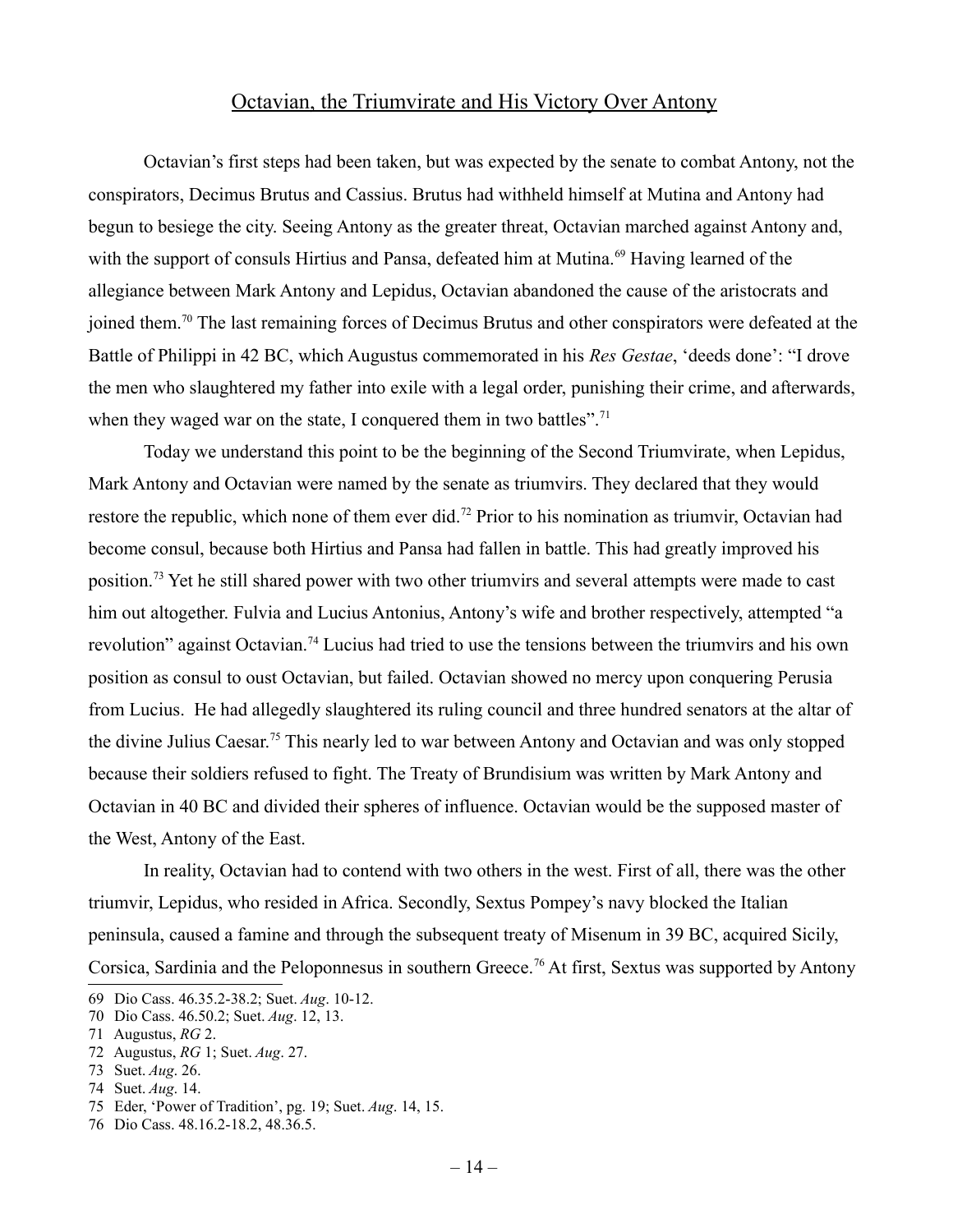and Lepidus, but in 37 BC Antony desperately needed troops for his Parthian campaign and thus asked Octavian for support. By the Treaty of Tarentum, Antony supplied a hundred and twenty ships for Octavian's fight against Sextus, in exchange for twenty thousand soldiers.<sup>[77](#page-14-0)</sup> Octavian did not honor this treaty, even though Antony did meet his end of the agreement. Lepidus was soon defeated afterwards, because he took up arms against Octavian in an act of hubris, as Dio reports.[78](#page-14-1) Lepidus was *pontifex maximus* at the time and remained so during his exile until his death in 12 BC, since Octavian could not decide if he would strip Lepidus from this honor or not.<sup>[79](#page-14-2)</sup> After settling with Lepidus, Octavian had a firmer grip over the West and only Antony remained as his chief rival.

After this point Octavian tried to hold on to the power he had gained legally. Walter Eder notes that Octavian became more aware of the flexibility of the Roman constitution when Cicero had taken him under his wing in 44 BC. What is clear is that from this point onwards Octavian began to exploit the legal system to his advantage. For instance, he sought to make the secret pact of Tarentum public and have the extension of his triumviral powers ratified by the popular assemblies.<sup>[80](#page-14-3)</sup> Only Octavian called himself triumvir for the second time (*triumvir iterum*) after the ratification. In 36 BC, Octavian proclaimed the civil wars to be over and offered to give up his triumviral power if Antony did the same. Antony did not. Consecutively, Octavian stripped Lepidus of his powers through a *lex de imperio abrogando*, 'a repeal of the rule of law', the formal and legal procedure for doing this.<sup>[81](#page-14-4)</sup> Octavian proceeded by eliminating bandits that troubled the Italian peninsula. At the beginning of his political career he settled veterans in Italy through the hated method of confiscating property. After 36 BC he no longer did this but settled his veterans legally. Through these measures, Octavian was trying to promote himself as the protector of Rome and its ideals, in contrast to Antony and 'the wicked East'.[82](#page-14-5)

Antony had continued to provoke hostilities towards Octavian. As part of the agreement made at Tarentum, Antony had wedded Octavia, Octavian's sister. Despite this marriage, Antony consorted Cleopatra of Egypt in the years before Actium. Generals loyal to Antony, including Gaius Sosius, had used the spoils of their wars in the East to adorn Rome in their glory.<sup>[83](#page-14-6)</sup> Antony had also celebrated a

<span id="page-14-0"></span><sup>77</sup> Dio Cass. 48.54.1-54.7; Eder, 'Power of Tradition', pg. 19

<span id="page-14-1"></span><sup>78</sup> Dio Cass. 49.11.2-12.4; Eder, 'Power of Tradition', pg. 20; Suet. *Aug*. 16.4; Meyer Reinhold, From *Republic to Principate. An Historical Commentary on Cassius Dio's* Roman History *Books 49-52 (36-29 B.C.)* (Oxford University Press, 1988) pg. 30-31.

<span id="page-14-2"></span><sup>79</sup> It is important to note that upon Lepidus' death, Augustus was declared *pontifex maximus*; Dio Cass. 49.12.4; Suet. *Aug*. 31.

<span id="page-14-3"></span><sup>80</sup> Eder, 'Power of Tradition', pg. 20.

<span id="page-14-4"></span><sup>81</sup> Dio Cass. 49.12.3-12.4; Eder, 'Power of Tradition', pg. 20; Reinhold, *From Republic to Principate*, pg. 30-31.

<span id="page-14-5"></span><sup>82</sup> Eder, 'Power of Tradition', pg. 20.

<span id="page-14-6"></span><sup>83</sup> An example is the Temple of Apollo Sosianus, near the Forum Boarium in Rome.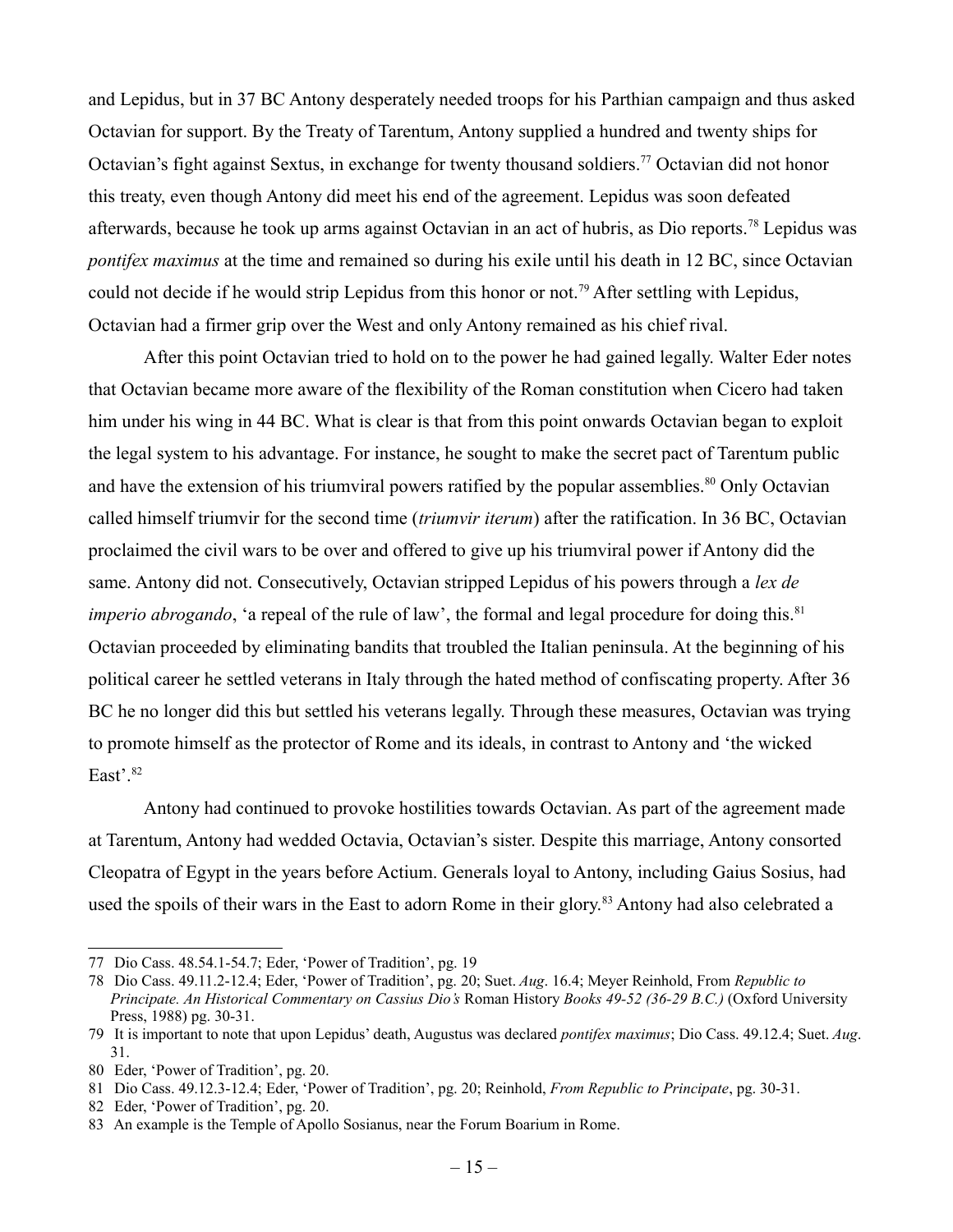triumph in Alexandria, which was against Roman custom. He also named his children with Cleopatra legitimate and declared Ptolemy Caesar (also known as Caesarion) as a legitimate son of the Deified Julius Caesar, thus weakening the legitimacy of Octavian.<sup>[84](#page-15-0)</sup>

Octavian's position within the Roman polity was still very favorable. He had triumviral powers and achieved military success in Illyria. Together with his long-time friend Agrippa, whom had traded his consulship for the inferior position of aedile in 33 BC, they funded the restoration of aqueducts, organized games and distributed food to the people.<sup>[85](#page-15-1)</sup> Why did Octavian do this? Again, he wanted to profile himself as the guardian of Roman traditions and ideals and had become more popular with the people of Rome and Italy.<sup>[86](#page-15-2)</sup>

In 32 BC Sosius, who was also consul that year, had attacked Octavian in the senate. The propaganda war that had been raging for three years was reaching its climax. Sosius used a letter from Antony to attack Octavian, while at the same time he praised Antony. Octavian demanded that Sosius read the full letter, but declined to do so.<sup>[87](#page-15-3)</sup> The accusations made by Sosius were replied to with strong attacks on Antony's person and Octavian offered to present evidence in a consecutive gathering. Later that year, Titius and Plancus, former allies of Antony, gave Octavian information about Antony's will, which was kept by the Vestal Virgins.<sup>[88](#page-15-4)</sup> Octavian committed a serious crime when he took Antony's will from the Vestals, but once he read it aloud to the senate, the senators were quick to condemn Antony, declared him an enemy of the state and stripped him of his powers.<sup>[89](#page-15-5)</sup> Antony's reorganization of the East was exaggerated by Octavian to be 'donations' and because the rumor that he wished to be buried by the side of the Egyptian queen was actually true, it was interpreted as such. Many Romans also believed that if Antony would be victorious in a war against Octavian, he would deliver their city into the lap of the Egyptian throne.<sup>[90](#page-15-6)</sup> Under the premise that a spell had been cast on Antony by Cleopatra, the war declared by the senate was formally aimed at Egypt. However, it was expected that Antony would come to Cleopatra's aid.<sup>[91](#page-15-7)</sup>

The decisive battle of this war was the Battle of Actium, a defeat for Antony and Cleopatra at the hands of Octavian in 31 BC. After this defeat, Antony and Cleopatra retreated to Egypt and Octavian besieged Alexandria. Antony still tried to strike a deal with Octavian at the last moment. But instead

<span id="page-15-0"></span><sup>84</sup> Eder, 'Power of Tradition', pg. 21; Dio Cass. 49.41.2-4, 50.1.2.2; Reinhold, From *Republic to Principate*, pg. 91.

<span id="page-15-1"></span><sup>85</sup> Eder, 'Power of Tradition', pg. 21.

<span id="page-15-2"></span><sup>86</sup> Eder, 'Power of Tradition', pg. 20.

<span id="page-15-3"></span><sup>87</sup> Dio Cass. 50.2.3; Eder, 'Power of Tradition', pg. 21.

<span id="page-15-4"></span><sup>88</sup> Dio Cass. 50.3.1; Eder, 'Power of Tradition', pg. 21.

<span id="page-15-5"></span><sup>89</sup> Dio Cass. 50.3.3-4.4; Eder, 'Power of Tradition', pg. 21-22; Reinhold, *From Republic to Principate*, pg. 64, 90; Suet. *Aug*. 17.

<span id="page-15-6"></span><sup>90</sup> Dio Cass. 50.4.2.

<span id="page-15-7"></span><sup>91</sup> Dio Cass. 50.5.1.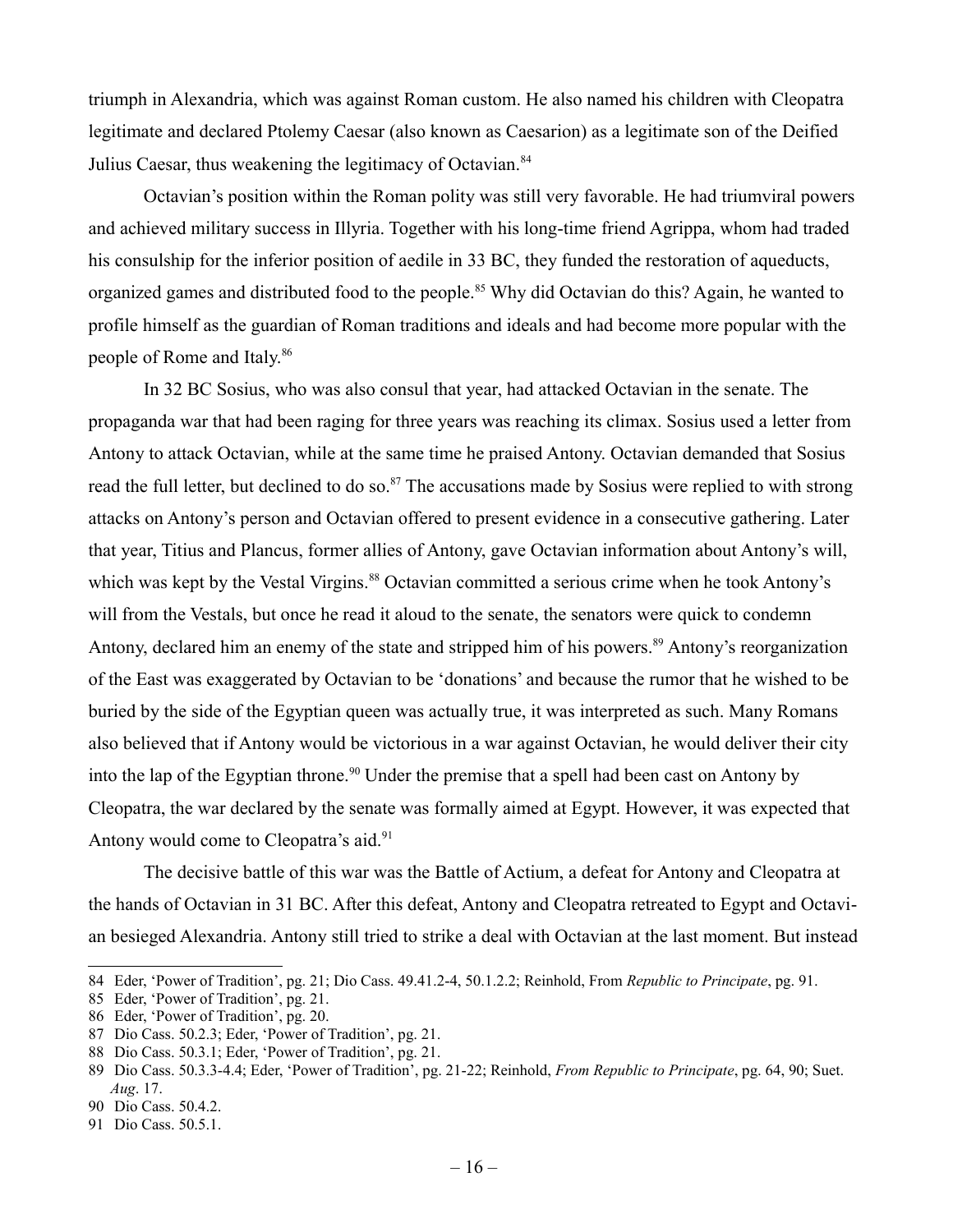he was forced to committed suicide. Shortly thereafter, Cleopatra committed suicide as well.<sup>[92](#page-16-0)</sup>. Octavi-an subsequently had Caesarion killed.<sup>[93](#page-16-1)</sup> Now "the boy who owed everything to his name" had no more rivals left and in 29 BC, he had the Temple of Janus closed, symbolizing that a new era of peace had  $begun.<sup>94</sup>$  $begun.<sup>94</sup>$  $begun.<sup>94</sup>$ 

After his victory, Octavian had the military power to become master of Rome, but so far he had shown utter ruthlessness. He betrayed his former allies and broke promises he made with them. It was only in the last few years before Actium that Octavian had actively profiled himself as protector of Rome. The next chapter will discuss how Octavian was to be called Augustus and how he achieved ultimate power.

<span id="page-16-0"></span><sup>92</sup> Dio Cass. 51.14.1, Reinhold, *From Republic to Principate*, pg. 133, 135; Suet. *Aug*. 17.

<span id="page-16-1"></span><sup>93</sup> Dio Cass. 51.6.2;

<span id="page-16-2"></span><sup>94</sup> Augustus, *RG* 13; Cic. *Phil*. 13.11.24-25; Dio Cass. 51.20.5; Octavian had also closed Temple of Janus twice before he proclaimed peace yet again in 29 BC; Suet. *Aug*. 22.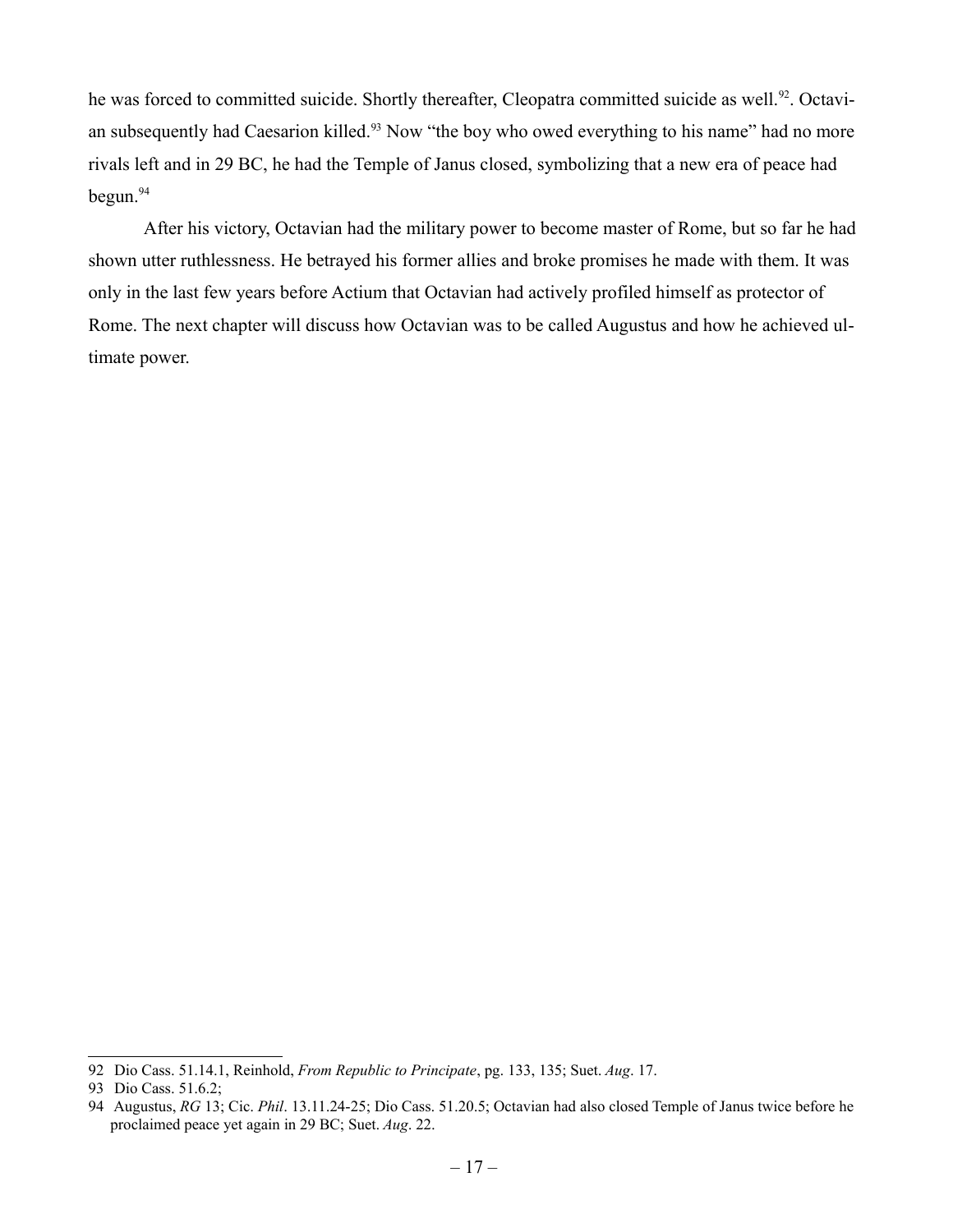### Augustus and His Policies **From** *Primes Inter Pares***…**

Now that we have discussed how Octavian became the single most powerful man in Rome, this chapter will focus on his political career after the subjugation of Egypt, till his reception of 'tribunician power' in 23 BC. The significance of the latter will be explained later, as it was another turning point in his career. How did he gain a position where he had supreme control over the Roman state?

Surely he needed to figure out a way how to maintain his supreme position and to hold on to it without falling prey to conspiracy like his adoptive father.<sup>[95](#page-17-0)</sup> This chapter will discuss Octavian's direct actions after Actium, the reasons why he received the title of 'Augustus' and how he gained *tribunicia potestas*, the core of his new Principate.

#### From Octavian to Augustus: 29 BC – 27 BC

Octavian's triumph in Rome in 29 BC celebrated not only his victories over Cleopatra and Mark Antony, but also his successful campaigns in Illyria that he had carried out in the years before Actium.<sup>[96](#page-17-1)</sup> As stated before, Octavian had closed the Temple of Janus, symbolizing that peace had begun at last. To add to this claim, he returned the province of Asia Minor to senatorial control and disbanded much of his troops, reducing the amount of legions under his command from sixty to twenty-eight.<sup>[97](#page-17-2)</sup> There was no concrete peace however, for Augustus might have stopped wars within the empire, he continuously tried to expand it during his lifetime.<sup>[98](#page-17-3)</sup> Supposedly, "he never made war on any nation without just and due cause" or so Suetonius reports.<sup>[99](#page-17-4)</sup> But indeed, despite a few instances where he had to reassert control, there were no civil wars during his reign and afterwards until the death of the emperor Nero. During these first two years of the so-called *pax romana*, 'peace of Rome', Octavian was "in complete control of all affairs" and his first action was to stabilize and reconstruct Rome.

One of the first things he did was to pay a sum of four hundred sesterces a person to two hundred fifty thousand citizens and a thousand sesterces a person to a hundred and twenty thousand

<span id="page-17-0"></span><sup>95</sup> See previous chapter 'Rise of Octavian'.

<span id="page-17-1"></span><sup>96</sup> Eder, 'Power of Tradition', pg. 23.

<span id="page-17-2"></span><sup>97</sup> Clark*, Power, Propaganda and the Politics of Survival*, pg.88; Eder, 'Power of Tradition', pg. 23.

<span id="page-17-3"></span><sup>98</sup> Suet. *Aug*. 20, 21, 23, 49.

<span id="page-17-4"></span><sup>99</sup> Suet. *Aug*. 21.2.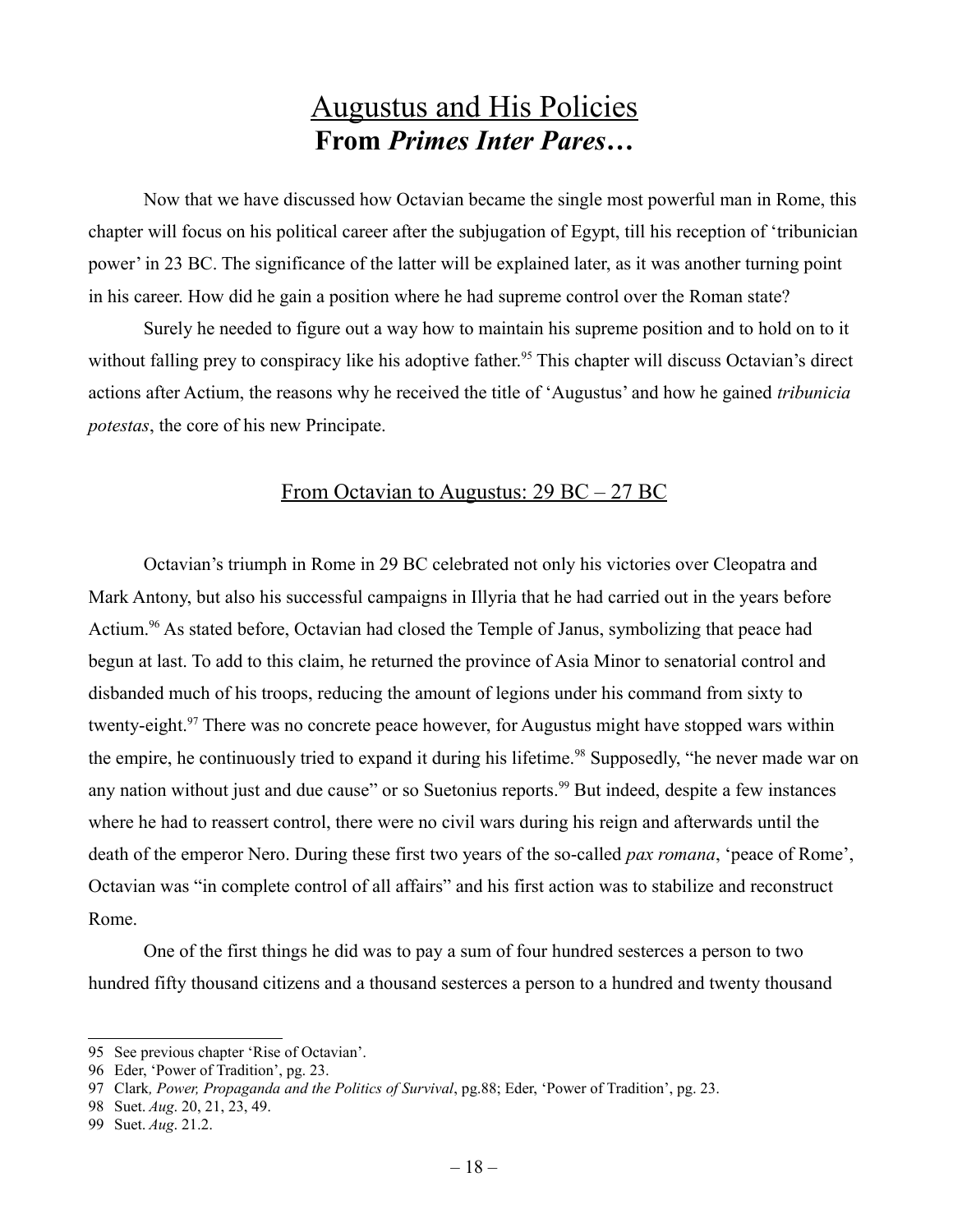veterans that he settled in various colonies.<sup>[100](#page-18-0)</sup> He spent seven hundred million sesterces by purchasing land for his veterans. By buying this land instead of confiscating it, he had once again distanced himself from his earlier practices of seizing property in the first few years after Caesar's death. He had also restored eighty-two temples and announced celebratory games in honor of his victories. Within one year, he spent over one billion sesterces in total. Why did he spend so much money on all the above? Eder believes he did this to prove that he took care of the Roman people, showed his respect for the gods and to confirm his peaceful policy through action, or perhaps even bribe him new position of *princeps*, 'first citizen'. [101](#page-18-1)

As *princeps senatus*, he was the *primes inter pares*, 'first among equals', even though he had enough power to enforce his will from Actium onwards. Though he had the position of *princeps*, there was no Principate, in the sense that there was no office bearing the name.<sup>[102](#page-18-2)</sup> It was an honorary title, but it did not grant any powers he did not already have. The title of *imperator*, of which the modern word 'emperor' derives, was only used to describe the position of supreme power in Rome from the reign of Vespasian onwards.<sup>[103](#page-18-3)</sup>

Another significant deed was the incorporation of Egypt into the empire. This province was administered differently than other Roman provinces. It became Augustus' personal possession, senators were forbidden to enter the province and Octavian held autocratic rule, even when absent from the province. Egypt's treasury had boosted Octavian's coffers and he subsequently appointed a prefect to govern the province after his victory. Like the Persians and Alexander before him, Octavian had absolute authority in Egypt through his appointed prefect.<sup>[104](#page-18-4)</sup>

In 28 BC, Octavian tried to reduce his visibility. At this point his name was on ornaments and buildings and he even had over eighty silver statues of him throughout Rome. He decided to melt these down and to remove his name from the mentioned ornaments. He had also stopped using his exceptional powers. Further, he reduced the senate's number from roughly one thousand to round about eight hundred, through a *lectio senatus*, 'scrutiny of the senate'.<sup>[105](#page-18-5)</sup> This enhanced the prestige of the senate as the two hundred that were emitted from it were members of inferior rank. As one of his most important acts Octavian declared any unconstitutional actions from his period as a triumvir and his emergency powers to be invalid and proclaimed that law and justice had been restored to the

<span id="page-18-0"></span><sup>100</sup> Augustus, *RG* 15; Eder, 'Power of Tradition', pg. 23.

<span id="page-18-1"></span><sup>101</sup> Eder, 'Power of Tradition', pg. 23.

<span id="page-18-2"></span><sup>102</sup> Erich S. Gruen, 'Augustus and the Making of the Principate', in: Karl Galinsky (ed.), *The Cambridge Companion to the Age of Augustus* (Cambridge 2005), pg. 33-35.

<span id="page-18-3"></span><sup>103</sup> Reinhold, *From Republic to Principate*, pg. 169.

<span id="page-18-4"></span><sup>104</sup> Clark, *Power, Propaganda and the Politics of Survival*, pg. 87; Fergus Millar, 'State and Subject: The Impact of the Monarchy', in: Fergus Millar, Erich Segal ed., *Caesar Augustus. Seven Aspects* (Oxford 1984), pg. 39.

<span id="page-18-5"></span><sup>105</sup> Abbott, *Roman Political Institutions*, pg. 277; Eder, 'Power of Tradition', pg. 23.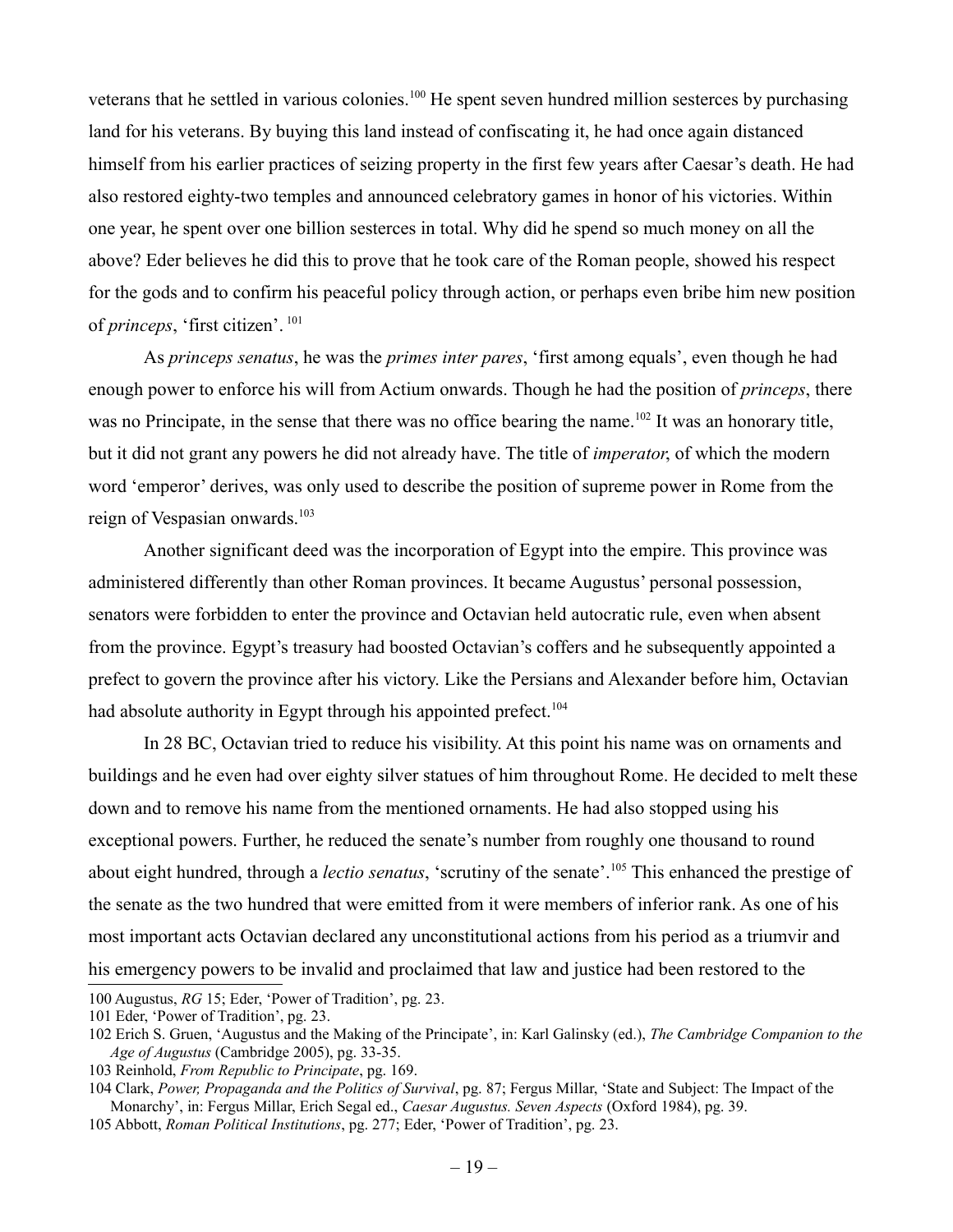Romans.<sup>[106](#page-19-0)</sup>

Why did he do this? He was already the 'sole ruler' of the Rome and in a sense he did not have to "play the role of staunch Roman and Republican". Yet he did so anyway.<sup>[107](#page-19-1)</sup> Eder presumes that he wanted Rome to forget the time before Actium and seemingly shared his power with the senate and people.[108](#page-19-2) By January 27 BC, he had been consul for seven years in a row and claimed that he would lay down his powers.

#### Securing Unquestionable Authority: 27 BC – 23 BC

On the  $13<sup>th</sup>$  of January 27 BC, Octavian stated that he wished to retire and returned all his powers to the senate.[109](#page-19-3) Whether he really wished this or not, and it is likely that he did not, the effects of this move resulted greatly in his favor. The consensus in Rome was that if Octavian were to step down, there would be no strong leadership to hold the state together.<sup>[110](#page-19-4)</sup> Some senators protested to his decision, claiming that the state could not survive without his leadership and proposed that Octavian take on the administration of the empire's most important military provinces. Thus Octavian received proconsular authority over the areas of Iberia, Gaul (modern France) and Syria.[111](#page-19-5) It is important to mention that having proconsular *imperium* did not necessarily mean one occupied the position of proconsul: It implied having the powers and authority of that specific position, without actually holding the official office.<sup>[112](#page-19-6)</sup> This was extremely important for Augustus' powerbase, as will be explained at the end of this chapter. He assigned propraetors to govern his provinces, known as *legati augusti*, who were of equestrian origin.<sup>[113](#page-19-7)</sup>

With proconsular authority Augustus held command over the majority of the Roman army. Only Macedonia did not answer to him directly. This proconsular authority was to be renewed every ten years.[114](#page-19-8) Besides the above proposals, the senator Plancus proposed to award Octavian with the title of '*Augustus*', 'the illustrious one'. Another option was the name Romulus, but Octavian had refused it

<span id="page-19-0"></span><sup>106</sup> Clark, *Power, Propaganda and the Politics of Survival*, pg. 89; Dio Cass. 53.2.5; Eder, 'Power of Tradition' pg. 23; Tac. *Ann*. 3.28.3.

<span id="page-19-1"></span><sup>107</sup> Eder, 'Power of Tradition', pg. 22.

<span id="page-19-2"></span><sup>108</sup> Eder, 'Power of Tradition', pg. 22-23.

<span id="page-19-3"></span><sup>109</sup> Augustus, *RG* 34.1;Clark, *Power, Propaganda and the Politics of Survival*, pg. 91-92; Gruen, 'Making of the Principate', pg. 34.

<span id="page-19-4"></span><sup>110</sup> Clark, *Power, Propaganda and the Politics of Survival*, pg. 92

<span id="page-19-5"></span><sup>111</sup> Dio Cass. 53.12.4-13.2; Eder, 'Power of Tradition', pg. 24; Gruen, 'Making of the Principate', pg. 34.

<span id="page-19-6"></span><sup>112</sup> Gruen, 'Making of the Principate', pg. 35.

<span id="page-19-7"></span><sup>113</sup> Dio Cass. 53.13.5.

<span id="page-19-8"></span><sup>114</sup> Dio Cass. 53.12.4-7, 53.13.1;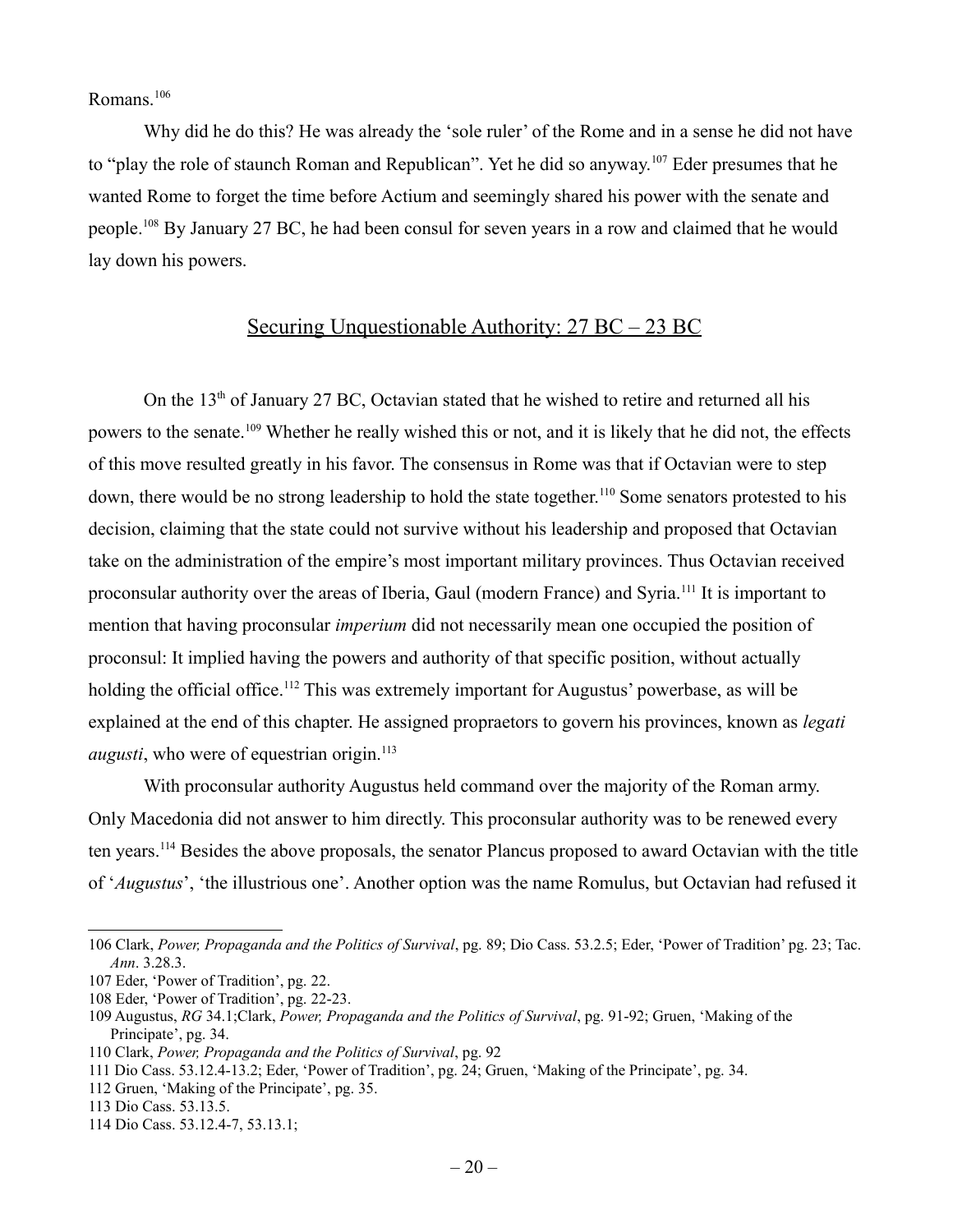because it was too associated with the monarchy.<sup>[115](#page-20-0)</sup> Erich S. Gruen argues that whatever powers Octavian had resigned in 27 BC, he withheld their essence through his proconsular authority and his occupation of the office of consul.[116](#page-20-1) The republic however, was not restored and was not claimed to be restored by Augustus or anybody else. That he restored the state of law does not imply the restoration of the republic. Augustus had put emphasis on the idea that Rome was not a state where the word of the *princeps* was law, but that Augustus' *res publica* was a state governed by laws.[117](#page-20-2) But as long as this appearance was upheld, "one could easily imagine that one was living in a republic."[118](#page-20-3)

His claim that he had no greater power than other magistrates was not entirely true.<sup>[119](#page-20-4)</sup> On paper, he only was consul and had proconsular authority over Gaul, Spain and Syria in 27 BC. Foremost however, he claimed that he had surpassed all others in terms of 'influence', or *auctoritas*. He had a basis of clients that regarded him as their *patronus*, which was far greater than any other man in Rome at the time and it was his intention to keep it that way. He had stopped others from gaining too much influence at his expense on at least two occasions.<sup>[120](#page-20-5)</sup> He wished to appear as the leader of Rome who had his position on the basis of consent, even though the majority of Rome by 27 BC knew and accepted the fact that he was in charge.<sup>[121](#page-20-6)</sup>

From 27 BC to 24 BC Augustus was on campaign in Gaul and Iberia and attempted to increase the borders of the empire.<sup>[122](#page-20-7)</sup> Any territory that would be added to the empire would fall under Augustus' direct control and was subject to one of his *legati*. [123](#page-20-8) On his return to Rome he again spent more money on the citizens, by granting four hundred sesterces to two hundred fifty thousand for the second time and distributing grain.<sup>[124](#page-20-9)</sup> A crucial turning point in his policy was in 23 BC, when he appointed a profound republican by the name of Piso as consul and then retired from the consulate altogether after holding it for nine years consecutively.<sup>[125](#page-20-10)</sup>

<span id="page-20-0"></span><sup>115</sup> Augustus, *RG* 34; Clark, *Power, Propaganda and the Politics of Survival*, pg. 92; Dio Cass. 53.16.8; Eder, 'Power of Tradition', pg 24; Gruen, 'Making the Principate', pg. 35.

<span id="page-20-1"></span><sup>116</sup> Clark, *Power, Propaganda and the Politics of Survival*, pg. 92; Gruen, 'Making of the Principate', pg. 34.

<span id="page-20-2"></span><sup>117</sup> Eder, 'Power of Tradition', pg. 23-24.

<span id="page-20-3"></span><sup>118</sup> Eder, 'Power of Tradition', pg. 25.

<span id="page-20-4"></span><sup>119</sup> Augustus, *RG* 34; Clark, *Power Propaganda and the Politics of Survival*, pg. 93; Ronald Ridley, *The Emperor's Retrospect. Augustus'* Res Gestae *in Epigraphy, Historiography and Commentary*, pg. 222.

<span id="page-20-5"></span><sup>120</sup> Marcus Licinius Crassus, the grandson of Crassus, and Carnelius Gallus; Clark, *Power, Propaganda and the Politics of Survival*, pg. 91.

<span id="page-20-6"></span><sup>121</sup> Clark, *Power, Propaganda and the Politics of Survival*, pg. 93.

<span id="page-20-7"></span><sup>122</sup> Eder, 'Power of Tradition', pg. 25.

<span id="page-20-8"></span><sup>123</sup> Dio Cass. 53.13.5.

<span id="page-20-9"></span><sup>124</sup> Eder, 'Power of Tradition', pg. 25.

<span id="page-20-10"></span><sup>125</sup> Dio Cass. 53.32.3; Eder, 'Power of Tradition', pg. 25; Gruen, 'Making of the Principate', pg. 36.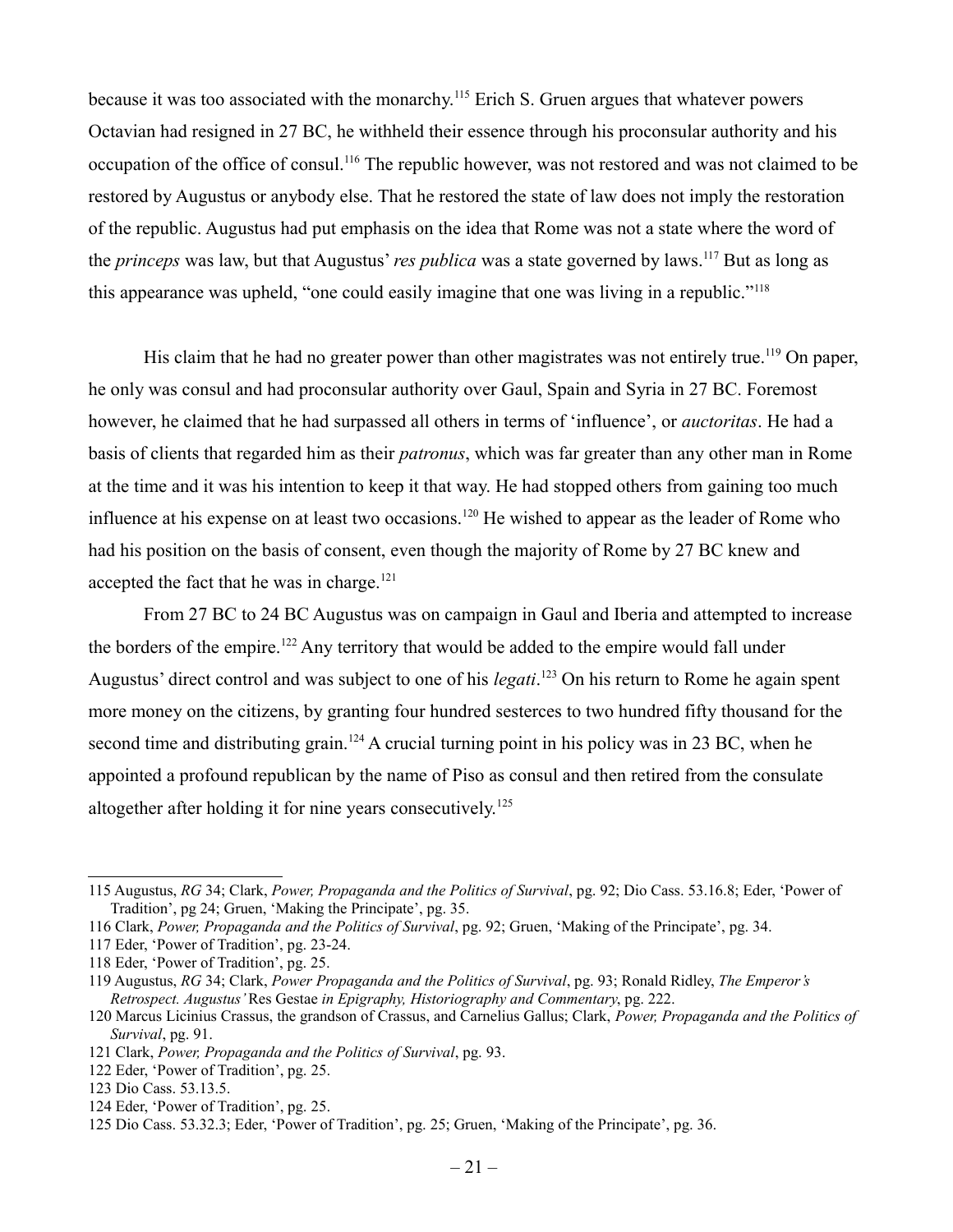#### *Tribunicia Potestas* and *Maius Imperium* – 23 BC

Upon his resignation as consul, Augustus no longer had any official position among the magistrates, though he still had his proconsular *imperium*. Despite this, his *auctoritas* was sky-high and his word was carefully listened to. His resignation was thought to be a political setback, but studies have shown that 23 BC proved to be the opposite.<sup>[126](#page-21-0)</sup> Why did he resign from the consulate? First of all, when holding one particular office for a long time in a row, one could suggest monarchy.<sup>[127](#page-21-1)</sup> Secondly, he wished to have no offices linked to his person and disassociated himself with the "institutionalizing of his role" as this would risk offense and perhaps even provoke resentment and conspiracy.[128](#page-21-2) The most important reason was that he could afford to do so. His years-long occupation of the office was a possible source of friction and by his occupation, he had personally log-jammed the chance of awarding his most loyal clients to this high office. By resigning, he opened the office to the nobility and allowed himself to award his *clientes* and extend his patronage within the senatorial class.[129](#page-21-3) However, he had an unofficial position at the helm of the regime. How did he remain in control?

In return for his resignation he received the right to retain his *imperium* when he left and entered the city. In addition to this, he was granted *maius imperium* by the senate, which greatly enhanced his powers. Through *maius imperium*, he had the right to overrule any governor in any other provinces that did not already answer to him directly.<sup>[130](#page-21-4)</sup> This meant that if he wanted something done outside of his own provinces, he could overrule any governor that did not do as he pleased. Secondly, he was also granted *tribunicia potestas*, or 'powers of the tribune' for life by senatorial decree.<sup>[131](#page-21-5)</sup> This is the most important aspect of Augustus' rule.

Why is the *tribunicia postestas* so important? He held the traditional powers of the tribune without holding the office itself.<sup>[132](#page-21-6)</sup> This meant that he could summon the senate and popular assemblies, introduce legislation and veto any decree of the senate or other tribunes.<sup>[133](#page-21-7)</sup> Having these powers made Augustus truly unrivaled, whether it be in the senate, popular assemblies or among the magistrates. It gave him the power to interfere in nearly all matters, especially when this is combined

<span id="page-21-0"></span><sup>126</sup> Gruen, 'Making of the Principate', pg. 36.

<span id="page-21-1"></span><sup>127</sup> Eder, 'Augustus and the Power of Tradition', pg. 25.

<span id="page-21-2"></span><sup>128</sup> Gruen, 'Making of the Principate', pg. 35.

<span id="page-21-3"></span><sup>129</sup> Dio Cass. 52.32.3; Eder, 'Power of Tradition', pg. 25; Gruen, 'Making of the Principate', pg. 36.

<span id="page-21-4"></span><sup>130</sup> Clark, *Power, Propaganda and the Politics of Survival*, pg. 95; Gruen, 'Making of the Principate', pg. 36, 41.

<span id="page-21-5"></span><sup>131</sup> Augustus, *RG* 10; Clark, *Power, Propaganda and the Politics of Survival*, pg. 95; Dio 53.32.5; Eder, 'Power of Tradition', pg. 26; Gruen, 'Making of the Principate', pg. 36; Suet. *Aug*. 27.5.

<span id="page-21-6"></span><sup>132</sup> Gruen, 'Making of the Principate', pg. 36.

<span id="page-21-7"></span><sup>133</sup> Dio Cass. 53.32.5, 54.3.3; Gruen, 'Making the Principate', pg. 37.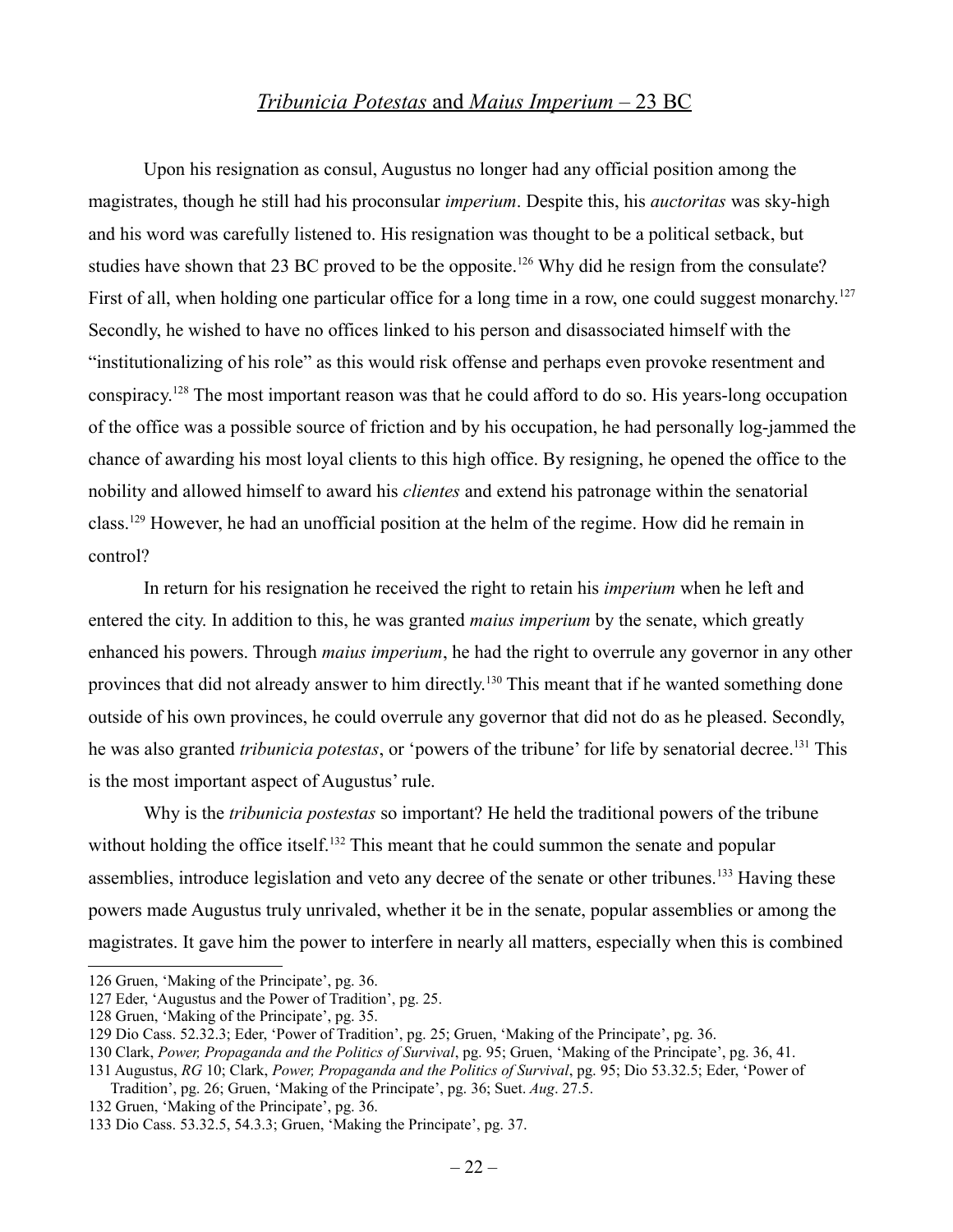with his *maius imperium*. The nature of *tribunicia potestas* also made it impossible for other tribunes to veto Augustus: Tribunes could only veto colleagues and Augustus was not a tribune, but wielded the same power.[134](#page-22-0) The office of tribune was only reserved for plebeians, but *tribunicia potestas* had no such restriction. From 22 BC onward, Augustus used *tribunicia potestas* in his official papers and documents to number his years 'in power'.<sup>[135](#page-22-1)</sup> By numbering these years he wished to show the stability of the regime. [136](#page-22-2) In other words, the combination of being the *princeps senatus*, having *tribunicia potestas* and wielding *maius imperium*, Augustus had gained complete control over Rome by 23 BC.[137](#page-22-3)

What characterizes Augustus' rule? He claimed that he held no office that was contradictive to the ways of the ancestors.[138](#page-22-4) In a sense this is true, as his position as *princeps* itself was nothing out of the ordinary. A *maius imperium* was probably granted by the senate half a century earlier to Pompey the Great.<sup>[139](#page-22-5)</sup> These three functions, which were not tied to any specific office, were combined and received upon one person, which was unprecedented.<sup>[140](#page-22-6)</sup>

The *tribunicia potestas* was a complete break with the republican past. Traditionally, no patrician was allowed to hold the office, as a means to protect the people from senatorial abuse. Also, an attempt to hold the office consecutively was traditionally seen as *adfectio regni*, 'the striving for kingship'.[141](#page-22-7) Still, the fact remains that the *princeps* received this power from the senate itself. Why would they give Augustus such power? Gruen is skeptical about the range of the powers that Augustus received through *tribunicia potestas*, which he never exercised much at all.<sup>[142](#page-22-8)</sup> However, the fact that it was not subordinate to annual renewal is noted to be an important, if not its most important, feat.

<span id="page-22-7"></span>141 Eder, 'Power of Tradition', pg. 26.

<span id="page-22-0"></span><sup>134</sup> Gruen, 'Making of the Principate', pg. 41.

<span id="page-22-1"></span><sup>135</sup> Gruen, 'Making of the Principate', pg. 36.

<span id="page-22-2"></span><sup>136</sup> Gruen, 'Making of the Principate', pg. 41-42.

<span id="page-22-3"></span><sup>137</sup> Gruen, 'Making of the Principate', pg. 41.

<span id="page-22-4"></span><sup>138</sup> Augustus *RG*, 6.

<span id="page-22-5"></span><sup>139</sup> Abbott, Roman Political Institutions, pg. Dio Cass. 36.23.4, 36.36a, 36.37.1; Eder, 'Power of Tradition', pg. 25-26.

<span id="page-22-6"></span><sup>140</sup> Gruen, 'Making of the Principate', pg. 34-35.

<span id="page-22-8"></span><sup>142</sup> Gruen, 'Making of the Principate', pg. 39-40.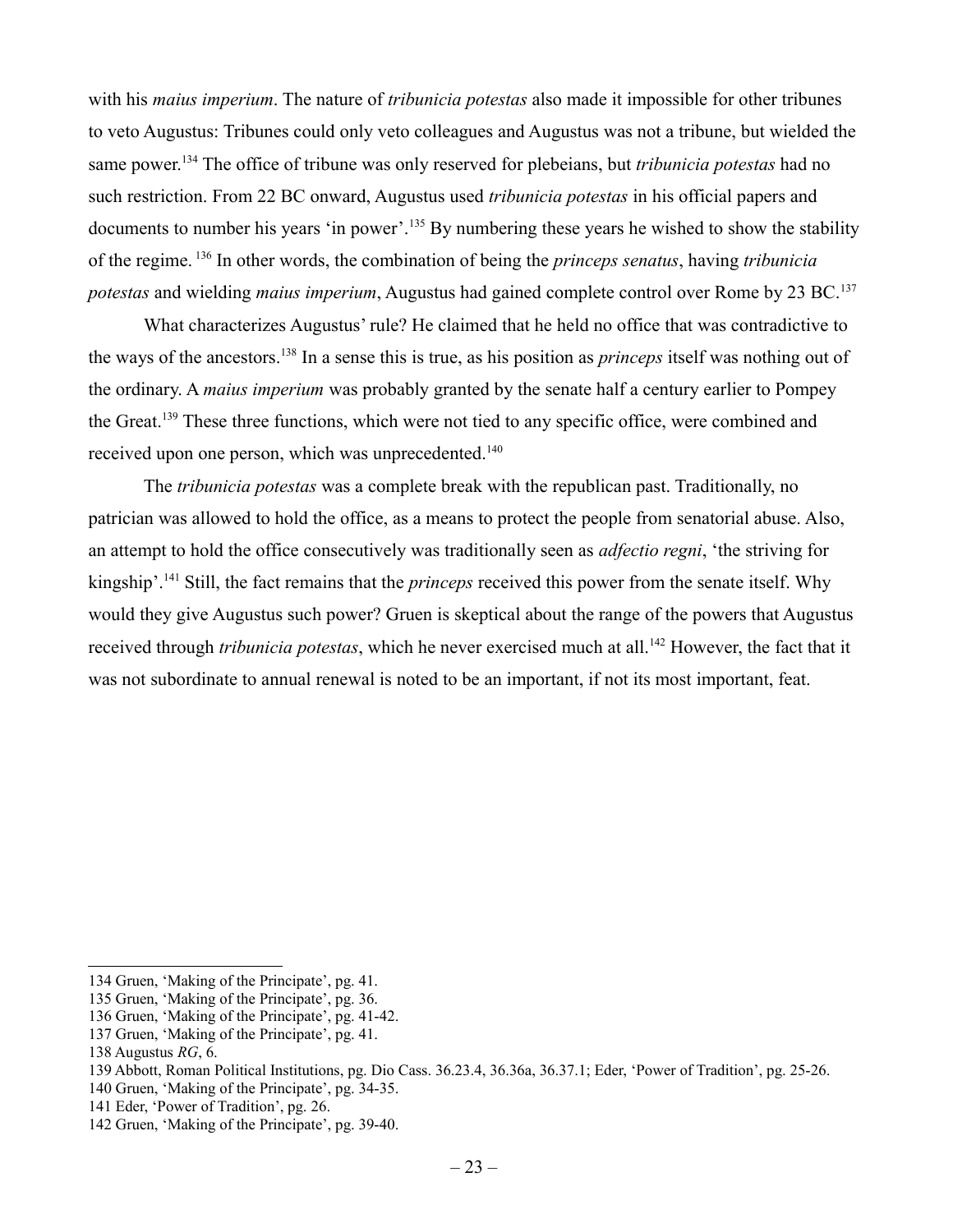### Augustus' Dynasty **… to** *Pater Patriae* **and Securing an Heir**

This chapter discusses the dynastic politics of Augustus, the final honor that was bestowed upon him in 2 BC and how he 'secured an heir'. This was the proclamation of the fact that Augustus had become *pater patriae*, 'the founder of his country'. Tacitus formulates extensive criticism on the reign of Augustus, pointing out his lust for power and the use of bribery, violence, treachery of allies and hypocrisy was bound for disaster.<sup>[143](#page-23-0)</sup> Yet Tacitus had witnessed the reigns of Caligula and Nero and blamed Augustus for the fact that bad *princepes* could rule at all.<sup>[144](#page-23-1)</sup> This brings us to the topic of succession, which remained an unresolved issue for Augustus for a long period.

Augustus wanted, and even expected, his regime to survive. The next steps that he took were very significant. He acknowledged the fact that he needed a successor and heir to ensure the continuity of his new regime. How could he make way for an heir whilst still "wearing the republican mantle" and avoiding to appear as if he was setting up a monarchy? How could he secure a successor for a Principate that he claimed did not exist?<sup>[145](#page-23-2)</sup>

He had one daughter with Scribonia, Julia, but had no children through his second wife Livia. He had several successors in mind at different times but due to 'ill fortune' and circumstances he was forced to change his plans several times. Naming a successor had to appear like not naming a successor. Any hints to monarchy had to be avoided. Instead, Augustus appeared to award merit when he in fact was laying the foundations of a new stable regime under a new *princeps*. Dynastic politics were not unknown in the Roman world and so the following steps that Augustus took did not point to hereditary monarchy.<sup>[146](#page-23-3)</sup>

#### **Crises**

Before he received *tribunicia potestas*, Augustus had become severely ill in 23 BC and was close to death. In what Augustus saw as his final hour, he gave Agrippa his seal and handed his paperwork to his fellow-consul at the time, Piso.<sup>[147](#page-23-4)</sup> However, one thing that he did not do, was point

<span id="page-23-0"></span><sup>143</sup> Tac. *Ann*. 1.1, 1.3-1.5; Clark*, Power, Propaganda and the Politics of Survival*, pg. 1-3.

<span id="page-23-1"></span><sup>144</sup> Tac. *Ann*. 1.1-1.5.

<span id="page-23-2"></span><sup>145</sup> Eder, 'Power of Tradition', pg. 26.

<span id="page-23-3"></span><sup>146</sup> Clark, *Power, Propaganda and the Politics of Survival*, pg. 131.

<span id="page-23-4"></span><sup>147</sup> Dio Cass. 53.30.1-2; Gruen, 'Making the Principate', pg. 38.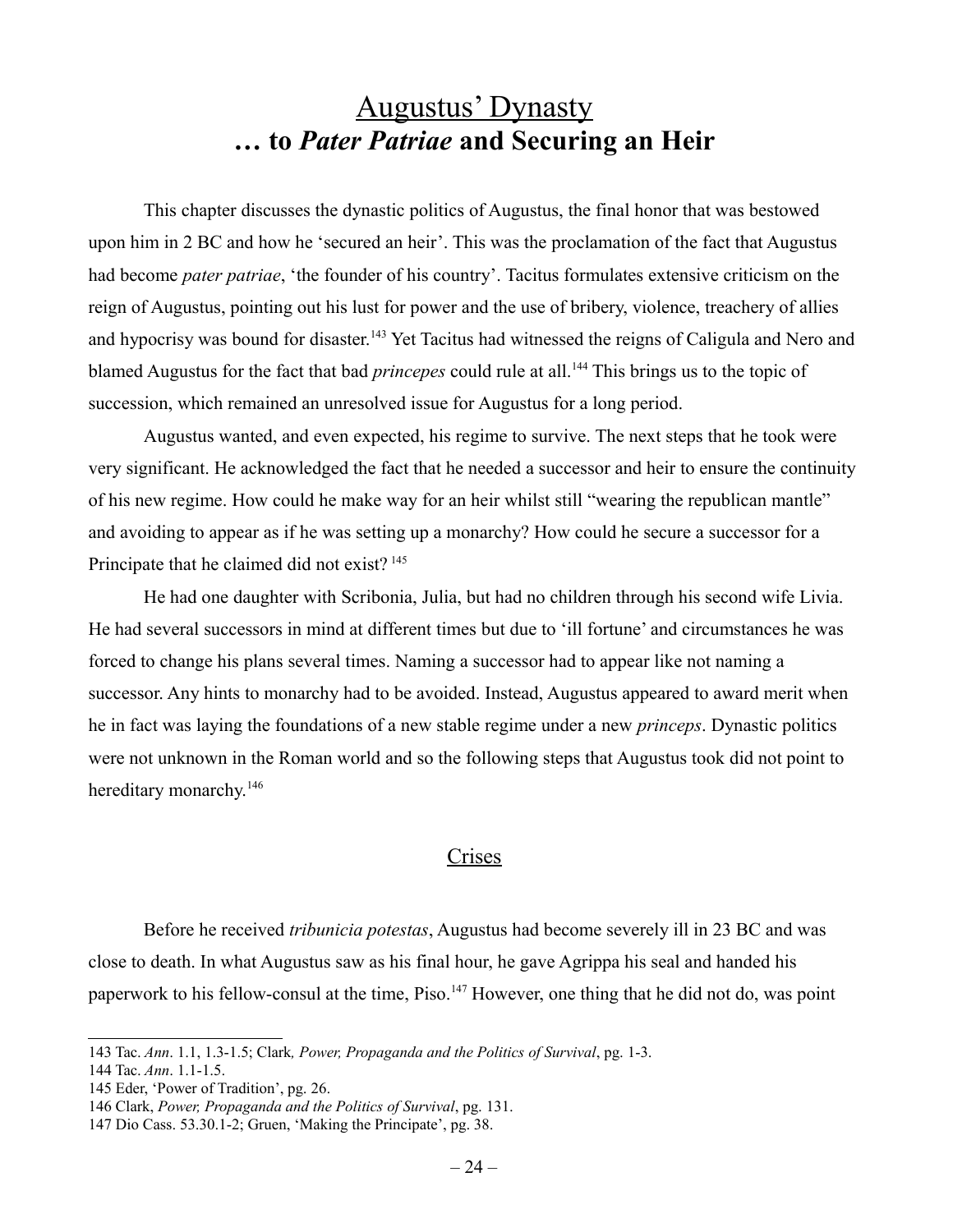out a successor, to the shock and surprise of some.<sup>[148](#page-24-0)</sup> Augustus' nephew Marcellus had been eyed as a possible successor as he was raised to the higher magistracies early for his age. However the core of the Principate did not exist at this point: Augustus was not granted *tribunicia potestas* or *maius imperium* until later that year, when he resigned the consulship.<sup>[149](#page-24-1)</sup> Even after his recovery he still tried to avoid any hints to monarchy, volunteered to read his will aloud in the senate to prove he did not appoint any heir and silence any rumors indicating as such.[150](#page-24-2) Marcellus seemed the candidate for the job, despite not being that experienced.[151](#page-24-3) He was favored by Augustus, rose through the ranks of the magistrates with great speed and was married to Augustus' daughter Julia. Unfortunately for Augustus, Marcellus died due to illness later that year.<sup>[152](#page-24-4)</sup>

Augustus faced two important challenges related to his position after Marcellus' death. He had to deal with a famine in 22 BC, when the people yearned for Augustus to receive the office of 'dictator'. Augustus refused the office outright and even tore his clothes and kneeled to insist that he did not want the office, because he could not persuade the people any other way.<sup>[153](#page-24-5)</sup> He used his proconsular *imperium* to gain control over the grain supply to combat the crisis. Augustus also faced challenges from the upstart aedile Egnatius Rufus. In 19 BC, when Augustus was in the east to reorganize the area and to negotiate the recovery of the military standards lost at Carrhae to Parthia in 53 BC, Rufus became praetor and demanded the consulship from consul Saturnius, whom governed Rome on Augustus' behalf.<sup>[154](#page-24-6)</sup> When this was refused, he organized riots against the state, but was put to death after being captured and tried for plotting against Augustus' life.<sup>[155](#page-24-7)</sup> Augustus returned to Rome soon after this incident.

Augustus turned to Agrippa to become his partner in power and to fill Marcellus' gap. Agrippa had played an important role in Augustus' early years, was a good soldier and had played a key role at Actium seven years earlier.<sup>[156](#page-24-8)</sup> Agrippa had been posted in Syria to supervise the eastern provinces of the empire and two years after the death of Marcellus, he returned to Rome and married Augustus' daughter Julia.[157](#page-24-9) Agrippa received renewable *tribunicia potestas* for a five year period in 18 BC and

<span id="page-24-0"></span><sup>148</sup> Dio Cass. 53.30.1-2, 53.31.2.

<span id="page-24-1"></span><sup>149</sup> Dio Cass. 53.32.3; Eder, 'Power of Tradition', pg. 25; Gruen, 'Making of the Principate', pg. 36.

<span id="page-24-2"></span><sup>150</sup> Dio Cass. 53.31.1; Gruen, 'Making of the Principate', pg. 39.

<span id="page-24-3"></span><sup>151</sup> Clark, *Power, Propaganda and the Politics of Survival*, pg. 132; Gruen, 'Making of the Principate', pg. 43.

<span id="page-24-4"></span><sup>152</sup> Clark, *Power, Propaganda and the Politics of Survival*, pg. 132; Dio Cass. 53.30.4; Gruen, 'Making of the Principate', pg. 43; Suet. *Aug*. 63.

<span id="page-24-5"></span><sup>153</sup> Dio Cass. 54.1.4; Eder, 'Power of Tradition', pg. 26; Gruen, 'Making of the Principate', pg. 35; Suet. *Aug*. 52.

<span id="page-24-6"></span><sup>154</sup> Clark, *Power, Propaganda and the Politics of Survival*, pg. 95-96; Dio Cass. 53.23.4; Gruen, 'Making of the Principate', pg. 45; Zvi Yavetz, 'The *Res Gestae* and Augustus' Public Image', in: Fergus Millar, Erich Segal ed., *Caesar Augustus. Seven Aspects* (Oxford 1984), pg. 11.

<span id="page-24-7"></span><sup>155</sup> Clark, *Power, Propaganda and the Politics of Survival*, pg. 96; Dio Cass. 53.23.5-6.

<span id="page-24-8"></span><sup>156</sup> Dio Cass. 50.11.3, 50.13.5-14.2.

<span id="page-24-9"></span><sup>157</sup> Clark, *Power, Propaganda and the Politics of Survival*, pg. 132; Dio Cass. 53.32.1; Suet. *Aug*. 63; Tac. *Ann*. 1.3.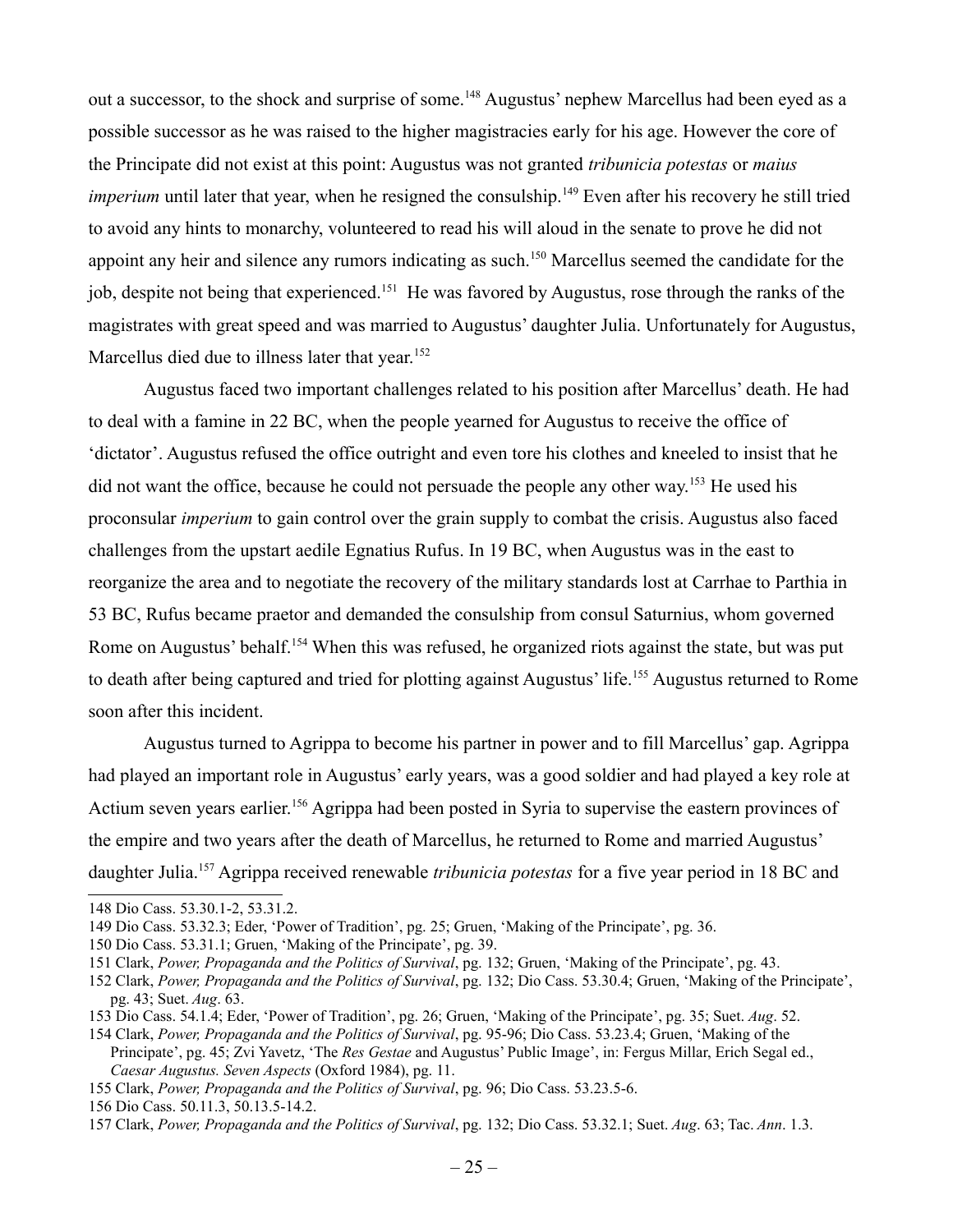probably *maius imperium* as well, although the latter is not a clear fact.<sup>[158](#page-25-0)</sup> Agrippa ensured stability to the regime as his children with Julia would provide the heirs Augustus was looking for. At the same time, the senate had increased Augustus' power even further by granting him consular power for life, with the right to hold fasces, symbols of consular authority, and was allowed to sit on a symbolic chair in between the two consuls.[159](#page-25-1) It can be argued that this specific honor did not add much to the power that Augustus already had, but it provided the last finishing touch to his unquestionable authority within the empire.

By granting the powers of *tribunicia potestas* to Agrippa as a reward for merit, Augustus secured the unique position he held for future generations. It did not provide a "dual Principate" as one might suggest, but instead a 'blueprint' was made by which Augustus could ensure the stability of his dynasty, whilst not having a formal succession policy.<sup>[160](#page-25-2)</sup> Agrippa and Julia received two sons, Gaius and Lucius in 20 and 17 BC respectively, who were adopted by Augustus.<sup>[161](#page-25-3)</sup> These boys had a long road ahead of them if they were to succeed Augustus. In any case, Agrippa would be able to hold the empire together if Augustus' health should fail.<sup>[162](#page-25-4)</sup>

#### Disruption of the 'Blueprint' and Augustus as the *Pater Patriae*

Unfortunately for Augustus, Agrippa's health failed earlier than his own. Agrippa died in 12 BC just after his *tribunicia potestas* had been renewed.[163](#page-25-5) Augustus returned to Rome from the Panathenaeic festival in Greece when he heard that Agrippa had become ill and by the time he reached Campania, Agrippa had died. With Agrippa gone, Augustus held power alone again. Augustus needed a second man in the empire and was forced to turn to Livia's son, Tiberius. Though sources report that Augustus did not always have warm relations with Tiberius, in the last years of his life, he could not deny his importance.<sup>[164](#page-25-6)</sup>

By the time Agrippa had passed away Tiberius had already made a name for himself in Rome.<sup>[165](#page-25-7)</sup> First of all, he enjoyed Claudian ancestry from two sides through his parents and was

<span id="page-25-0"></span><sup>158</sup> Dio Cass. 54.12.4, 54.28.1; Gruen, 'Making of the Principate', pg. 44.

<span id="page-25-1"></span><sup>159</sup> Dio Cass. 54.10.5; Eder, 'Power of Tradition', pg. 27; Gruen, 'Making of the Principate', pg. 43.

<span id="page-25-2"></span><sup>160</sup> Gruen, 'Making of the Principate', pg. 44.

<span id="page-25-3"></span><sup>161</sup> Dio Cass. 54.8.5, 54.18.1; Gruen, 'Making of the Principate', pg. 44; Suet. *Aug*. 64.

<span id="page-25-4"></span><sup>162</sup> Gruen, 'Making of the Principate', pg. 44.

<span id="page-25-5"></span><sup>163</sup> Dio Cass. 54.28.2-3; Gruen, 'Making of the Principate', pg. 42, 44.

<span id="page-25-6"></span><sup>164</sup> Clark, *Power, Propaganda and the Politics of Surivival*, pg. 138; W.K. Lacey, *Augustus and the Principate* (Leeds 1996), pg. 115.

<span id="page-25-7"></span><sup>165</sup> Gruen, 'Making of the Principate', pg. 44.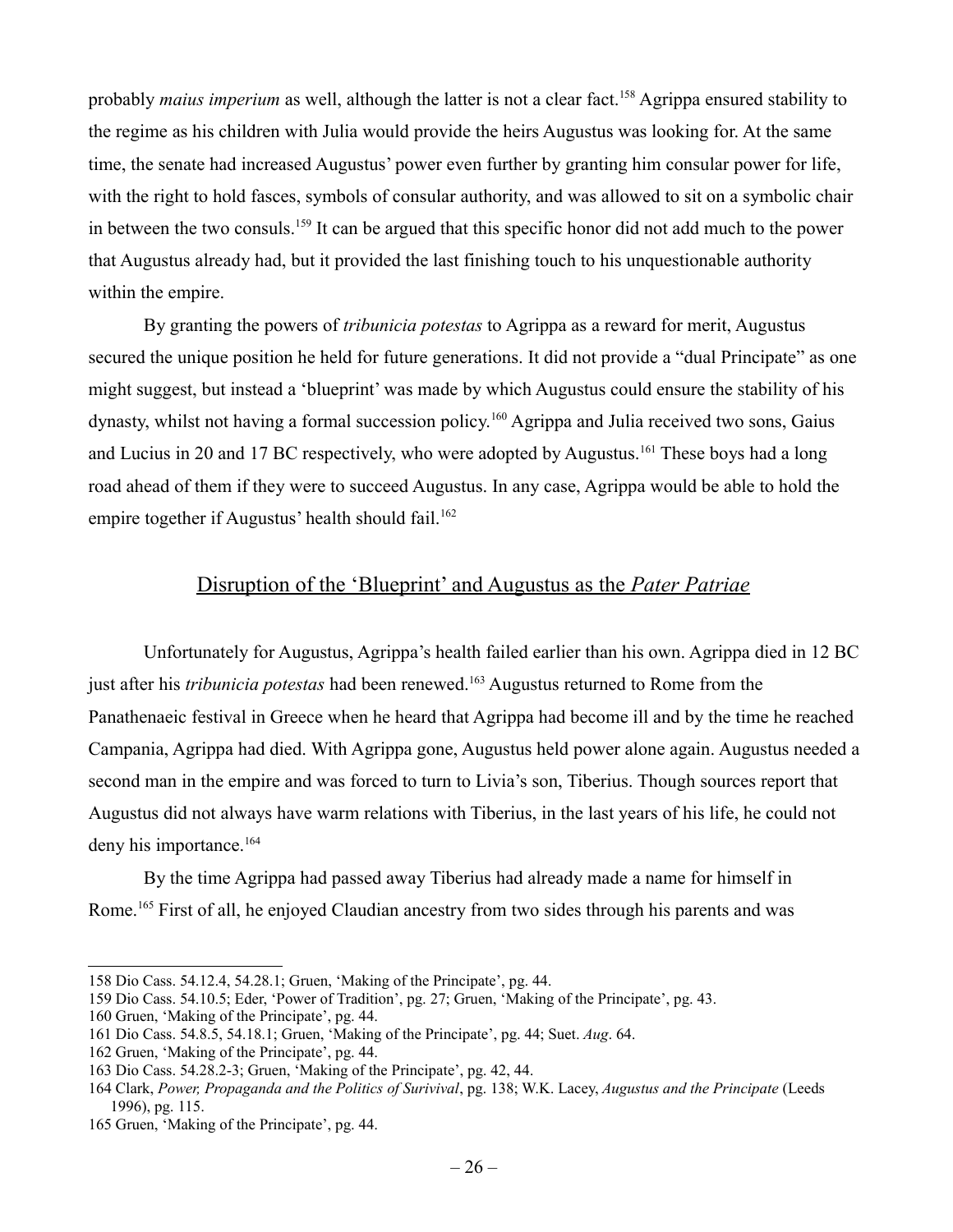respected among the nobles.[166](#page-26-0) He had served under Augustus in Iberia from 27 to 24 BC, took part in the negotiations for the retrieval of the military standards from Parthia and had dealt with Egnatius Rufus after the riots of 19 BC.<sup>[167](#page-26-1)</sup> His aid in the recovery of the standards lost by Crassus was a critical move for his popularity. He received the right to gain an office five years before the legal age and became praetor in 16 BC. After accompanying Augustus to Gaul and battling in Raetia, he gained the consulate in 13 BC.<sup>[168](#page-26-2)</sup> In the year of Agrippa's death he had subdued the Pannonians as well.<sup>[169](#page-26-3)</sup>

Tiberius did not automatically receive *tribunicia potestas* or *maius imperium* upon Agrippa's death. Augustus took care not to provoke the senate by insinuating monarchy and thus waited until Tiberius would have earned it. After Agrippa's death Augustus forced Tiberius to divorce his wife Vipsania, daughter of Agrippa through his first wife.[170](#page-26-4) Tiberius was very reluctant to do this, as he was happily married with Vipsania and there were rumors circulating Rome about Julia's adultery.<sup>[171](#page-26-5)</sup> Augustus meant Tiberius to safeguard the interests of his two grandsons Gaius and Lucius. Through his loyalty, Tiberius proved himself to be the second man of the empire and became commander of armies in Pannonia and Dalmatia in 11 BC and 10 BC. However, his brother Drusus had perished in Germany in 9 BC and Tiberius was particularly saddened by this tragedy.<sup>[172](#page-26-6)</sup> After he received command of the armies of the Rhine in 8 BC and received consulship in 7 BC, he was finally granted *tribunicia potestas* for five years in 6 BC as a reward for his achievements.[173](#page-26-7) The *maius imperium* however, was still not given, as Augustus still feared insinuating monarchy.

Events turned against Augustus' wishes at this point, as Tiberius resigned from his offices and duties and retired to Rhodes in  $6 \text{ BC}$ .<sup>[174](#page-26-8)</sup> Why did he do this? He enraged Augustus greatly with this move, because he had thwarted his plans. Tiberius himself claimed that he was making the way clear for Gaius and Lucius, yet they were only 14 and 11 years old at the time.<sup>[175](#page-26-9)</sup> Augustus was forced by these events to advance Gaius and Lucius with greater speed, as the continuity of his regime was in peril. Yet Augustus did not want to bestow *tribunicia potestas* and *maius imperium* upon them as they were still too young and unreliable.<sup>[176](#page-26-10)</sup> Gaius became designated for the office of consul five years in

<span id="page-26-0"></span><sup>166</sup> Claudii were among Rome's respected families; Gruen, 'Making of the Principate', pg. 44-45; Suet. *Tib*. 1-3.

<span id="page-26-1"></span><sup>167</sup> Gruen, 'Making of the Principate', pg. 44-45; Suet. *Tib*. 8-9

<span id="page-26-2"></span><sup>168</sup> Dio Cass. 54.19.6, 54.25.1; Suet. *Tib*. 9.

<span id="page-26-3"></span><sup>169</sup> Augustus, *RG* 30; Dio Cass. 54.31.2; Gruen, 'Making of the Principate', pg. 45; Suet. *Tib*. 9.

<span id="page-26-4"></span><sup>170</sup> Dio Cass. 54.31.2.

<span id="page-26-5"></span><sup>171</sup> Clark, *Power, Propaganda and the Politics of Survival*, pg. 133-134.

<span id="page-26-6"></span><sup>172</sup> Clark, *Power, Propaganda and the Politics of Survival*, pg. 134.

<span id="page-26-7"></span><sup>173</sup> Gruen, 'Making of the Principate', pg. 46.

<span id="page-26-8"></span><sup>174</sup> Gruen, 'Making of the Principate', pg. 45.

<span id="page-26-9"></span><sup>175</sup> Clark, *Power, Propaganda and the Politics of Survival*, pg. 134-135; Gruen, 'Making of the Principate', pg. 46.

<span id="page-26-10"></span><sup>176</sup> Dio Cass. 55.10.18.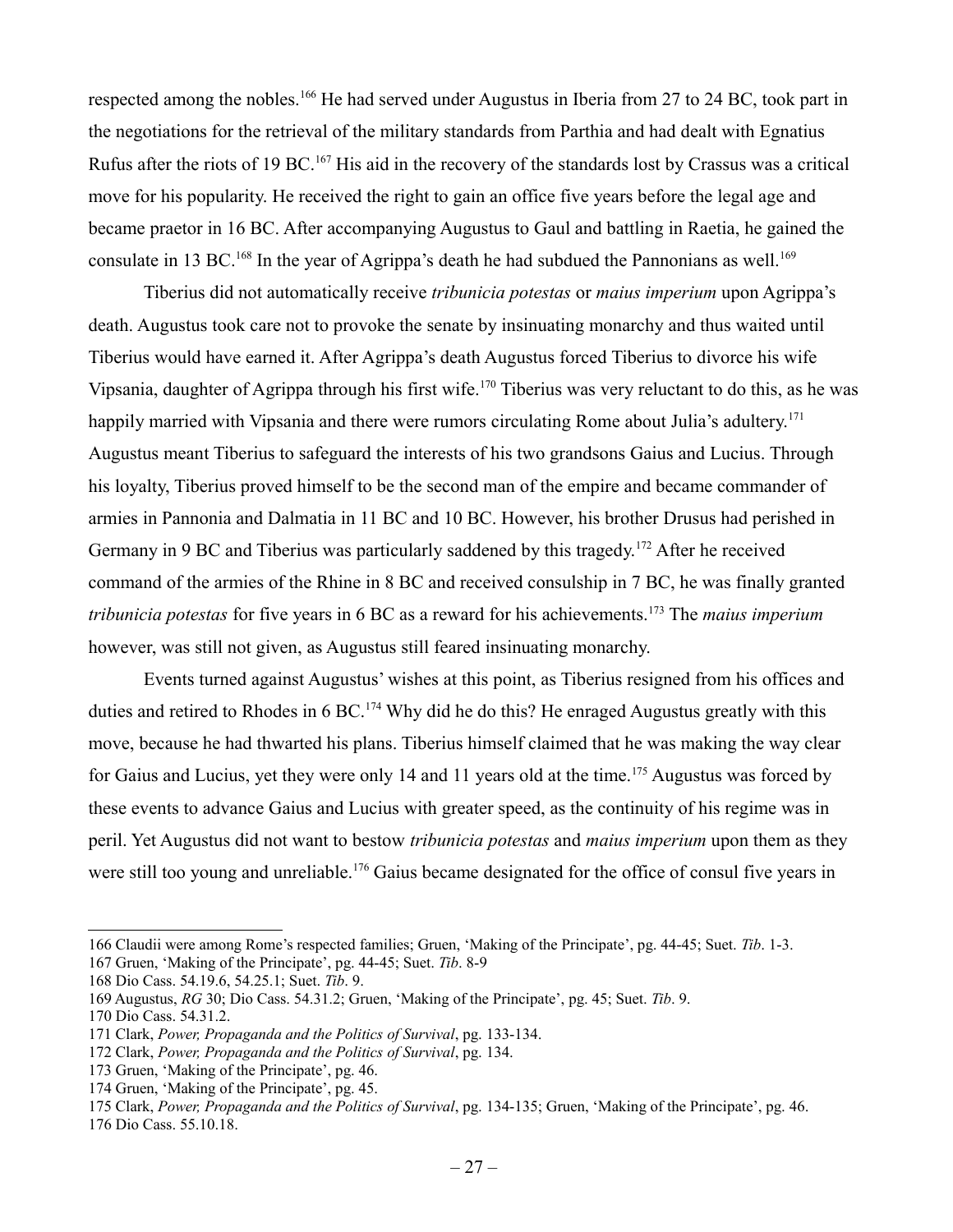advance in 2 BC and the same was granted to Lucius three years later.<sup>[177](#page-27-0)</sup>

Augustus was distinguished in 2 BC by the prestigious title of *pater patriae*, 'father of his country', by the senate. His opinion was from then on seen as the opinion and will of the country and any comments or criticism against him could have been dismissed as unpatriotic.<sup>[178](#page-27-1)</sup> Augustus placed this title at the end of his autobiographical *Res Gestae*, or 'deeds done', purposing the title as the grand finale of that document. Eder argues that Augustus wanted to be remembered as the founder of the 'fatherland' and that he had created Roman patriotism.[179](#page-27-2) He wanted to stress the idea that above the *princeps* there was the concept of the 'fatherland'. Augustus had repurposed the term S.P.Q.R., 'senate and people of Rome', giving special attention to all layers of Roman society in his *Res Gestae*. This included the equestrian class which provided him with administrators of his provinces.<sup>[180](#page-27-3)</sup>

Augustus had sent Gaius out to Syria to supervise the province in 1 BC. Tiberius had set out to meet him, but was heavily insulted by Gaius' entourage when he arrived in Syria.[181](#page-27-4) In AD 1, he asked Augustus to return to Rome, but it was denied to him, for Augustus wished the approval of Gaius for Tiberius' return. For Tiberius this must have been humiliating.<sup>[182](#page-27-5)</sup>

After an Armenian uprising, Gaius received a fatal wound and died in Lycia in AD 4, just after Lucius had died in Massilia due to a sudden illness.<sup>[183](#page-27-6)</sup> Augustus had to change his plans for a stable regime again and relied on Tiberius to fulfill the role of successor. Tiberius was reluctant to do this, yet he accepted it for the good of the state.[184](#page-27-7) He granted Tiberius *tribunicia potestas* and adopted him the same year. Germanicus, grandson of Octavia, Augustus' sister, was in turn adopted by Tiberius.<sup>[185](#page-27-8)</sup> Germanicus was married to the daughter of Julia and Agrippa, which provided Augustus with greatgrandchildren from two sides within his family. Together, Tiberius and Germanicus campaigned against the Pannonians who revolted in AD 6, which Suetonius describes as "the most serious of all foreign wars since those with Carthage".<sup>[186](#page-27-9)</sup> Immediately after the revolt was subdued, Tiberius moved to the Rhine and secured the area after Varus' defeat in AD 9.<sup>[187](#page-27-10)</sup> The campaign ended three years later and Tiberius celebrated a triumph in Rome. According to Suetonius, Augustus had assured Tiberius that he had become indispensible to him in various letters. Through consular law, Tiberius was granted

<span id="page-27-1"></span>178 Eder, 'Power of Tradition', pg. 29, 31-32.

<span id="page-27-7"></span>184 Gruen, 'Making of the Principate', pg. 49.

<span id="page-27-0"></span><sup>177</sup> Augustus, *RG* 14; Dio Cass. 55.9.2-9.4, 55.9.9-10; Gruen, 'Making the Principate', pg. 46-47; Tac. *Ann*. 1.31.

<span id="page-27-2"></span><sup>179</sup> Eder, 'Power of Tradition', pg. 29; Ramage, Nature and Purpose, pg. 104-105.

<span id="page-27-3"></span><sup>180</sup> Augustus, *RG* 35; Eder, 'Power of Tradition', pg. 31.

<span id="page-27-4"></span><sup>181</sup> Dio Cass. 55.10.19; Suet. *Tib*.12.2-13.

<span id="page-27-5"></span><sup>182</sup> Clark, *Power, Propaganda and the Politics of Survival*, pg. 136.

<span id="page-27-6"></span><sup>183</sup> Clark, *Power, Propaganda and the Politics of Survival*, pg. 137; Dio Cass. 55.10.9-11.2.

<span id="page-27-9"></span><span id="page-27-8"></span><sup>185</sup> Augustus, *RG* 14; Clark, *Power, Propaganda and the Politics of Survival*, pg. 137-138; Suet. *Tib*. 16, 23; Tac. *Ann*. 1.3. 186 Suet. *Tib*. 16.

<span id="page-27-10"></span><sup>187</sup> Suet. *Aug*. 23.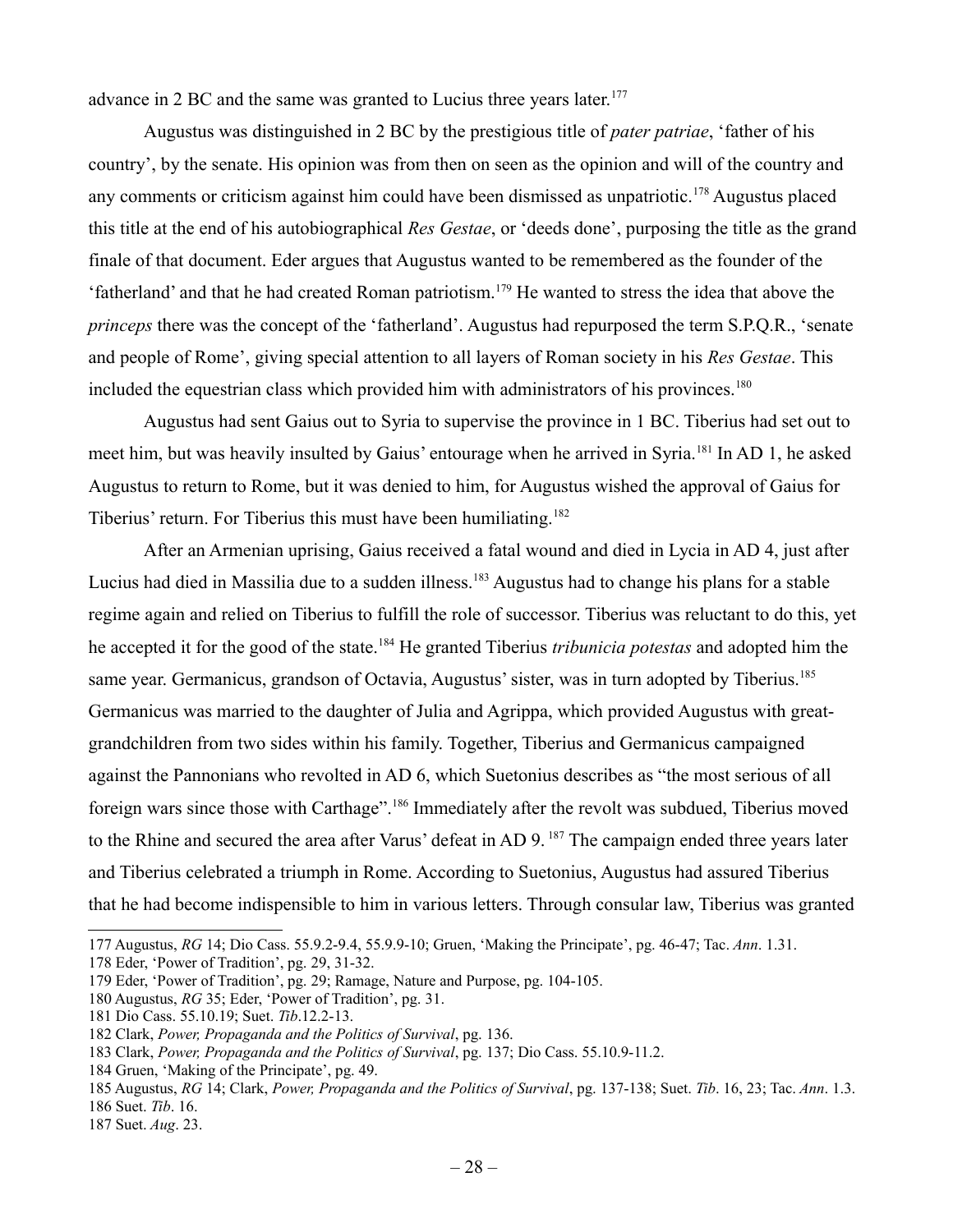equal powers to those of Augustus in AD 14 and was recognized by the senate as the new *princeps* after Augustus' death.[188](#page-28-0)

Augustus died in AD 14 and his succession had only been secured in the eleventh hour. The last great honor he received was in 2 BC, when he was called *pater patriae*. Augustus had created his Principate, as explained in the above chapters and Tiberius reluctantly was ready to take over the reins in AD 14. Immediately Tiberius used his abilities to show the Roman world that he was now in control.[189](#page-28-1) Through bestowing *tribunicia potestas* and *maius imperium*, the Principate could survive. This method of securing successors would continue to last until late Antiquity and even survived the reign of emperors such as Caligula and Nero.

<span id="page-28-0"></span><sup>188</sup> Clark, *Power, Propaganda and the Politics of Survival*, pg. 139.

<span id="page-28-1"></span><sup>189</sup> Dio Cass. 57.2.1; Gruen, 'Making of the Principate', pg. 50; Suet. *Tib*. 23-24; Tac. *Ann*. 1.7.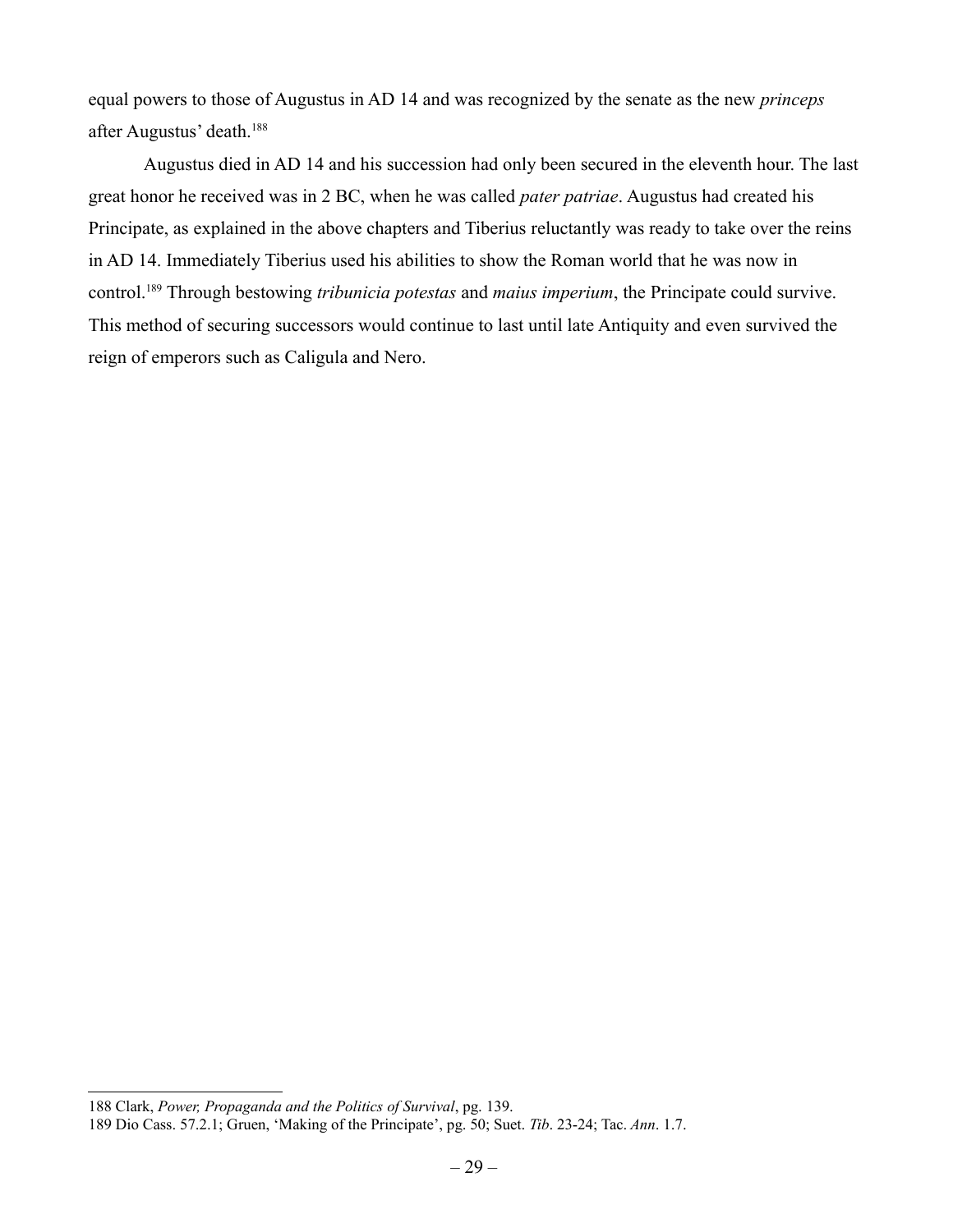### Verdict of the Principate **A Matter of Terminology**

Now that the political history and chronology of Augustus' rise to power and the establishment of the Principate has been discussed, attention can be turned to its power structure. Why is this important? Through discussing definitions, it may be possible to determine what type of regime the Principate belongs to and if it deserves its own terminology. Ultimately, after the discussion of other scholars, the question if the Principate was a truly unique type of state, will be answered. At the end of his essay 'Augustus and the Making of the Principate', Erich Gruen wrote:

"When Augustus died, his Principate, if such it may now be termed, died with him. But Tiberius' Principate, thanks to the foresight of his step-father, was already underway."[190](#page-29-0)

What is clear from this quote is that Augustus' Principate was closely tied to his person, as he had received powers which could not be transacted to any other person. Yet Augustus had provided these same powers for his successor before he died, and so Tiberius' Principate was already underway before Augustus died.

#### The Construction of Augustus' *Res Publica*

The Principate on paper, differs little from the *res publica* that is described by Polybius and Cicero. As the last chapters of this essay have shown, this was not true at all. Even though it might appear that the state could manage without a *princeps*, in reality, again, it could not.<sup>[191](#page-29-1)</sup> The constitution of the Roman republic rested upon consent and the balance between the senate, the magistrates and the people.[192](#page-29-2) The senate consisted of a body of former magistrates of patrician origins, the magistrates had specific duties, ranging from financial duties (*quaestor*) to military duties (consul).<sup>[193](#page-29-3)</sup> The people organized themselves in popular assemblies which had the right to vote on critical issues and had tribunes who defended their rights. A *princeps*, whom held no office, was added to this formula.

The *princeps* held an honorable position as the 'first citizen' and had incredible powers as has

<span id="page-29-0"></span><sup>190</sup> Gruen, 'Making of the Principate', pg. 50.

<span id="page-29-1"></span><sup>191</sup> Abbott, *Roman Political Institutions*, pg. 275; Eder, 'Power of Tradition', pg. 26.

<span id="page-29-2"></span><sup>192</sup> Eder, 'Power of Tradition', pg. 15.

<span id="page-29-3"></span><sup>193</sup> Abbott, *Roman Political Institutions*, pg. 175-219.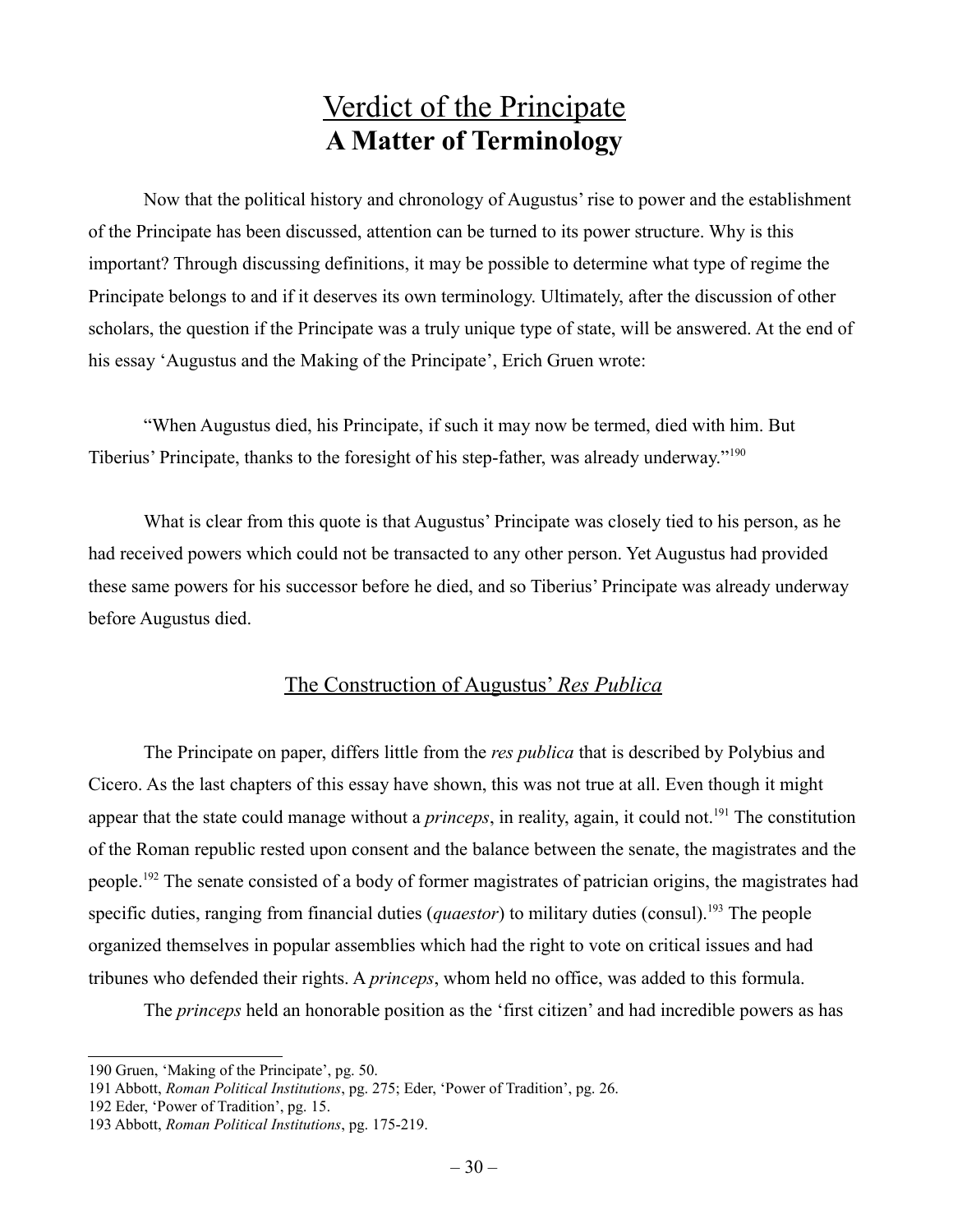been examined above.<sup>[194](#page-30-0)</sup> The *princeps* dominated all three elements of the Roman constitution, though he did require the support of the senate and popular assemblies to make any laws. Yet, it is important to remember that the *princeps* had a vast social network and a wide range of clients that sought favor from him, their *patronus*. These favors could be provided though appointments to various magistacies, including the consulate, in exchange for support on other terrains, such as the making of laws.<sup>[195](#page-30-1)</sup> The person who's opinion mattered most on the recommendation for any of the magistracies, was the *princeps*. The *auctoritas* of the *princeps* was paramount at the end of Augustus' life. Augustus had made efforts, as his *Res Gestae* shows, to present himself as the 'father of his country' but also as the father of the "whole *(universus)* Roman people".<sup>[196](#page-30-2)</sup> This concept however, was not written down, nor was it ever institutionalized. It did not need to be: The Roman constitution itself was built and maintained on consent, without codification, so the addition of the *princeps* to the formula is perfectly in touch with the traditions of the ancestors in this respect. It would appear that Augustus indeed remained true to the ancestors. The only exception to this rule is perhaps his *tribunicia potestas*, although he restrained himself from exercising its power frequently.<sup>[197](#page-30-3)</sup>

The *princeps* was in control of Rome and his will was considered the will of the fatherland. Nothing else changed during Augustus' period; no magistracies were reduced in power, as for example under the dictatorship of Sulla.<sup>[198](#page-30-4)</sup> The powers of the senate and popular assemblies remained the same as well. Augustus' rule could not be challenged as the construction did not count on the possibility of one person holding such an accumulation of various powers with approval of the senate and people.<sup>[199](#page-30-5)</sup> It must be noted that the senate itself was needed for Augustus to receive these powers in the first place. Although Augustus had the military power to exercise his will by force if necessary, it can be argued that ultimately, the consent of the senate was needed. In practice however, the paramount *auctoritas* of the *princeps* would have compelled senators seeking favor to comply with his wishes.

#### Contemporary and Past Scholars

Theodor Mommsen had coined the Principate to be a dyarchy, a "rule by two", where two

<span id="page-30-0"></span><sup>194</sup> *Tribunicia potestas* and *maius imperium*. See chapter 'Augustus and His Policies'.

<span id="page-30-1"></span><sup>195</sup> Abbott, *Roman Political Institutions*, pg. 351.

<span id="page-30-2"></span><sup>196</sup> Eder, 'Power of Tradition', pg. 27-28.

<span id="page-30-3"></span><sup>197</sup> Gruen, 'Making of the Principate', pg. 39-41.

<span id="page-30-4"></span><sup>198</sup> Powers of the tribunes had been reduced so that none could challenge Sulla's rule; Abbott, *Roman Political Institutions*, pg. 104-104.

<span id="page-30-5"></span><sup>199</sup> Eder, 'Power of Tradition', pg. 25.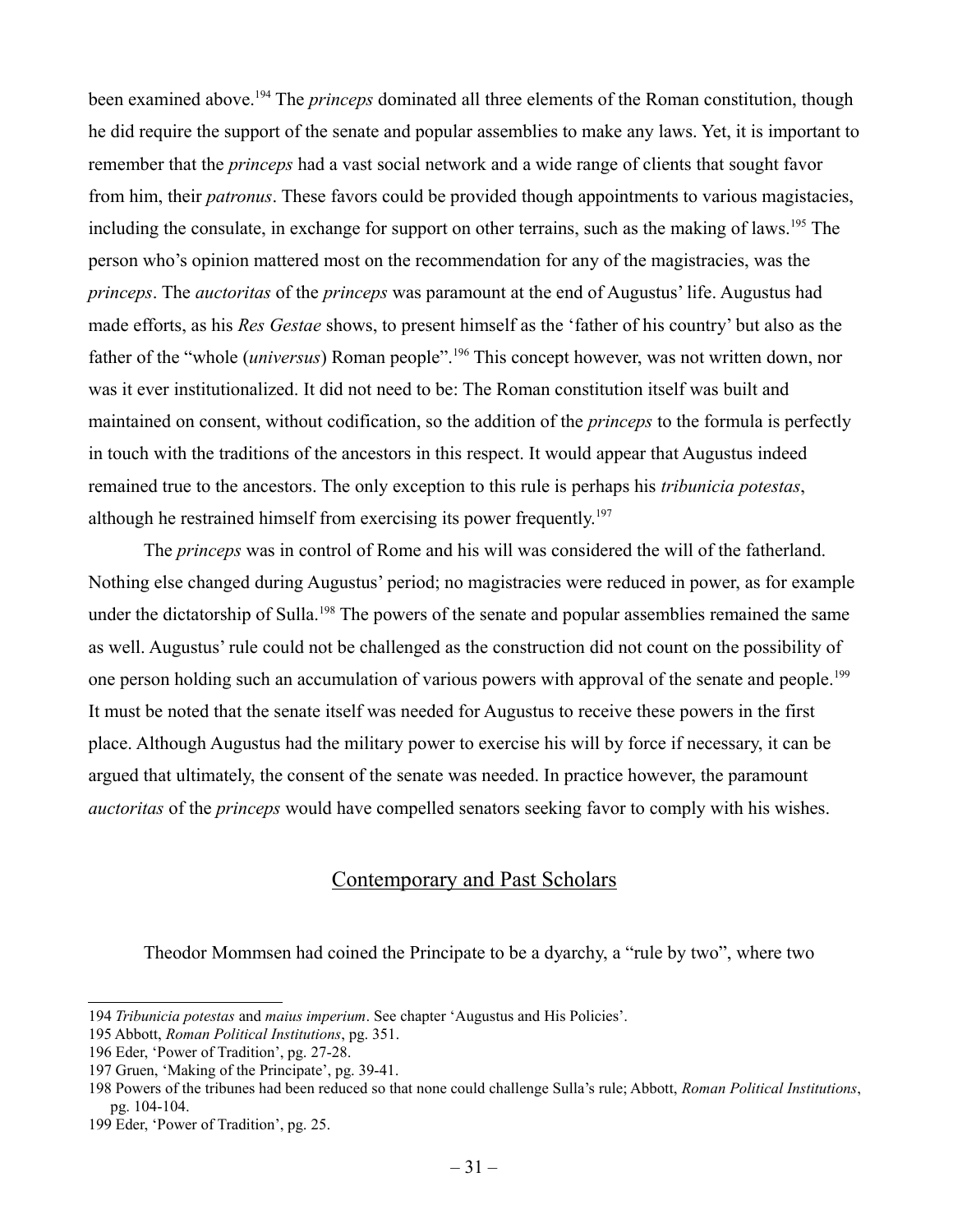independent authorities rule together.<sup>[200](#page-31-0)</sup> This strongly stresses the fact that Augustus shared his power with the senate and popular assemblies on an equal level. However, as discussed above, the relationship between the *princeps* and the rest of Roman society was not on an equal basis. As *pater patriae*, Augustus was revered and exalted by many and his paramount *auctoritas* moved both the senate and the people in the direction that he wished. By labeling the Principate as a dyarchy, one under-appreciates the Roman patronage system which formed an important part of Roman society, on both the social level as well as on the political level. Syme, who published his work the *Roman Revolution* in 1939 and had a major influence on the subject, argues that scholars should not try to view the Principate as a finished product or 'system'.[201](#page-31-1) However, the same fault is made when looking at it as a transitional period, for even though one can say that Augustus dominated Roman politics and clearly acted as the central figure, the Dominate and tetrarchy of emperor Diocletian was still a long ways away.<sup>[202](#page-31-2)</sup> Although during Augustus' reign everyone knew who was in charge, the outcome, as one could suspect, could not have been foreseen.

Why can the Principate not be called a monarchy? First of all, Augustus' rule was autocratic in the sense that his will could be executed and that he was unrivalled within the 'public affairs'. However, this is problematic as the magistrates carried out the *princeps*' wishes but at the same time they had to have a degree of autonomy when performing their tasks. As has been discussed, the interference of the consuls in the work of the praetors diminished with the expansion of the empire before Augustus. It should have been impossible for Augustus to keep tabs on absolutely everything. Augustus was not king, he was *princeps* and *pater patriae*. Augustus' Principate has little in common with the Hellenistic monarchies that it eclipsed. Claiming the Principate to be a people's kingship is again impossible for the people saw Augustus as their champion and father of the country, but not as their monarch. Dynastic government formed a part of the Principate only to a certain degree. Augustus never pointed out a successor and did everything to prevent that from showing. Only the rule over a large territory seems to be completely in synch with the Principate, as Augustus ruled over an empire stretching from Iberia and Gaul to Syria and Egypt, larger than most Hellenistic kingdoms had been. It becomes more problematic when looking at ruler worship. Whereas in the Hellenistic world people worshiped living rulers, in the Roman world, men only worshiped apotheosized leaders, such as Julius

<span id="page-31-0"></span><sup>200</sup> Eder, 'Augustus and the Power of Tradition', pg. 16;

<span id="page-31-1"></span><sup>201</sup> Eder, 'Augustus and the Power of Tradition', pg. 16; see Ronald Syme, The Roman Revolution (Oxford 1939)

<span id="page-31-2"></span><sup>202</sup> Fergus Millar, 'State and Subject: The Impact of the Monarchy', in: Fergus Millar, Erich Segal ed., *Caesar Augustus. Seven Aspects* (Oxford 1984), pg. 43; See: Alan K. Bowman, 'Diocletian and the First Tetrarchy. A.D. 284-305', in: Alan K. Bowman, Peter Garnsey, Averil Cameron ed., *The Cambridge Ancient History Vol. 12, The Crisis of Empire, A.D. 193-337* (Cambridge 2005) for Dominate and Tetrarchy.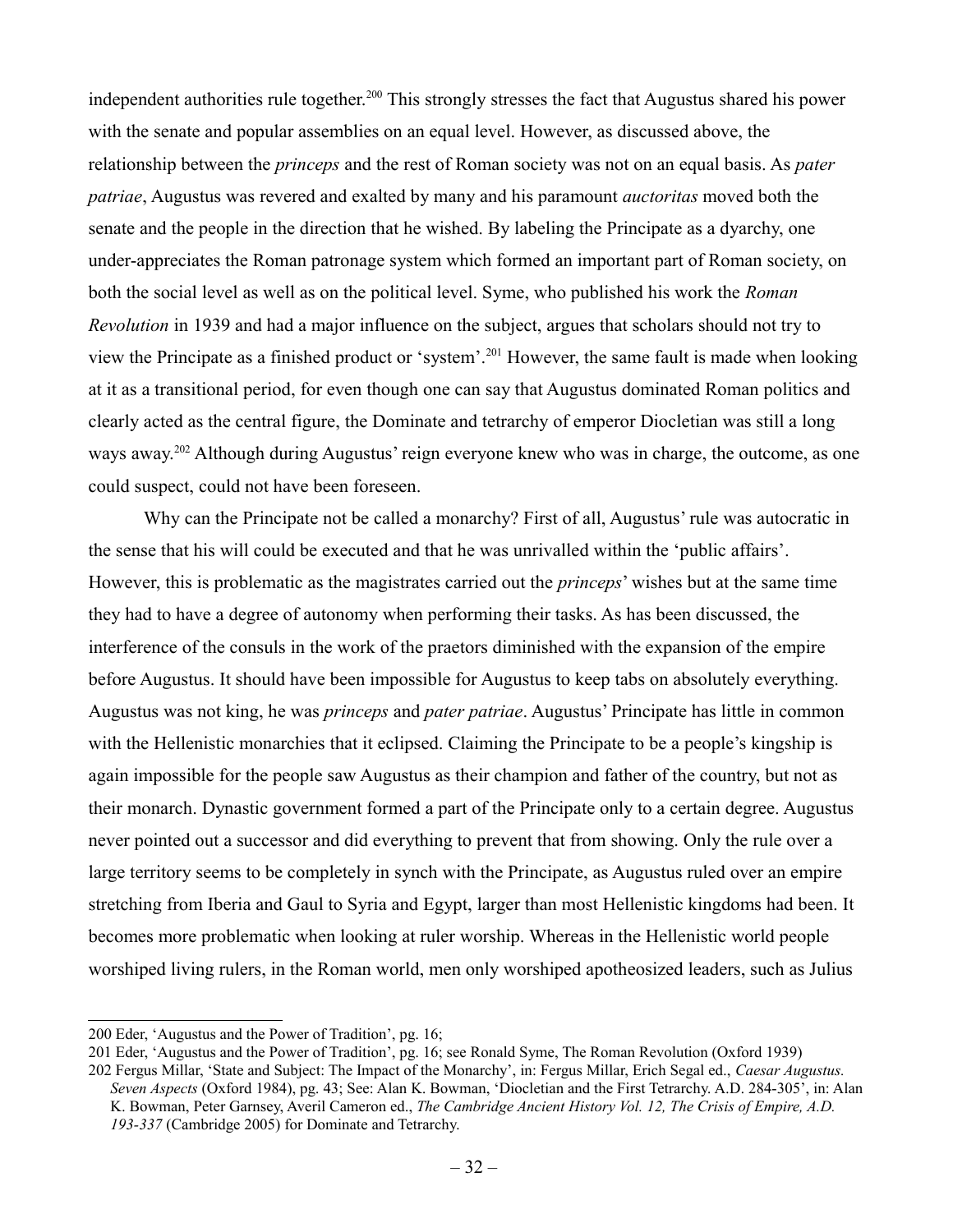Caesar and Augustus, and only after their own deaths.<sup>[203](#page-32-0)</sup>

Finally, if the term constitutional monarchy could be applied, Augustus' *auctoritas* eclipsed any possibility of being restrained by constitutional limits. To call his regime a constitutional monarchy is both anachronistic and misleading. He was not a monarch and the Roman constitution gave him his power instead of limiting it. As may be observed, the Principate was a unique system with unprecedented properties. Augustus had enough power to meddle in legislation and the magistracies and he was never elected to such a powerful position, which on paper did not even exist. The people saw him as *pater patriae* and he enjoyed a large social network of clients. There was no doubt in the Roman world as to who was in charge.<sup>[204](#page-32-1)</sup>

So what then of the Principate? It was definitely not a monarchy and it most definitely was not a republic. But was it more than a mere transitional period? Rather, as I hopefully have shown above, the Roman Principate was a truly unique system which used a flexible Roman constitutional and republican tradition in a revolutionary fashion, with approval of the senate and people. The amount of political power and authority that Augustus had accumulated was completely unprecedented and the constitution of the Roman republic allowed it. The Principate and the Republic are connected by the same constitutional basis and tradition. It survived for nearly three centuries and had survived the reigns of bad emperors as well: A testimony to its stability. By the time of the reign of Diocletian, emperors styled themselves *dominus*, or 'lord/master' instead of *princeps*. [205](#page-32-2) The Principate however, must be remembered as a unique period marked by interdependency between the *princeps* and the senate, the magistacies and the people to secure peace within the empire.

How did the Romans accept one man to have such a position at the end of the republican era? This question may never be precisely answered, but the Principate provided what the Republic could not: Peace among the Roman populace, a government that was beneficial for most Roman citizens, and a temporary end to the prolonged civil wars of the first century BC.[206](#page-32-3)

<span id="page-32-0"></span><sup>203</sup> Stefan Weinstock, *Divus Julius* (Oxford 1971), pg. 287, 304; F.W. Walbank, 'Monarchies and Monarchic Ideas', in: F.W. Walbank and others ed., *The Cambridge Ancient History Vol. 7, The Hellenistic World* (Cambridge 1984) *Cambridge Histories Online* (20 March 2012), pg. 84.

<span id="page-32-1"></span><sup>204</sup> Clark, *Power, Propaganda and the Politics of Survival*, pg. 93.

<span id="page-32-2"></span><sup>205</sup> See: Bowman, 'Diocletian and the First Tetrarchy'.

<span id="page-32-3"></span><sup>206</sup> Clark, *Power, Propaganda and the Politics of Survival*, pg. 142-143; Lacey, *Augustus and Principate*, pg. 58.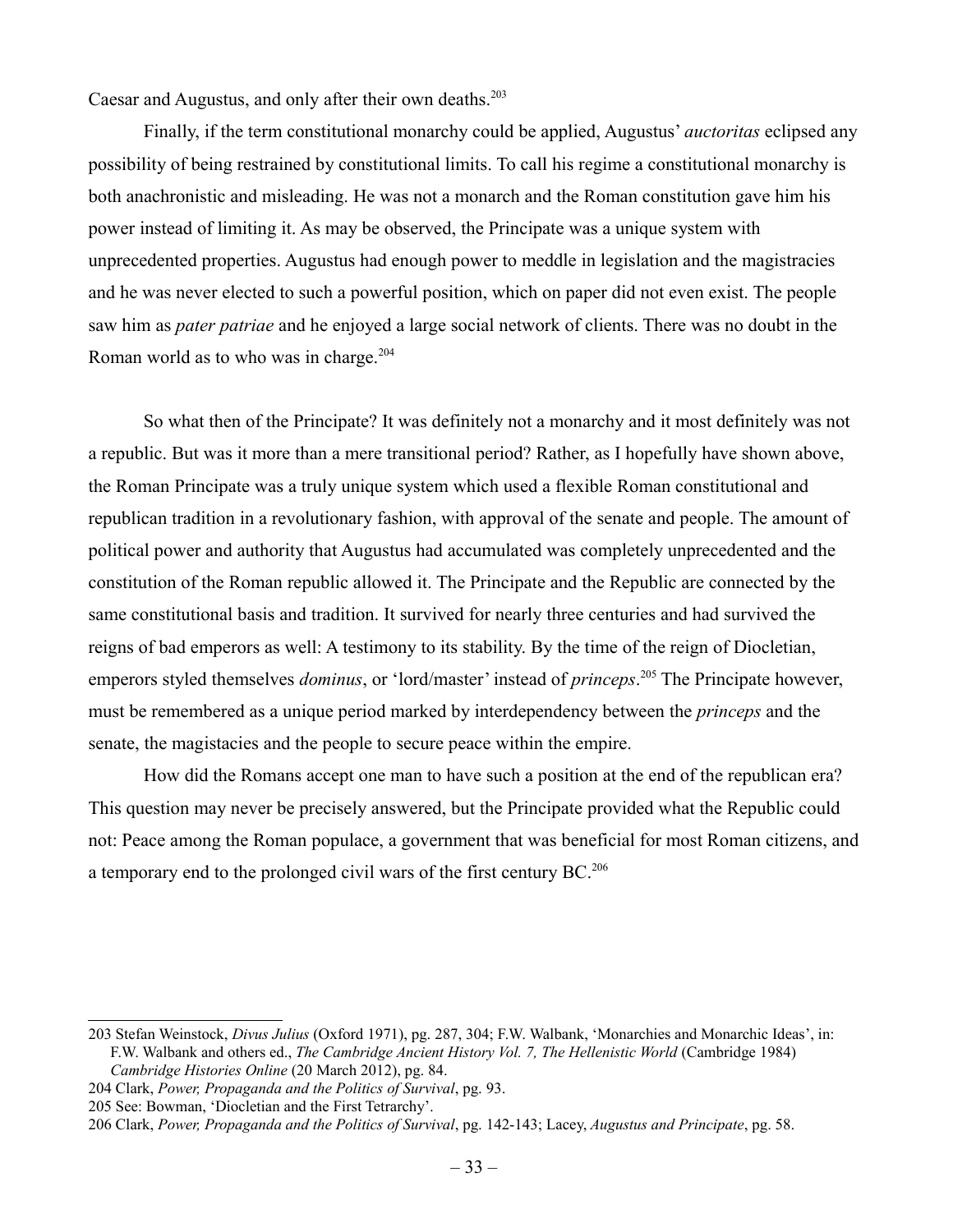### **Conclusion Augustus: "Master of Political Manipulation in the Ancient World"**

Rome got rid of its kings at the end of the sixth century BC and since then *adfectio regni* had been coined as the original sin of any Roman. Five hundred years later, Rome found itself changed from republic to Principate and was ruled by one man. But nothing had been altered to the Roman constitution. In the Augustan era, there were still consuls, praetors and other magistrates. The senate still existed and officially it appeared to have the last word in legislation and the execution of it. On paper, the polity could manage without a *princeps*. But, as I have shown, this proved far from true.

Augustus' rise to power can be marked by using the traditional flexibility of the Roman constitution to provide a stable government that put a stop to the civil wars that had been waged since the beginning of the first century BC. Earlier examples of men who seized sole power in Rome, such as Sulla and Caesar, had perhaps secured a position of great power for themselves, but with their deaths their position and their power had disappeared into thin air. Octavian's entry into Roman politics did not seem to be any different than the methods of the aforementioned dictators. He had raised an army and had tried to march on Rome, claiming that he wished to avenge his adoptive father's death and that he would strive to uphold Caesar's honor. However, he had confiscated taxes and even lands for his veterans to settle on, which had angered the populace. When he had no support among the senators, only Cicero provided a helping hand. Octavian defeated Caesars murders and had allied himself with Mark Antony and Lepidus, initiating a triumvirate. But until the title of 'Augustus' was bestowed upon him in 27 BC, Octavian had done little to portray himself as a different man than his predecessors.

Prior to his war with Antony and Cleopatra, he styled himself as the guardian of Rome's ideals and dissociated his person from Antony, but so far he had done little to back this claim up. Though committing a serious crime by retrieving Antony's will from the Vestal Virgins, Octavian could further distance himself from Antony when he read it aloud. It was only after he had asserted himself as Rome's sole ruler that Octavian had picked up the idea of presenting himself as the staunch republican. As examined, he systematically refused to accept any office that would risk pointing out monarchy. His *Res Gestae* is not only a testament of his 'deeds done', but also a testament of what he did not do, as he had claimed that he did not accept any office which was at odds with the tradition of the Roman constitution. He also showed that he had refused the dictatorship when it was offered to him in 22 BC.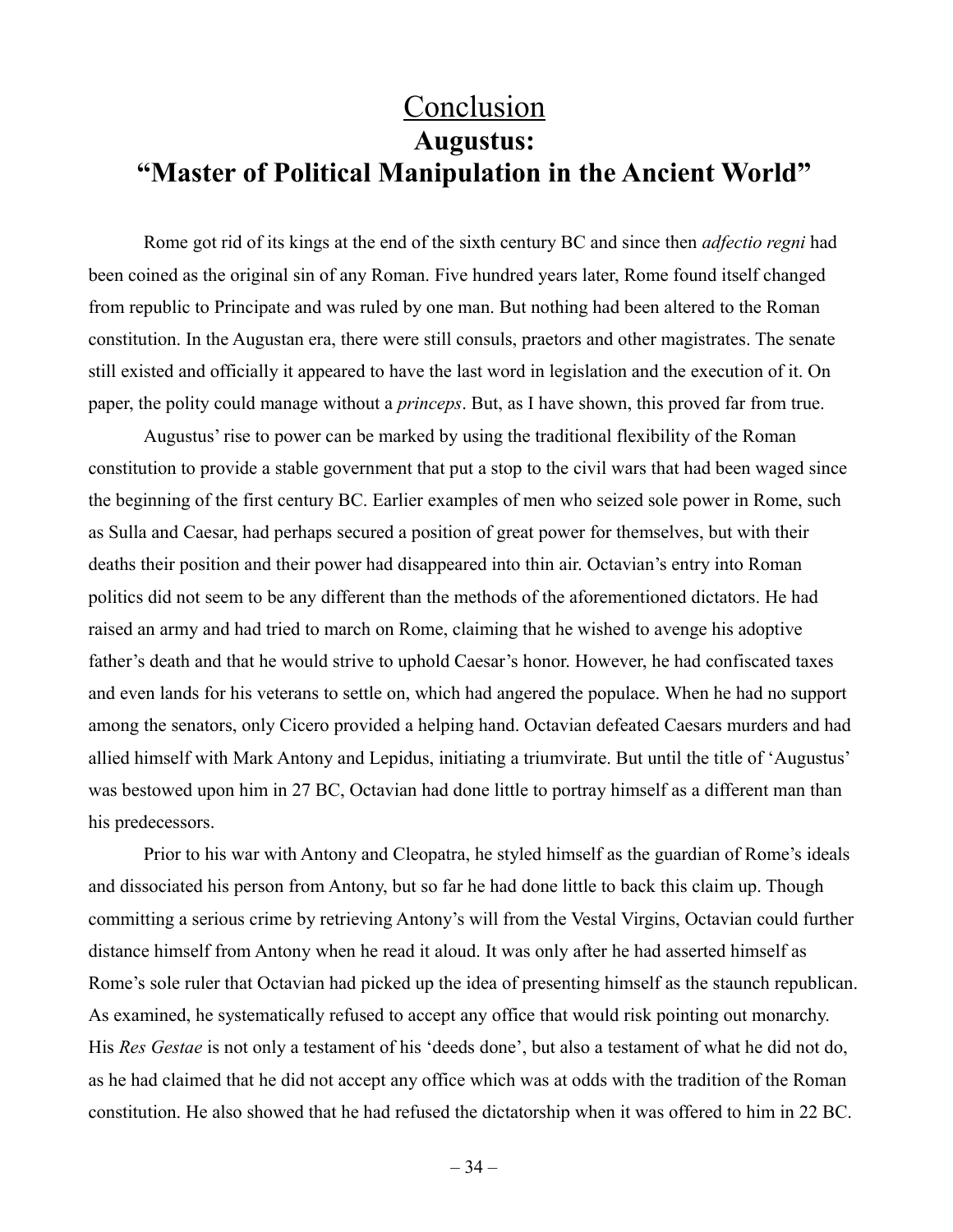Historians such as Eder stated that Augustus wished to be remembered as *pater patriae* and a proud republican, even though he had established a powerbase which was unrivalled and even was determined to see his work continued after his death.

Through *tribunicia potestas* and *maius imperium*, along with the position of *pontifex maximus* and *princeps*, accompanied with the exaltation of his person as *pater patriae*, Augustus had created a position of power that had the ability to overrule the senate, magistracies and the people, and, most importantly, he had acquired it all through legal and constitutional means. Every power he received was given by the senate and the people. The same can be said for the man who is considered to be Augustus' successor, Tiberius, who had received the powers as mentioned above through legal means as well. He had not received these powers because he was pointed out by Augustus to be his successor, but because they had appeared to be a reward for his merit as a military commander and politician. The formula of *tribunicia potestas* and *maius imperium* would continue to be the core of the Principate for more than two and a half centuries after Augustus' death.

But the question how far Augustus had transformed the state into a genuine, new political system cannot easily be answered. Augustus had creatively used the laws and traditions of the Roman constitution to establish himself at the helm of a stable *res publica*. This was revolutionary and unprecedented, for no man had ever wielded so much political power and ruled over such a large territory in Rome's history. However, he did not necessarily create a genuinely new system, because with the exception of his own power and authority, almost nothing within Rome's political institutions had changed. One can say that he merely used the system against itself, but in doing so he created stability and provided an answer to a Roman world that was devastated by a lengthy period of civil wars. Strictly speaking, Augustus changed the republic only slightly.

But, as has been shown, the Principate as a political system, finished or unfinished it may be, had very unique qualities. It even proved strong enough to survive the reign of *princepes* such as Caligula and Nero. Ultimately, when asking the question how far Augustus had built a new system, the answer depends on how strictly one defines 'a new system'. But the role of the *princeps* had changed much in Roman politics. The position of *princeps* accumulated a large number of powers which was unprecedented and considering that Augustus had created the ability to appoint heirs to his own position by bestowing these powers upon them. He had brought forth a genuinely new system where the empire would be prevented from tearing itself apart. As long as there was a wise *princeps* at the helm of the empire, peace among Romans would continue to last.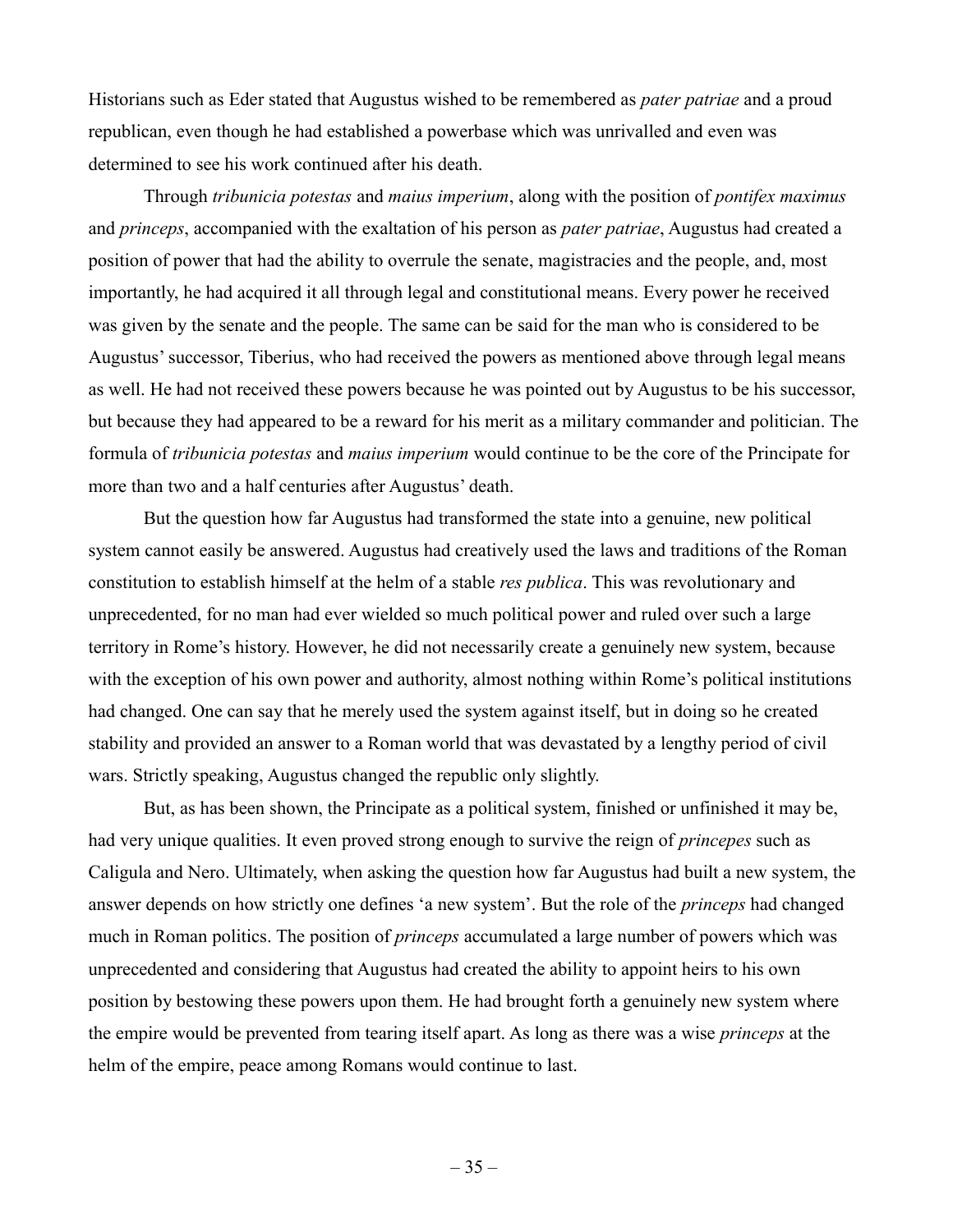### Bibliography and Word Count

#### **Primary Sources**

Augustus, *Res Gestae*. Translated by Thomas Bushnell (1998), http://classics.mit.edu/Augustus/deeds.html (12 March 2012).

Cicero, M. Tullius, *Letters*. Translated by Evelyn S. Shuckburg (London 1908-1909), http://www.perseus.tufts.edu/hopper/text?doc=Perseus:text:1999.02.002 (12 March 2012).

Cicero, M. Tullius, *Orations, The Fourteen Orations Against Marcus Antonius*. Translated by C.D. Yonge (London 1903), http://www.perseus.tufts.edu/hopper/text?doc=Perseus:text:1999.02.0021 (12 March 2012).

Cicero, M. Tullius, *The Republic and The Laws*. Translated by Niall Rudd (Oxford 1998).

Dio Cassius, *Roman History*, *Vol. 5-6: Books 46-55*. Translated by Earnest Cary (Cambridge MA, 1961); *Books 41-57*. Translated by Earnest Cary (Harvard University Press 1914-1927), http://penelope.uchicago.edu/Thayer/E/Roman/Texts/Cassius\_Dio/home.html (18 March 2012).

Polybius, *The Histories*, *Books 4-6*. Translated by W.R. Paton (Loeb, Harvard University Press 1922- 1927), http://penelope.uchicago.edu/Thayer/E/Roman/Texts/Polybius/home.html (18 March 2012).

Suetonius, *The Lives of the Twelve Caesars*, *Julius Caesar*, *Augustus and Tiberius*. Translated by J.C. Rolfe (Loeb, 1913-1914),

http://penelope.uchicago.edu/Thayer/E/Roman/Texts/Suetonius/12Caesars/home.html (18 March 2012).

Tacitus, *Annals*, *Books 1-4*. Translated by J. Jackson (Loeb, Harvard University Press 1925-1937), http://penelope.uchicago.edu/Thayer/E/Roman/Texts/Tacitus/home.html (18 March 18 2012).

#### **Secondary Sources**

Abbott, Frank Frost, A History and Description of Roman Political Institutions (New York 1963).

Barret, Anthony A., 'Introduction', in: Barret, Anthony A., Lives of the Caesars (Oxford 2008).

Brunt, P.A., 'The Fall of the Roman Republic', in: Brunt, P.A., *The Fall of the Roman Republic and Related Essays* (Oxford 1988).

Clark, Matthew D.H., *Augustus, First Roman Emperor. Power, Propaganda and the Politics of Survival* (Exeter 2010).

Drummond, A., 'Rome in the Fifth Century II: The Citizen Community', in: F.W. Walbank and others ed., *The Cambridge Ancient History Vol. 7, Part 2, The Rise of Rome to 220 B.C.* (Cambridge 1989) *Cambridge Histories Online* (10 April 2012).